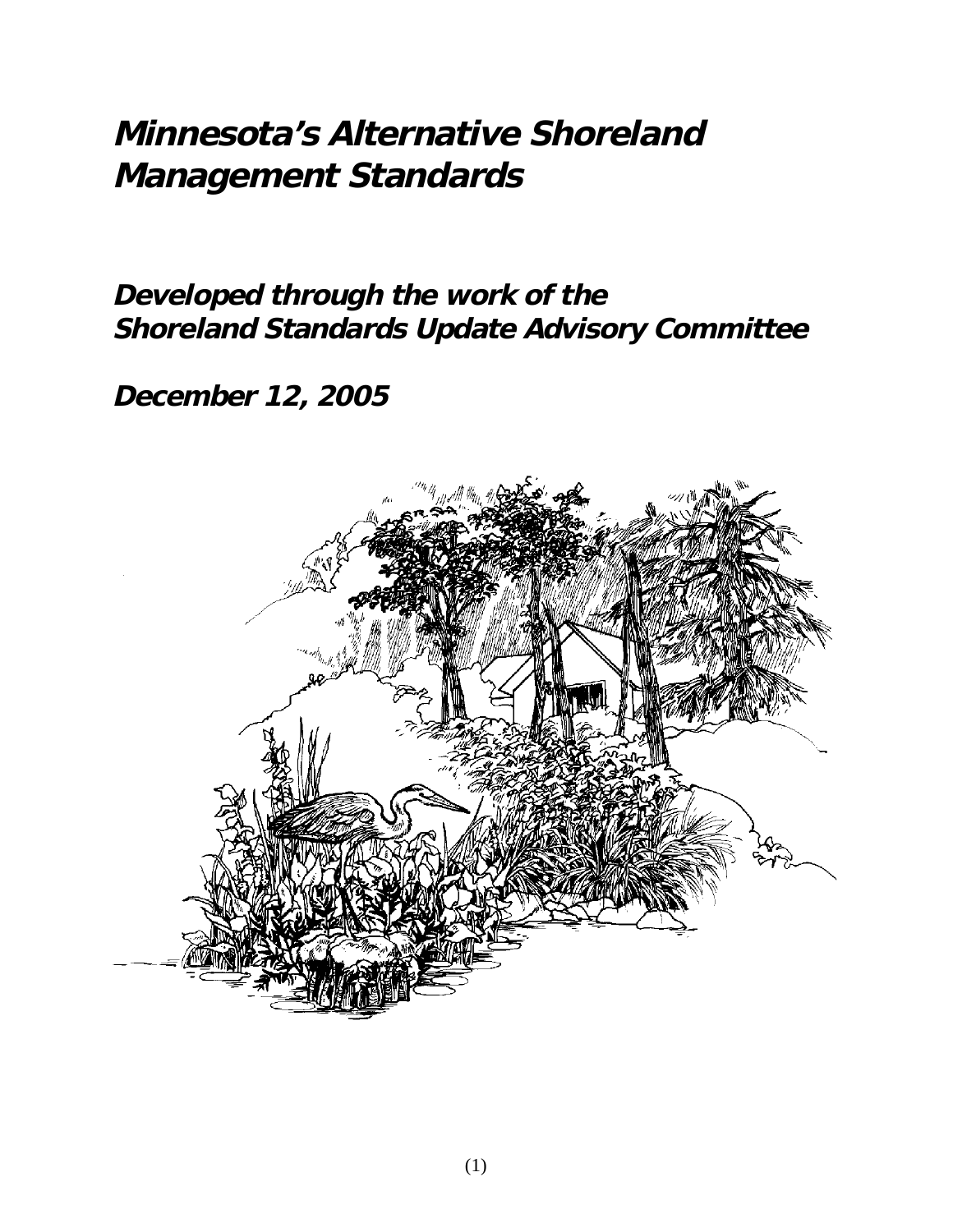

## **Minnesota Department of Natural Resources**

December 12, 2005

Dear Commissioner Gene Merriam:

From February to December 2005, the Shoreland Standards Update Advisory Committee met to assess shoreland development standards by reviewing the science related to shoreland development management. The Shoreland Standards Update Project, a north central lakes area pilot project of the Clean Water Initiative, concluded that accompaniments to the existing shoreland management rules (Chapter 6120) are warranted, in fact they are necessary to address important economic and environmental issues.

The north central lakes region is growing fast, and the rate of development is predicted to increase. Many people are concerned about the consequences of poor development on water quality and fish and wildlife habitat. Better development practices can reduce the negative consequences, while increasing property values.

The shoreland development standards were originally developed in 1970 and updated in 1989. The existing shoreland standards needed to be modernized to provide alternative tools to address water quality declines and habitat losses, while reflecting local resource conditions and needs. The Shoreland Standards Update Advisory Committee was guided by the mission statement from Minnesota Statute 103F.201 which calls for the development of standards that:

(1) provide guidance for the wise development of shorelands of public waters and thus preserve and enhance the quality of surface waters;

- (2) preserve the economic and natural environmental values of shorelands; and
- (3) provide for the wise use of water and related land resources of the state.

These alternative standards were developed as a set of additional tools for local governments to address local conditions and concerns. This set of standards does not supersede existing state requirements. However, due to critical need or benefit of these standards, some or all may eventually make their way into state rules or local ordinances. If this occurs, all required processes for public input, review and comment will be adhered to, including the rights afforded to challenge such proposed changes.

It is hoped that state standards, whether alternative standards or not, incorporate the latest reliable knowledge and that they evolve or adapt to changing conditions or information. Feedback from local governments is needed to gauge acceptance and effectiveness of these standards. Case studies from numerous local governments that adopt these standards will be particularly useful in their progression.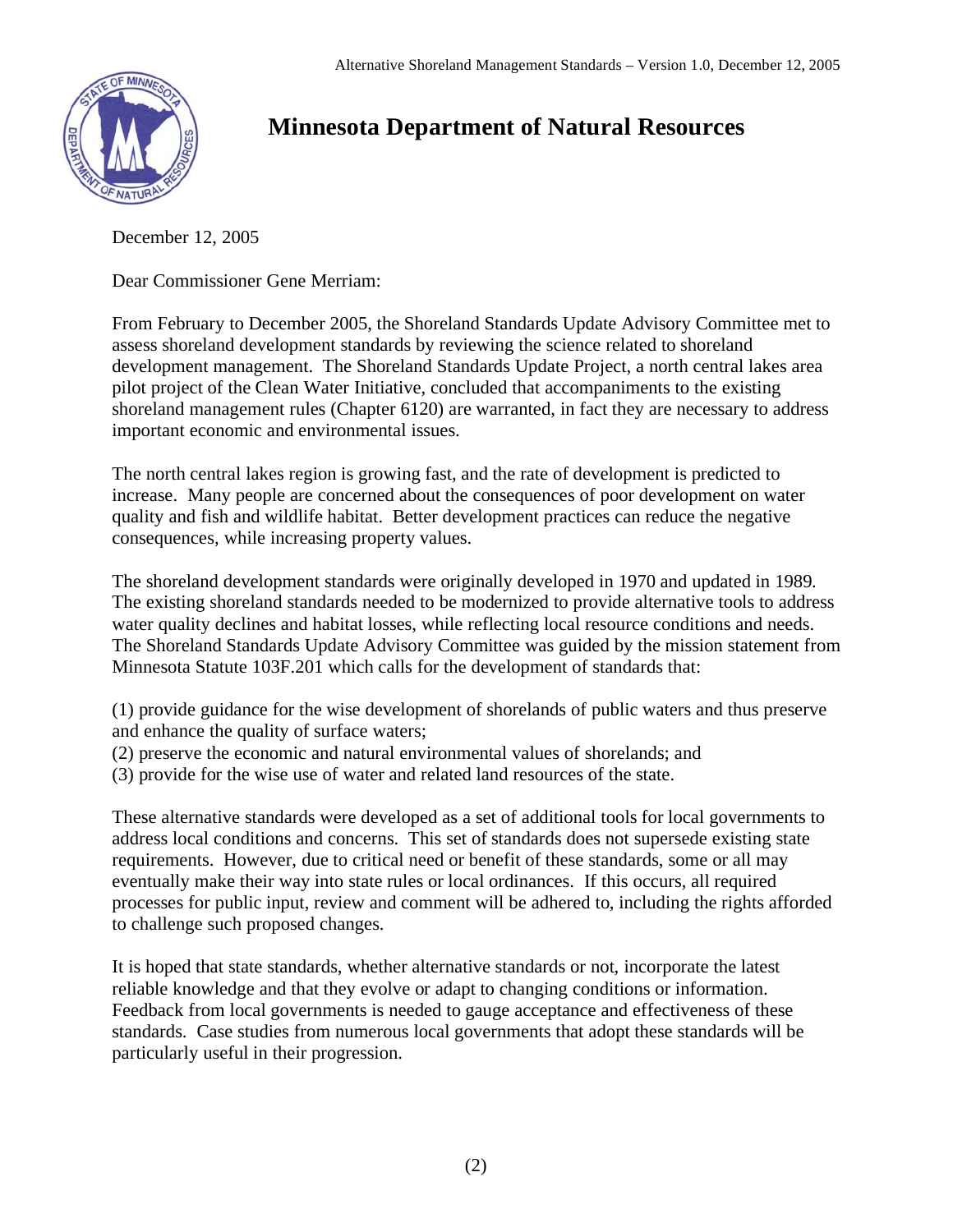Although some of these alternative standards may not represent the views of all Committee members, it is believed that these standards are pragmatic tools for selective use by local governments. On behalf the Shoreland Standards Update Advisory Committee, thank you for your thoughtful attention to this project and these standards.

Sincerely,

Russ Schultz Project Manager

|                      | Shoreland Standards Update Advisory Committee |                                                                 |  |  |  |  |  |
|----------------------|-----------------------------------------------|-----------------------------------------------------------------|--|--|--|--|--|
| 1 <sup>st</sup> Name | <b>Last Name</b>                              | Organization / Company / Representation                         |  |  |  |  |  |
| John                 | Alden                                         | Environmental Planning & Consulting                             |  |  |  |  |  |
| Carol                | Altepeter                                     | Explore Minnesota Tourism                                       |  |  |  |  |  |
| Tom                  | Beaver                                        | <b>Cullen Lake Association</b>                                  |  |  |  |  |  |
| Tom                  | Day                                           | <b>Hospitality Minnesota</b>                                    |  |  |  |  |  |
| Harold               | <b>Dziuk</b>                                  | Itasca COLA                                                     |  |  |  |  |  |
| Tom                  | Ebnet                                         | Thirty Lakes Watershed District                                 |  |  |  |  |  |
| John                 | Erickson                                      | Erickson Pearson Law                                            |  |  |  |  |  |
| Ed                   | Fussy                                         | Pimushe Resort/Congress of Minnesota Resorts                    |  |  |  |  |  |
| Patty                | Gould-St. Aubin                               | <b>Real Estate Practioners</b>                                  |  |  |  |  |  |
| Ken                  | Grob                                          | <b>Hubbard COLA</b>                                             |  |  |  |  |  |
| <b>Bryan</b>         | Harris                                        | Eagle Nest Lodge                                                |  |  |  |  |  |
| Phil                 | Hunsicker                                     | 1000 Friends of Minnesota                                       |  |  |  |  |  |
| Garry                | Johanson                                      | Developer/Naterra Land                                          |  |  |  |  |  |
| Karl                 | Koller                                        | Minnesota Chapter of the American Fisheries Society             |  |  |  |  |  |
| Scott                | Lucas                                         | Crow Wing SWCD                                                  |  |  |  |  |  |
| Dale                 | Lueck                                         | Aitkin County Commissioner                                      |  |  |  |  |  |
| Chuck                | Marohn                                        | <b>Community Growth Institute</b>                               |  |  |  |  |  |
| Dennis               | McGibbon                                      | Sand Lake Association                                           |  |  |  |  |  |
| Catherine            | McLynn                                        | Itasca County Commissioner                                      |  |  |  |  |  |
| David                | Moe                                           | Clamshell Beach Resort/Brainerd Lakes Area Chambers of Commerce |  |  |  |  |  |
| <b>Brian</b>         | Napstad                                       | Aitkin County Commissioner                                      |  |  |  |  |  |
| <b>Terry</b>         | <b>Neff</b>                                   | Aitkin County Environmental Services Director                   |  |  |  |  |  |
| Swede                | Nelson                                        | <b>Hubbard County Commissioner</b>                              |  |  |  |  |  |
| Dana                 | Pitt                                          | Bailey's Resort/Congress of Minnesota Resorts                   |  |  |  |  |  |
| Jim                  | Raboin                                        | Developer/BlueStone Construction                                |  |  |  |  |  |
| Tim                  | Ramerth                                       | Developer/Westwood Professional Services, Inc.                  |  |  |  |  |  |
| Tim                  | Schulke                                       | Developer/Nor-Son Inc Alternate Representative: Kelli Wegscheid |  |  |  |  |  |
| Don                  | St. Aubin                                     | Itasca COLA                                                     |  |  |  |  |  |
| John                 | Sumption                                      | <b>Cass County Environmental Services Director</b>              |  |  |  |  |  |
| Henry                | Van Offelen                                   | Minnesota Center of Environmental Advocacy                      |  |  |  |  |  |
| Greg                 | Wagner                                        | City of Baxter                                                  |  |  |  |  |  |
| Jack                 | Wallschlager                                  | Whitefish Area Property Owners Association                      |  |  |  |  |  |
| Reno                 | Wells                                         | Minnesota Association of Townships                              |  |  |  |  |  |
| Paula                | West                                          | Minnesota Lakes Association                                     |  |  |  |  |  |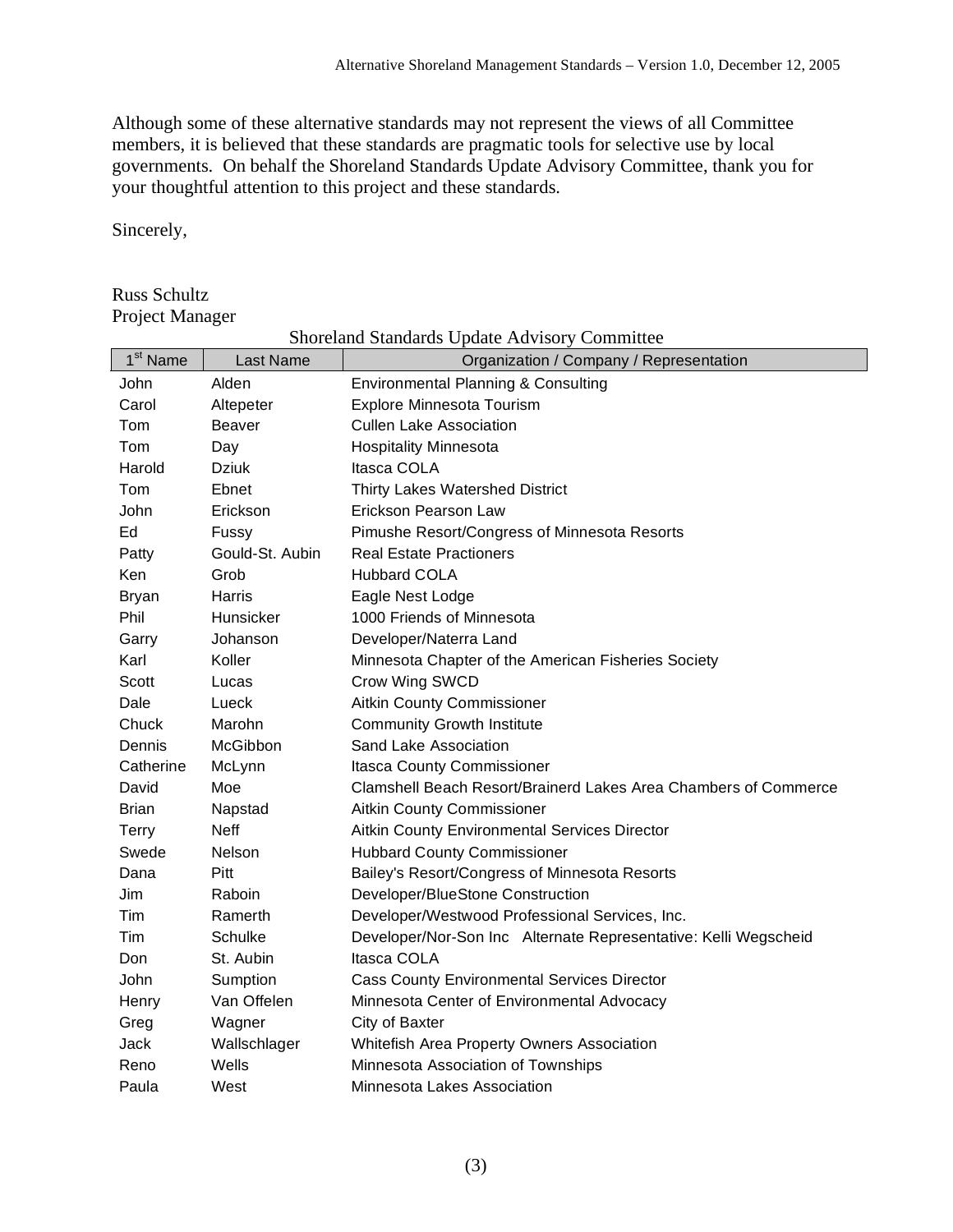## **CHAPTER ALT6120 DEPARTMENT OF NATURAL RESOURCES SHORELAND MANAGEMENT RULES Voluntary Alternative Standards**

| ALT6120.3000 SHORELAND MANAGEMENT CLASSIFICATION SYSTEM. 16                                       |  |
|---------------------------------------------------------------------------------------------------|--|
|                                                                                                   |  |
|                                                                                                   |  |
|                                                                                                   |  |
|                                                                                                   |  |
|                                                                                                   |  |
|                                                                                                   |  |
|                                                                                                   |  |
|                                                                                                   |  |
| ALT6120.3200 CRITERIA FOR LAND USE ZONING DISTRICT DESIGNATION21                                  |  |
|                                                                                                   |  |
|                                                                                                   |  |
|                                                                                                   |  |
|                                                                                                   |  |
|                                                                                                   |  |
|                                                                                                   |  |
|                                                                                                   |  |
|                                                                                                   |  |
| Subp. 2a. Lot width, lot size, and residential lot suitable area standards for minor subdivisions |  |
| and density determinations for conservation subdivisions and planned unit developments; lake      |  |
|                                                                                                   |  |
|                                                                                                   |  |
|                                                                                                   |  |
|                                                                                                   |  |
| Subp. 5. Placement and design of roads, driveways, and parking areas. 36                          |  |
|                                                                                                   |  |
|                                                                                                   |  |
|                                                                                                   |  |
|                                                                                                   |  |
| Subp. 10. Standards for commercial, industrial, public, and semipublic uses. 38                   |  |
|                                                                                                   |  |
| Subp. 12. Mining of metallic minerals and peat, as defined by Minnesota Statutes, sections        |  |
|                                                                                                   |  |
|                                                                                                   |  |
|                                                                                                   |  |
|                                                                                                   |  |
|                                                                                                   |  |
|                                                                                                   |  |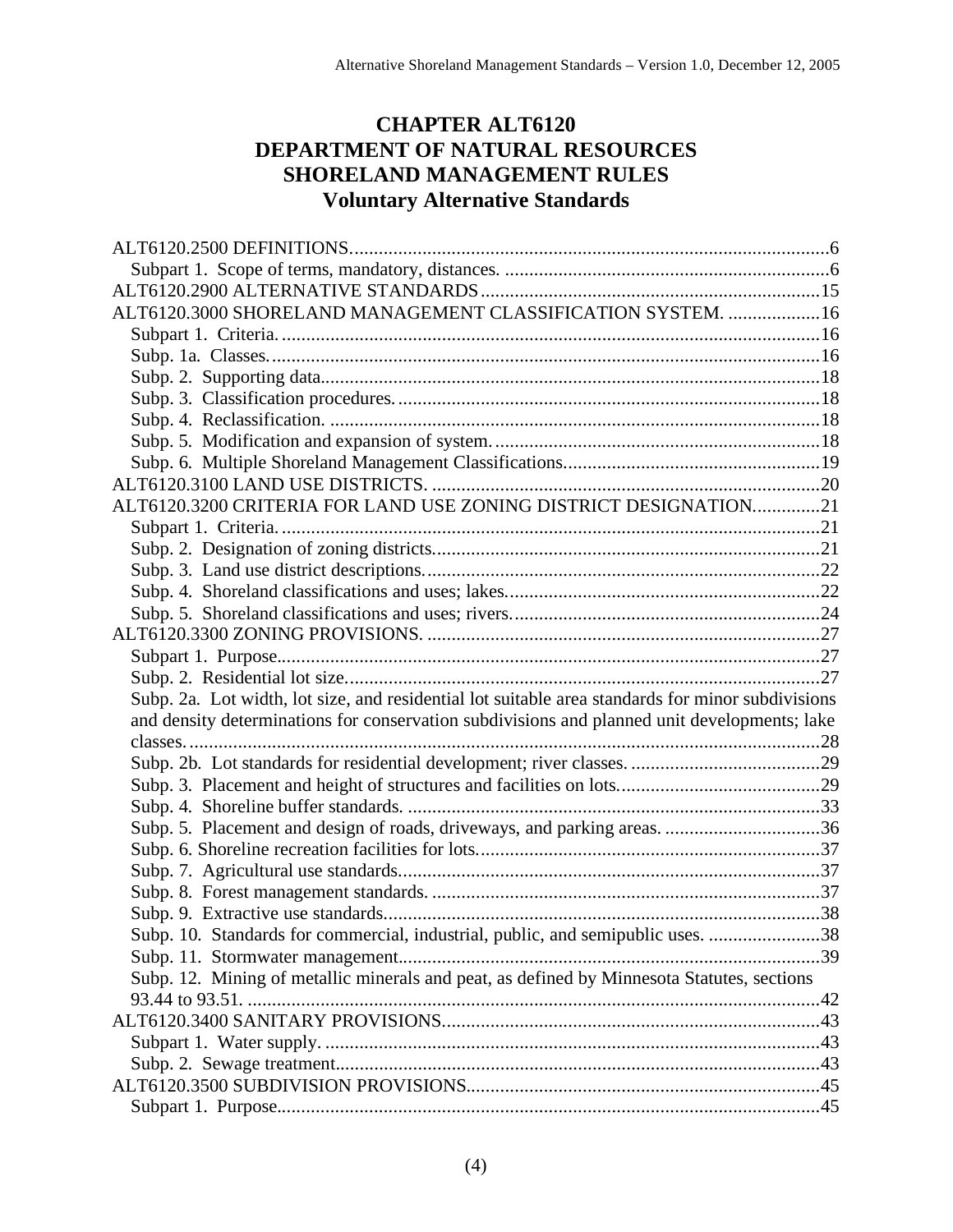| ALT6120.3800 CONSERVATION SUBDIVISION AND PLANNED UNIT                                 |  |
|----------------------------------------------------------------------------------------|--|
|                                                                                        |  |
|                                                                                        |  |
|                                                                                        |  |
|                                                                                        |  |
| Subp. 4. Conservation subdivision and planned unit development density calculation. 59 |  |
|                                                                                        |  |
|                                                                                        |  |
|                                                                                        |  |
|                                                                                        |  |
|                                                                                        |  |
|                                                                                        |  |
|                                                                                        |  |
|                                                                                        |  |
|                                                                                        |  |
|                                                                                        |  |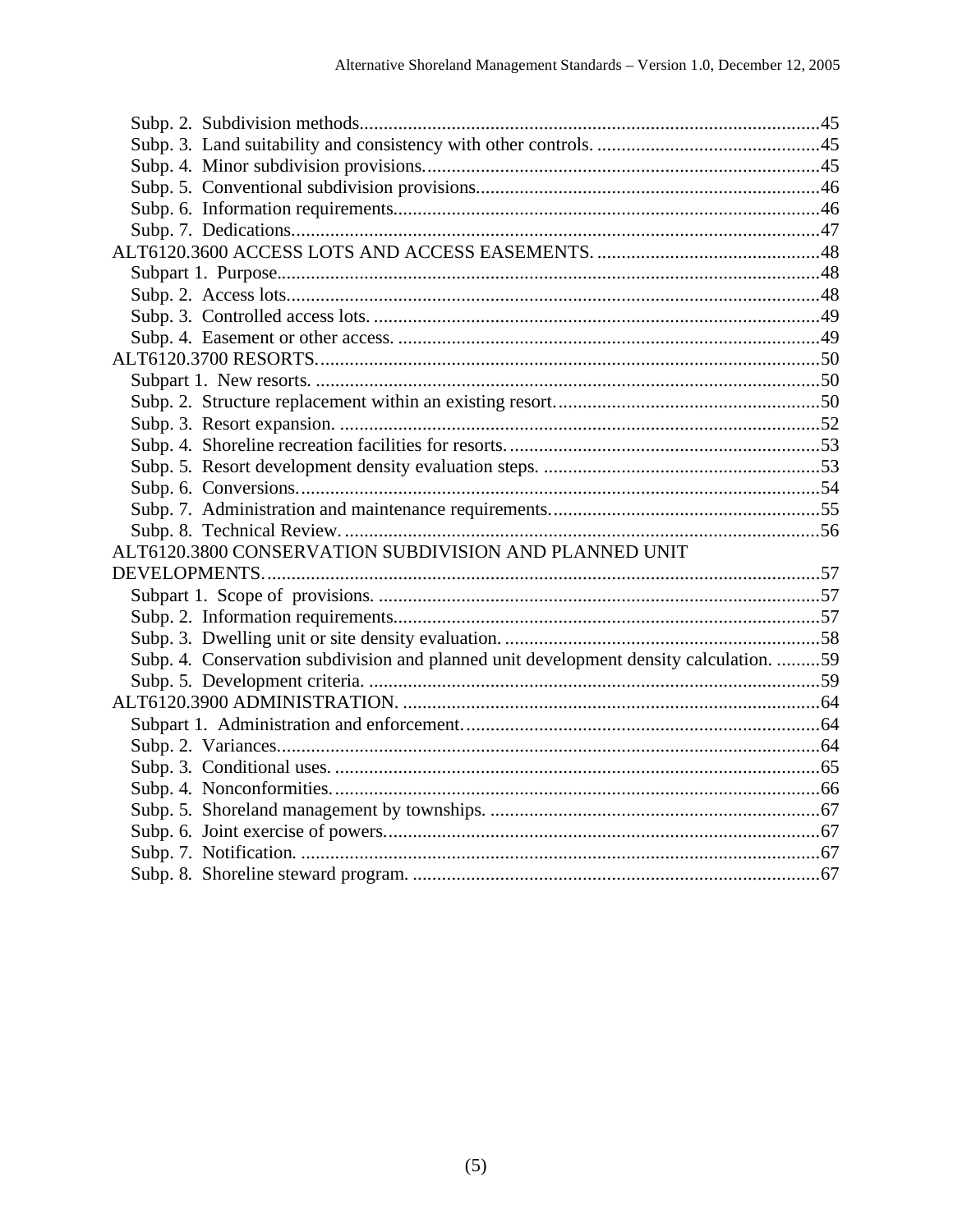## **ALT6120.2500 DEFINITIONS.**

#### Subpart 1. **Scope of terms, mandatory, distances.**

For the purpose of parts ALT6120.2500 to ALT6120.3900, certain terms or words used shall be interpreted as follows: the word "shall" is mandatory, not permissive. All distances, unless otherwise specified, shall be measured horizontally.

#### Subp. 2. **Access lot.**

"Access lots" is a parcel of land that provides access to public waters.

## Subp. 3. **Accessory structure or facility.**

"Accessory structure" or "facility" means any building or improvement subordinate to a principal use which, because of the nature of its use, can reasonably be located at or greater than normal structure setbacks.

#### Subp. 4. **Bluff.**

"Bluff" means a topographic feature such as a hill, cliff, or embankment having all of the following characteristics:

A. part or all of the feature is located in a shoreland area;

B. the slope rises at least 25 feet above the ordinary high water level of the waterbody;

 C. the grade of the slope from the toe of the bluff to a point 25 feet or more above the ordinary high water level averages 30 percent or greater; and the slope must drain toward the waterbody.

An area with an average slope of less than 18 percent over a distance for 50 feet or more within the bluff may be exempted from the bluff standards.

#### Subp. 5. **Bluff impact zone.**

"Bluff impact zone" means a bluff and land located within 30 feet from the top of a bluff.

## Subp. 6. **Boathouse.**

"Boathouse" means a structure designed and used solely for the storage of boats or boating equipment.

## Subp. 7. **Buildable area.**

"Buildable area" is the minimum contiguous area remaining on a lot or parcel of land after all setback requirements, bluffs, areas with slopes greater than 25 percent, all easements and rightsof-way, historic sites, wetlands, and land below the ordinary high water level of public waters are subtracted for the purpose of placement of structures.

## Subp. 8. **Building line.**

"Building line" means a line parallel to a lot line or the ordinary high water level at the required setback beyond which a structure may not extend.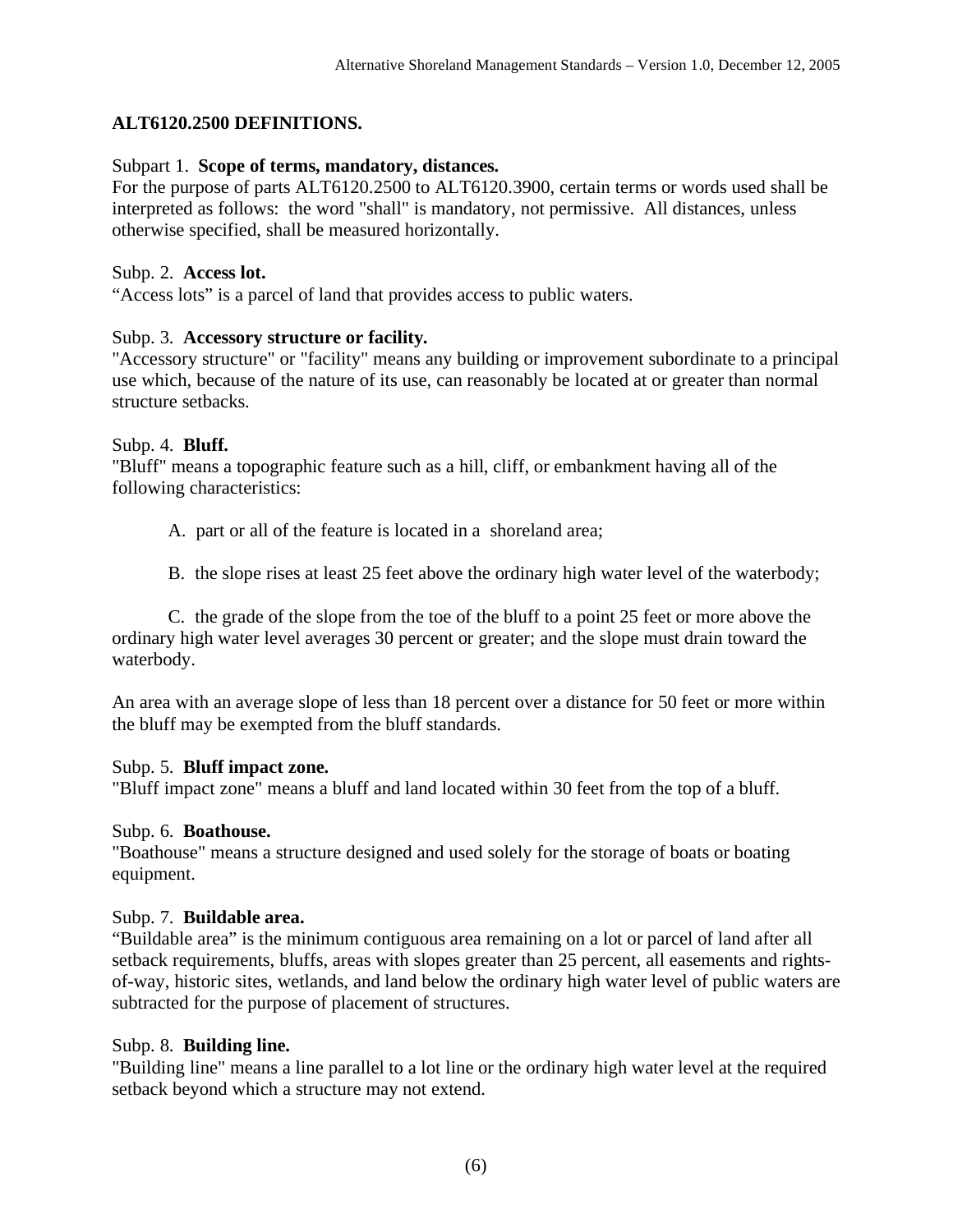## Subp. 9. **Campground.**

"Campground" means a development that is used for the purpose of providing sites for nonpermanent overnight use by campers using tents, trailers, recreation camping vehicles, or other temporary shelters.

## Subp. 10. **Certificate of survey.**

A graphic representation of the boundary survey of a parcel of real property along with the description of the land and the signed certification of a Minnesota licensed land surveyor.

## Subp. 11. **Clustering or clustered.**

"Clustering" or "clustered" means a development pattern and technique whereby structures or building sites are arranged in close proximity to one another in non-linear groups, adjacent to permanently preserved common open space, so as to make efficient and visually aesthetic use of the natural features of the landscape and maximize visualization of permanently preserved open space.

## Subp. 12. **Commercial use.**

"Commercial use" means the principal use of land or buildings for the sale, lease, rental, or trade of products, goods, and services.

## Subp. 13. **Commissioner.**

"Commissioner" means the commissioner of the Department of Natural Resources.

## Subp. 14. **Common interest community.**

"Common interest community" means contiguous or noncontiguous real estate that is subject to an instrument which obligates persons owning a separately described parcel of the real estate, or occupying a part of the real estate pursuant to a proprietary lease, by reason of their ownership or occupancy, to pay for real estate taxes levied against, insurance premiums payable with respect to, maintenance of, or construction, maintenance, repair or replacement of improvements located on one or more parcels or parts of the real estate other than the parcel or part that the person owns or occupies.

## Subp. 15. **Common open space.**

"Common open space" means a portion of a development site that is permanently set aside for public or private use, is held in common ownership by all individual owners within a development, and will not be developed. Common open space shall include wetlands, upland recreational areas, wildlife areas, historic sites, and areas unsuitable for development in their natural state. Common open space is not the space between buildings of a cluster in a conservation subdivision and planned unit development, and it does not include an area of 25 feet around each structure or any impervious surface.

## Subp. 16. **Condominium.**

"Condominium" means a common interest community in which portions of the real estate are designated as units and the remainder of the real estate is designated for common ownership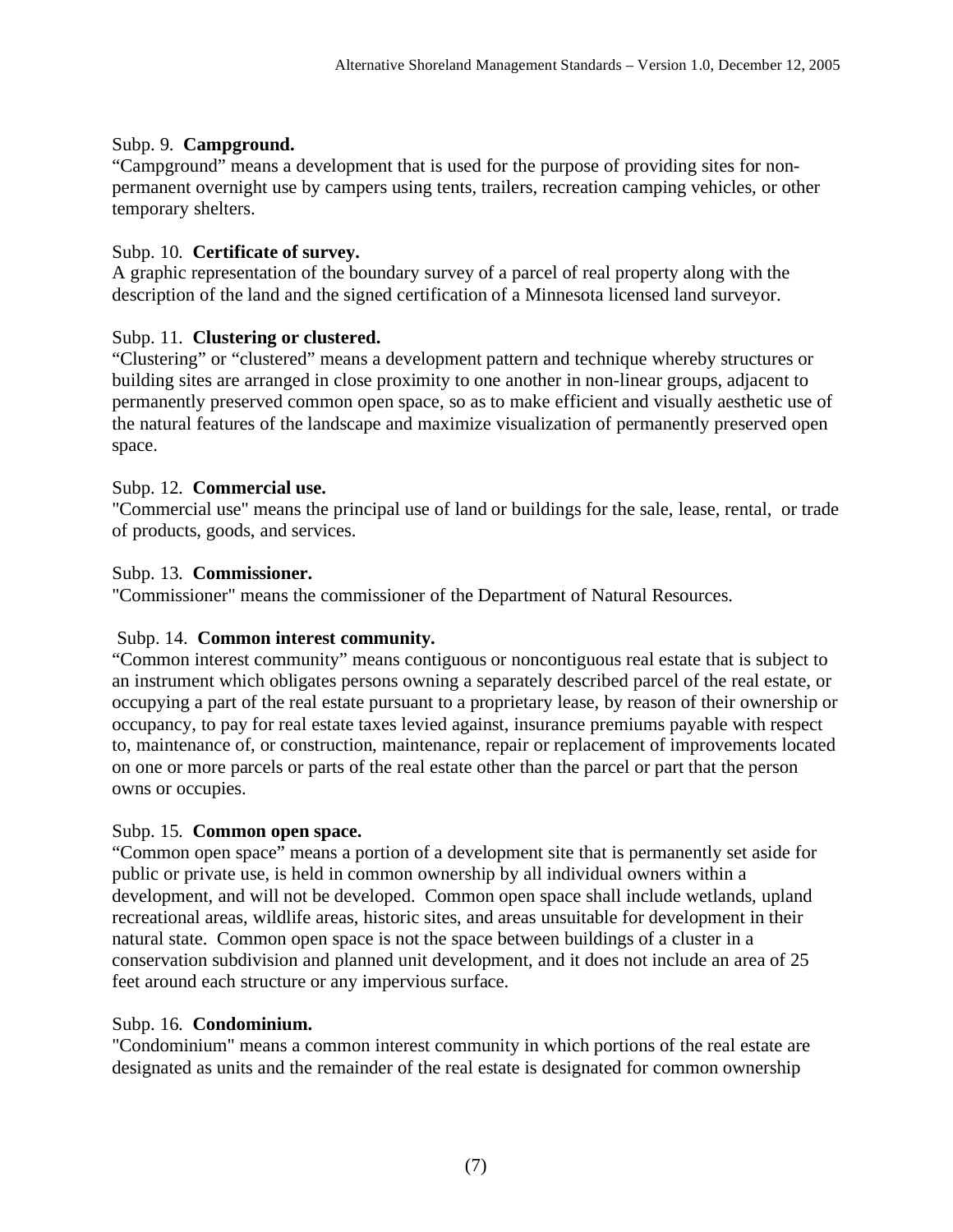solely by the owners of the units. In addition, undivided interests in the common elements are vested in the unit owners.

#### Subp. 17. **Conditional use.**

"Conditional use" means a use as this term is defined in Minnesota Statutes, chapter 394.

#### Subp. 18. **Conservation subdivision.**

"Conservation subdivision" is a method of subdivision characterized by common open space and clustered compact lots, with the purpose of creating greater community value through open space amenities for homeowners and protection of natural resources, while allowing for the residential densities consistent with prevailing densities. Site designs incorporate standards of low impact development, such as the use of some single-load roadways and narrower rights-of-way, looped road-ways versus cul-de-sacs, maximum road setbacks for structures, and preservation of trees, shoreline, unique resources, and scenic vistas, and these developments use stormwater designs that emphasize on-site retention and infiltration through the preservation of native vegetation within the shore impact zone, use of pervious surfaces, rain gardens, and swales.

#### Subp. 19. **Conventional subdivision.**

"Conventional subdivision" means a pattern of subdivision development that permits the division of land in the standard form where lots are spread evenly throughout a parcel with little regard for natural features or common open space as compared to a conservation subdivision where lots are clustered and common open space is provided.

#### Subp. 20. **Cooperative.**

"Cooperative" means a common interest community in which the real estate is owned by an association, each of whose members is entitled by virtue of the member's ownership interest in the association to a proprietary lease.

#### Subp. 21. **Crawl space.**

Crawl space means any areas or rooms with less than 7 feet ceiling height measured to the finished floor or grade below.

#### Subp. 22. **Deck.**

"Deck" means a horizontal, unenclosed structure with or without attached railings, seats, trellises, or other features, attached or functionally related to a principal use or site and at any point extending more than three feet above ground.

## Subp. 23. **Duplex, triplex, and quad.**

"Duplex," "triplex," and "quad" means a dwelling structure on a single lot, having two, three, and four units respectively, being attached by common walls and each unit equipped with separate sleeping, cooking, eating, living, and sanitation facilities.

#### Subp. 24. **Dwelling site.**

"Dwelling site" means a designated location for residential use by one or more persons using temporary or movable shelter, including camping and recreational vehicle sites.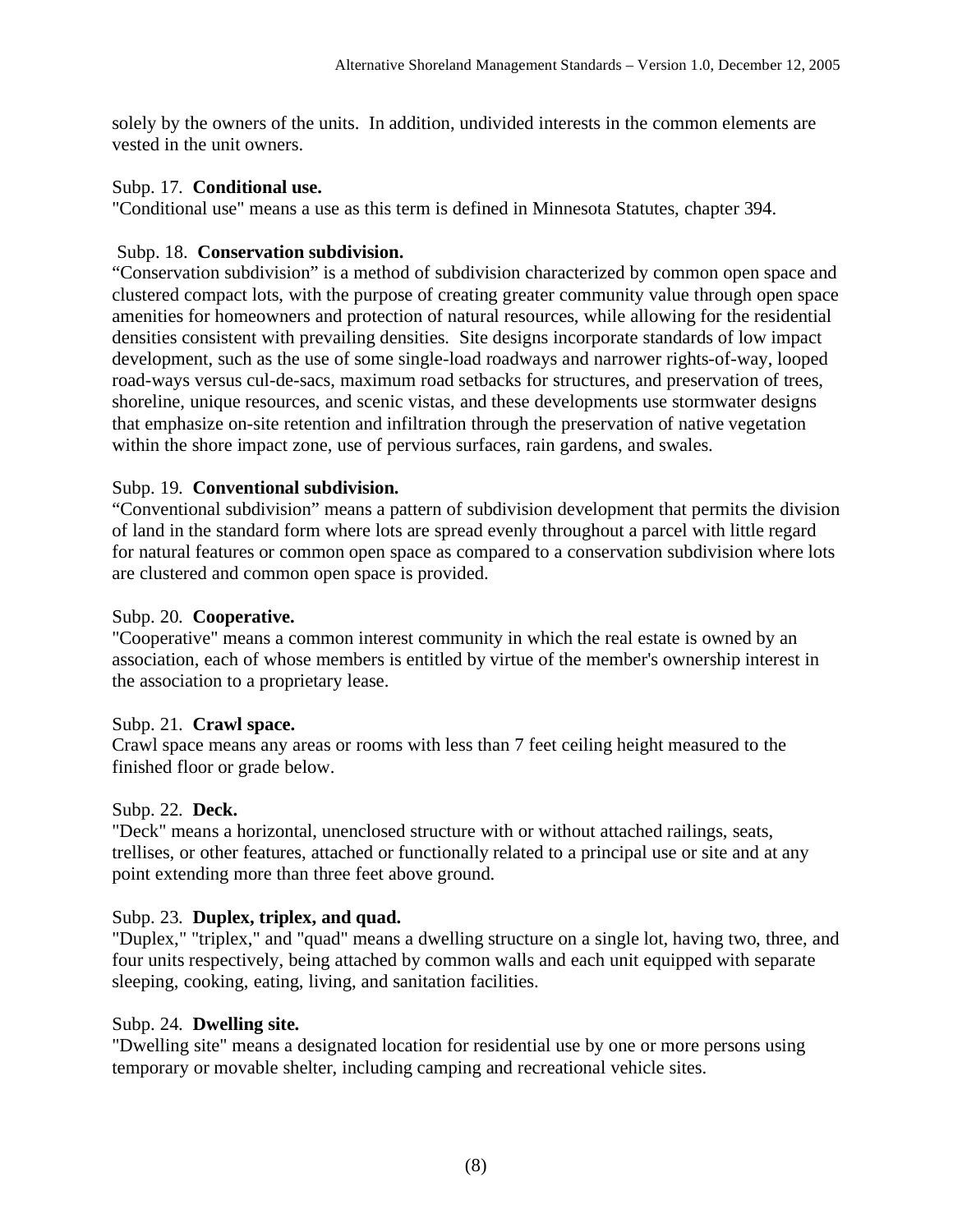## Subp. 25. **Dwelling unit.**

"Dwelling unit" means any structure or portion of a structure, or other shelter designed as shortor long-term living quarters for one or more persons, including rental or timeshare accommodations such as motel, hotel, and resort rooms and cabins.

#### Subp. 26. **Extractive use.**

"Extractive use" means the use of land for surface or subsurface removal of sand, gravel, rock, industrial minerals, other nonmetallic minerals, and peat not regulated under Minnesota Statutes, sections 93.44 to 93.51.

#### Subp. 27. **Forest land conversion.**

"Forest land conversion" means the clear cutting of forested lands to prepare for a new land use other than reestablishment of a subsequent forest stand.

#### Subp. 28. **Guest cottage.**

"Guest cottage" means a structure used as a dwelling unit that may contain sleeping spaces and kitchen and bathroom facilities in addition to those provided in the primary dwelling unit on a lot.

#### Subp. 29. **Hardship.**

"Hardship" means the same as that term is defined in Minnesota Statutes, chapter 394.

## Subp. 30. **Height of building.**

"Height of building" means the vertical distance between the highest adjoining ground level at the building or ten feet above the lowest ground level, whichever is lower, and the highest point of a flat roof or mean height between the eaves and the ridge for gable, hip, mansard, gambrel, or other pitched or hipped roofs.

#### Subp. 31. **Impervious surface.**

"Impervious surface" means a constructed hard surface that either prevents or retards the entry of water into the soil and causes water to run off the surface in greater quantities and at an increased rate of flow than prior to development. Examples include rooftops, sidewalks, patios, storage areas, and concrete, asphalt or gravel driveways.

#### Subp. 32. **Industrial use.**

"Industrial use" means the use of land or buildings for the production, manufacture, warehousing, storage, or transfer of goods, products, commodities, or other wholesale items.

#### Subp. 33. **Intensive vegetation clearing.**

"Intensive vegetation clearing" means the complete removal of trees or shrubs in a contiguous patch, strip, row, or block.

#### Subp. 34. **Lot.**

"Lot" means a parcel of land designated by plat, metes and bounds, registered land survey, auditors plat, or other accepted means and separated from other parcels or portions by said description for the purpose of sale, lease, or separation.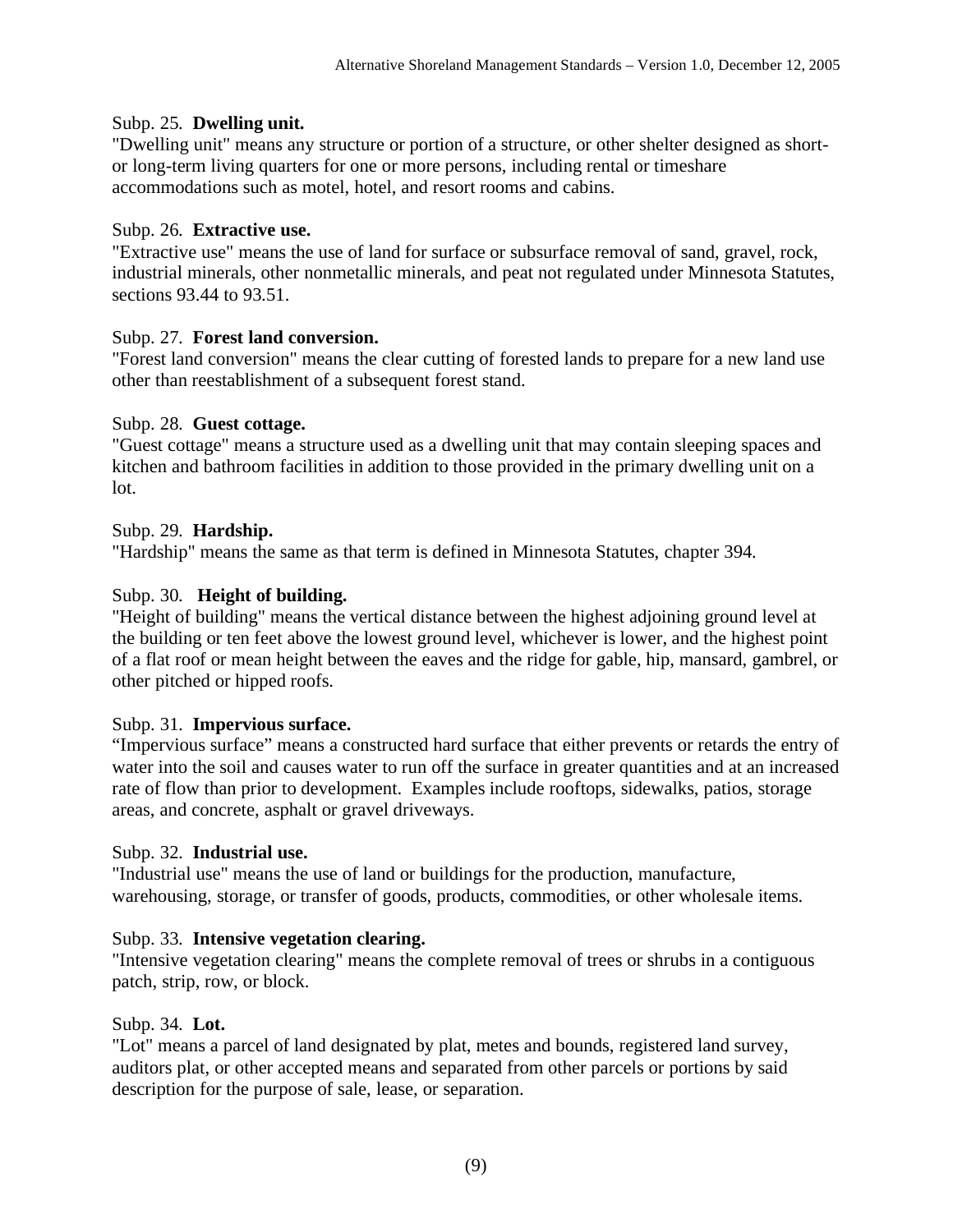## Subp. 35. **Lot width.**

"Lot width" means the shortest distance between lot lines measured at the midpoint of the building line for riparian lots. For nonriparian lots, the lot width is the shortest distance between side lot lines as measured at the midpoint of the longest axis of the lot.

## Subp. 36. **Lowest floor.**

"Lowest floor" means the lowermost floor of the lowest enclosed area, including basement and crawl space. An unfinished or flood resistant enclosure, used solely for parking of vehicles, building access, or storage in an area other than a basement or crawl space area, is not considered a building's lowest floor.

## Subp. 37. **Major subdivision.**

"Major subdivision" means any division of a parcel of land involving the establishment of four or more lots.

## Subp. 38. **Metes and bounds.**

"Metes and bounds" means a description of real property which is not described by reference to a lot or block shown on a map or a recorded plot, but is described by starting at a known point and describing the direction and length of the lines forming the boundaries of the property.

## Subp. 39. **Minor subdivision.**

"Minor subdivision" means the division of a tract of land into two or three lots or the relocation of the boundary line between two abutting metes and bounds parcels of property provided such relocation shall not cause the creation of an additional parcel or parcels and the resulting parcels comply with all lot dimensional standards.

## Subp. 40. **Nonconformity.**

"Nonconformity" means the same as that term is defined or described in Minnesota Statutes, chapter 394.

## Subp. 41. **Ordinary high water level (OHW).**

"Ordinary high water level" means the boundary of public waters and wetlands, and shall be an elevation delineating the highest water level which has been maintained for a sufficient period of time to leave evidence upon the landscape, commonly that point where the natural vegetation changes from predominantly aquatic to predominantly terrestrial. For watercourses, the ordinary high water level is the elevation of the top of the bank of the channel. For reservoirs and flowages, the ordinary high water level is the operating elevation of the normal summer pool.

## Subp. 42. **Planned unit development.**

"Planned unit development" means a method of land use or development characterized by a unified site design for a number of dwelling units or dwelling sites on a parcel, whether for sale, rent, or lease, and that incorporates clustering of these units or sites to provide areas of common open space, and a mix of structure types and land uses. These developments may be organized and operated as residential or commercial enterprises such as individual dwelling units, townhouses, condominiums, time-share condominiums, cooperatives, common interest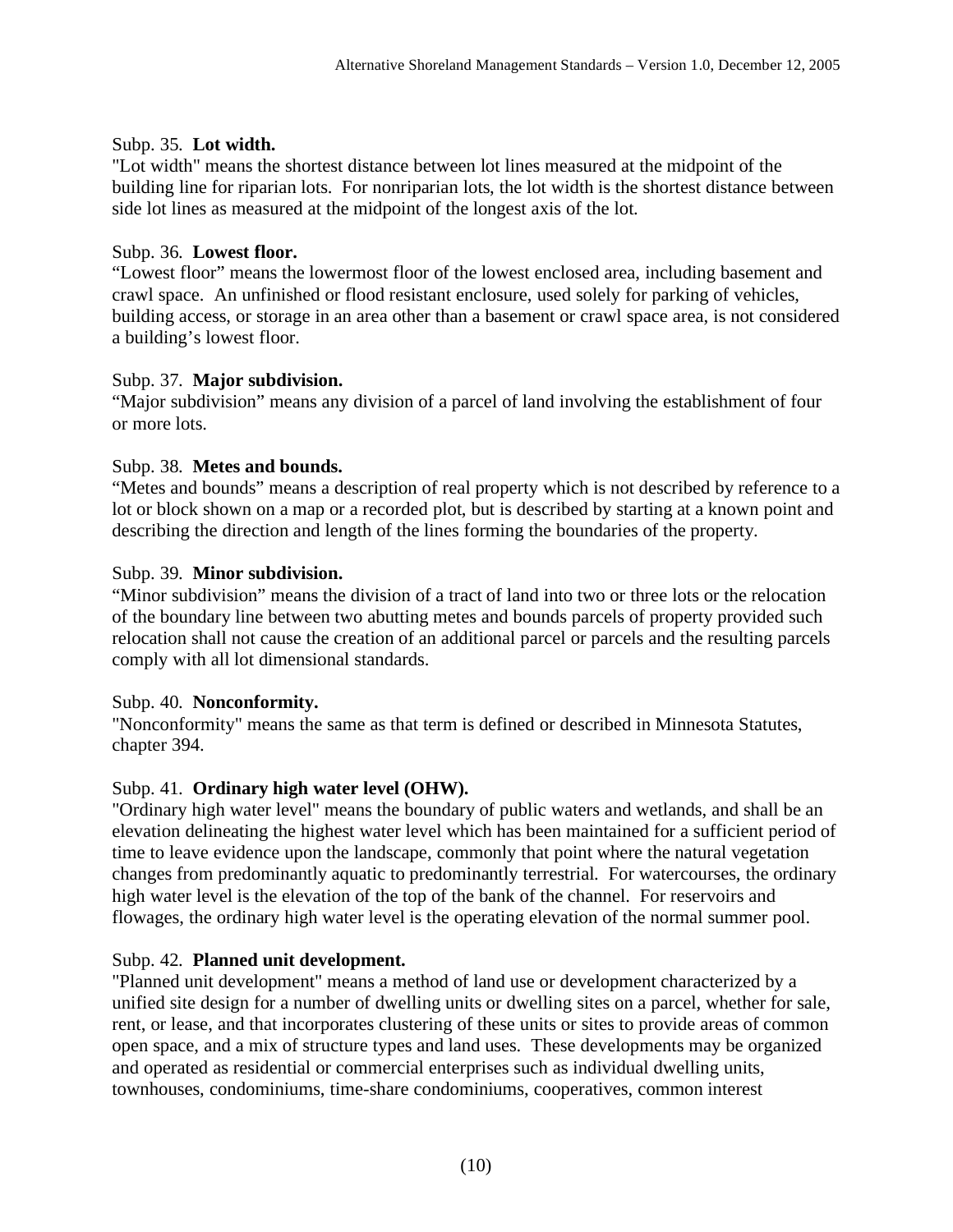communities, shared-interest communities, apartment buildings, non-resort campgrounds and youth camps, recreational vehicle parks, manufactured home parks, hotels, motels, or any combination of these. Planned unit developments shall also include any conversion of preexisting structures and land uses in order to utilize this method of development.

## Subp. 43. **Plat.**

"Plat" means a map or drawing, conforming to Minnesota Statutes, chapter 505, which graphically delineates the boundaries and dimensions of land parcels for the purpose of identification and record or title.

## Subp. 44. **Platform.**

"Platform" means a horizontal, unenclosed structure with or without attached railings, seats, trellises, or other features, attached or functionally related to a principal use or site and at any point extending less than three feet above ground.

## Subp. 45. **Public waters.**

"Public waters" means any waters as defined in Minnesota Statutes, section 103G.005, subdivisions 15 and 15a. However, no lake, pond, or flowage of less than ten acres in size in municipalities and 25 acres in size in unincorporated areas need be regulated for the purposes of parts 6120.2500 to 6120.3900. A body of water created by a private user where there was no previous shoreland may, at the discretion of the local government, be exempted from parts 6120.2500 to 6120.3900.

The official determination of the size and physical limits of drainage areas of rivers and streams shall be made by the commissioner.

## Subp. 46. **Recreation use area.**

"Recreation use area" is the area allowed within the shore impact zone for residential lots, conservation subdivisions, planned unit developments, and new resorts.

## Subp. 47. **Residential lot suitable area.**

"Residential lot suitable area" is the minimum area on a residential lot or parcel of land that is the sum of the buildable area and the sewage treatment system suitable area for unsewered areas or the buildable area in sewered areas.

## Subp. 48. **Resort.**

"Resort" means a commercial establishment, that includes buildings, campgrounds, lodges, structures, dwelling units/sites, enclosures or any part thereof kept, used, maintained or advertised as, or held out to the public to be a place where sleeping accommodations are furnished to the public and primarily to those seeking recreation, for periods of one day, one week, or longer, and having for rent three or more cabins, rooms, campsites, or enclosures. These establishments must be primarily service-oriented for transient lodging of guests. All cabins, rooms, dwelling units/sites, or enclosures must be included in the resort rental business. Resorts allow no residential use of a dwelling unit/site for more than 30 days within a calendar year, except dwellings used as residences for the service providers or dwelling units/sites for renters. In order to qualify as a resort pursuant to this definition, a resort shall also be fully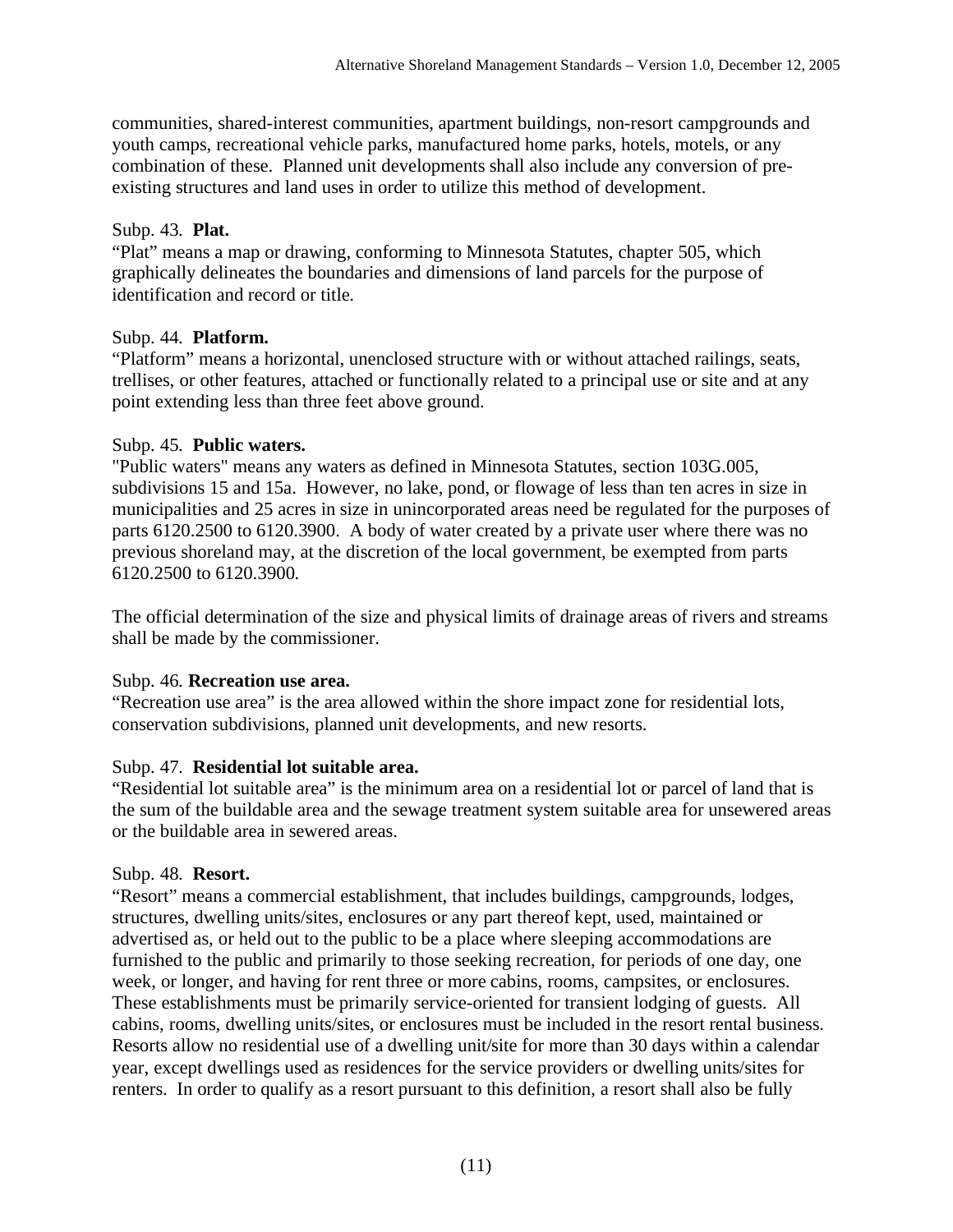licensed and permitted under appropriate state and local regulations. The entire parcel of land must be controlled and managed by the licensee.

#### Subp. 49. **Secondary shoreline buffer zone.**

"Secondary shoreline buffer zone" means the land located between the shore impact zone and the structure setback.

## Subp. 50. **Semipublic use.**

"Semipublic use" means the use of land by a private, nonprofit organization to provide a public service that is ordinarily open to some persons outside the regular constituency of the organization.

## Subp. 51. **Sensitive resource management.**

"Sensitive resource management" means the preservation and management of areas unsuitable for development in their natural state due to constraints such as shallow soils over groundwater or bedrock, highly erosive or expansive soils, steep slopes, susceptibility to flooding, or occurrence of flora or fauna in need of special protection.

## Subp. 52. **Setback.**

"Setback" means the minimum horizontal distance between a structure, sewage treatment system, or other facility and an ordinary high water level, sewage treatment system, top of a bluff, natural resource feature (e.g., wetlands or heritage elements), road, highway, property line, or other facility.

## Subp. 53. **Sewage treatment system.**

"Sewage treatment system" means a septic tank and soil absorption system or other individual or cluster type sewage treatment system as described and regulated in chapter 7080.

## Subp. 54. **Sewage treatment system suitable area.**

"Sewage treatment system suitable area" is the area meeting or exceeding the site requirements of Minnesota Pollution Control Agency individual sewage treatment system rules, Chapter 7080, for the purpose of soil treatment or drainfield areas and future additional sites.

## Subp. 55. **Sewer system.**

"Sewer system" means pipelines or conduits, pumping stations, and force main, and all other constructions, devices, appliances, or appurtenances used for conducting sewage or industrial waste or other wastes to a point of ultimate disposal.

## Subp. 56. **Shared-interest community.**

"Shared-interest community" means real estate that is subject to an instrument which obligates persons owning a separately described parcel of the real estate and occupying a part of the real estate pursuant to a proprietary lease or covenant for residential use for more than 30 days within a year, by reason of their ownership or occupancy, to pay for real estate taxes levied against, insurance premiums payable with respect to, maintenance of, or construction, maintenance, repair or replacement of improvements located on one or more parcels or parts of the real estate other than the parcel or part that the person owns or occupies.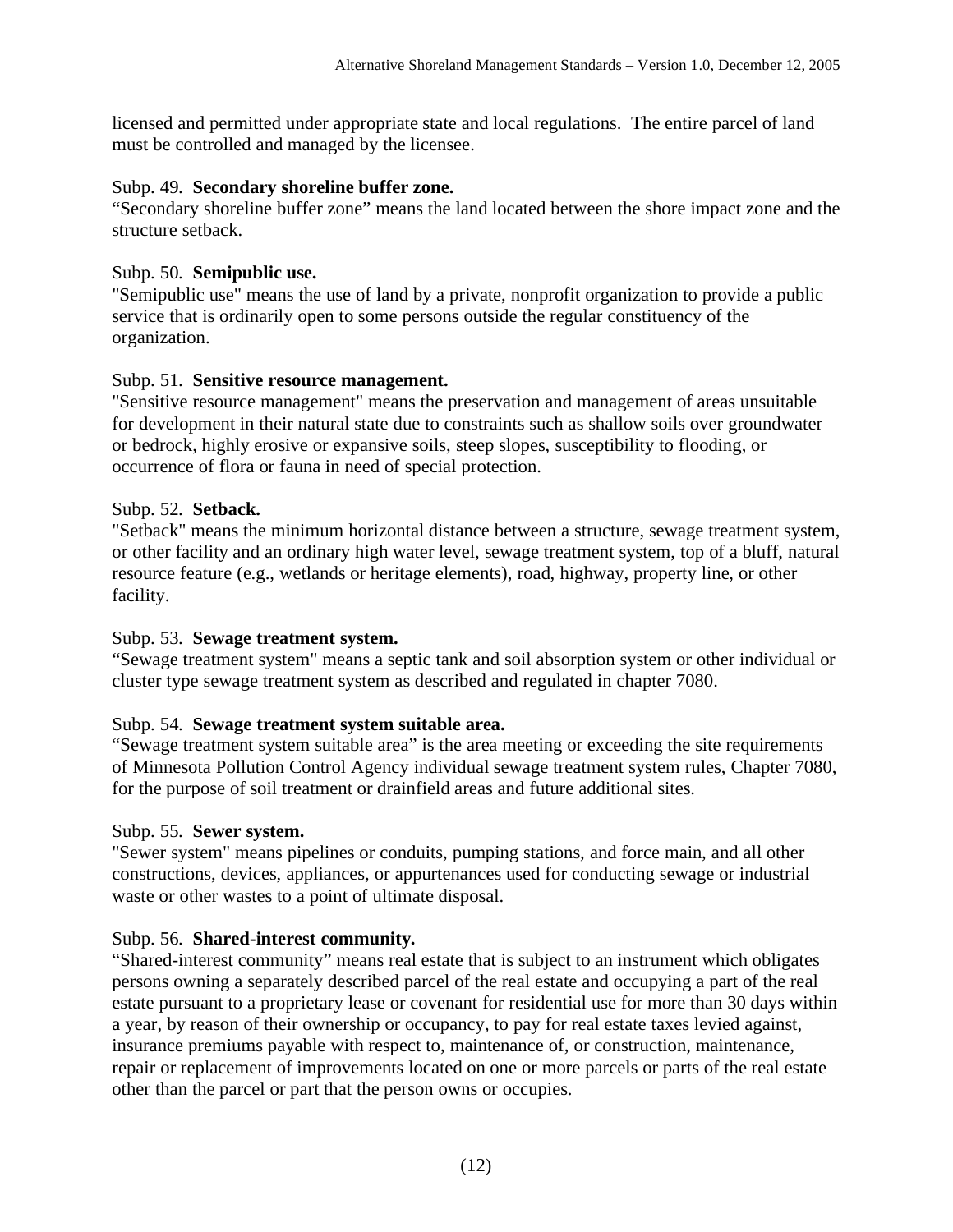#### Subp. 57. **Shore impact zone.**

"Shore impact zone" means land located between the ordinary high water level of a public water and a line parallel to it at a setback of 50 percent of the structure setback, but not less than 50 feet. This area serves as the primary shoreline buffer.

#### Subp. 58. **Shoreland.**

"Shoreland" means land located within the following distances from public water: 1,000 feet from the ordinary high water level of a lake, pond, or flowage; and 300 feet from a river or stream, or the landward extent of a flood plain designated by ordinance on a river or stream, whichever is greater. The limits of shorelands may be reduced whenever the waters involved are bounded by topographic divides which extend landward from the waters for lesser distances and when approved by the commissioner.

#### Subp. 59. **Significant historic site.**

"Significant historic site" means any archaeological site, standing structure, or other property that meets the criteria for eligibility to the National Register of Historic Places or is listed in the State Register of Historic Sites, or is determined to be an unplatted cemetery that falls under the provisions of Minnesota Statutes, section 307.08. A historic site meets these criteria if it is presently listed on either register or if it is determined to meet the qualifications for listing after review by the Minnesota state archaeologist or the director of the Minnesota Historical Society. All unplatted cemeteries are automatically considered to be significant historic sites.

#### Subp. 60. **Steep slope.**

"Steep slope" means land where agricultural activity or development is either not recommended or described as poorly suited due to slope steepness and the site's soil characteristics, as mapped and described in available county soil surveys or other technical reports, unless appropriate design and construction techniques and farming practices are used in accordance with the provisions of these regulations. Where specific information is not available, steep slopes are lands having average slopes over 12 percent, as measured over horizontal distances of 50 feet or more, that are not bluffs.

#### Subp. 61. **Structure.**

"Structure" means any building or appurtenance, including decks, platforms, carports, and roof overhangs, except aerial or underground utility lines, such as sewer, electric, telephone, telegraph, gas lines, towers, poles, and other supporting facilities.

#### Subp. 62. **Subdivision.**

"Subdivision" means land that is divided for the purpose of sale, rent, or lease, including planned unit development.

#### Subp. 63. **Suitable Area.**

"Suitable Area" is the area remaining on a lot or parcel of land after bluffs, areas with slopes greater than 25 percent, all easements and rights-of-way, historic sites, wetlands, land below the ordinary high water level of public waters, and all setback requirements, except the ordinary high water level structure setback, are subtracted.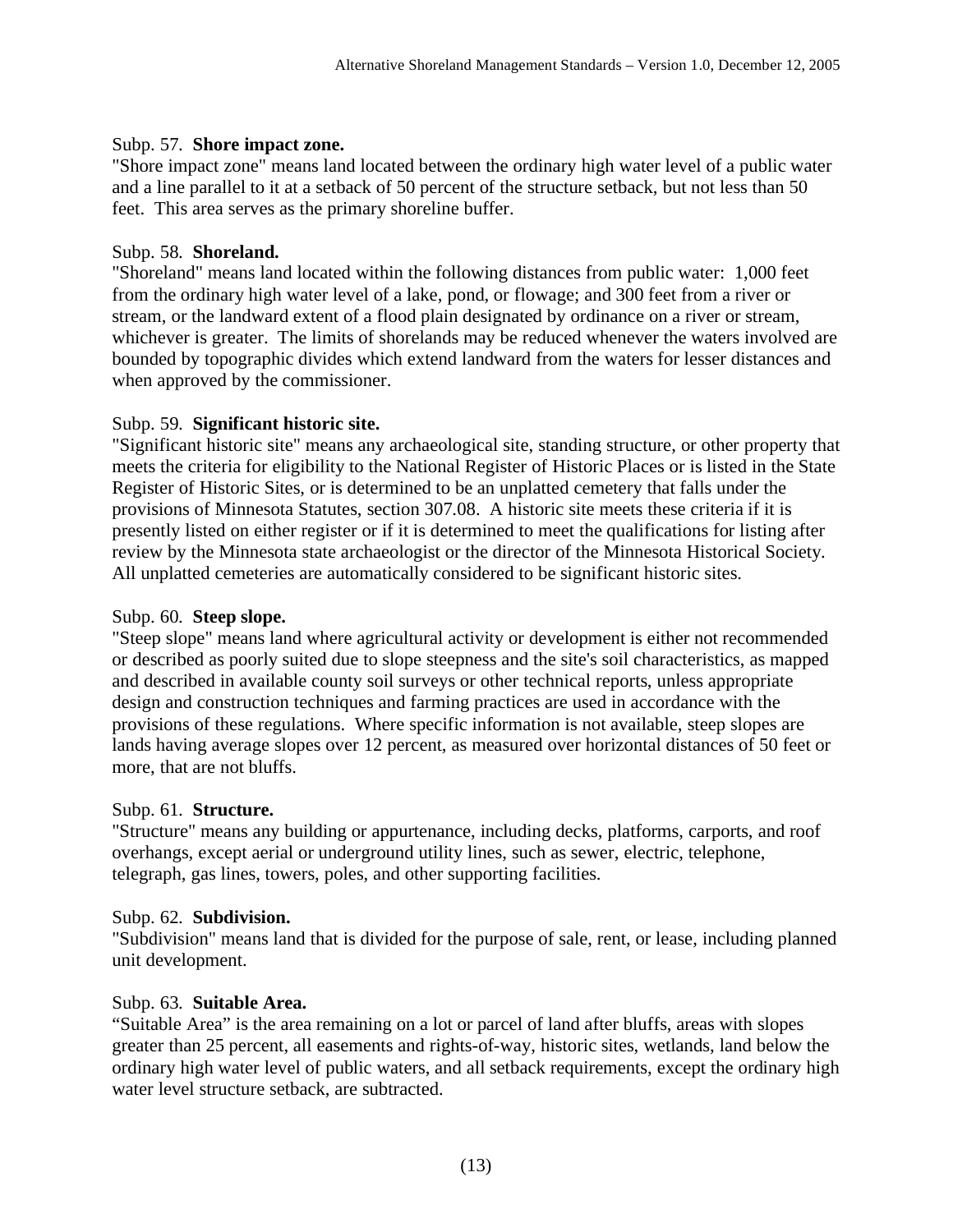#### Subp. 64. **Surface water-oriented commercial use.**

"Surface water-oriented commercial use" means the use of land for commercial purposes, where access to and use of a surface water feature is an integral part of the normal conductance of business. Marinas, resorts and restaurants with transient docking facilities are examples of such use.

#### Subp. 65. **Toe of the bluff.**

"Toe of the bluff" means the lower point of a 50-foot segment with an average slope exceeding 18 percent.

#### Subp. 66. **Top of the bluff.**

"Top of the bluff" means the higher point of a 50-foot segment with an average slope exceeding 18 percent.

#### Subp. 67. **Variance.**

"Variance" means the same as that term is defined or described in Minnesota Statutes, chapter 394.

#### Subp. 68. **Water-oriented accessory structure or facility.**

"Water-oriented accessory structure or facility" means a small, building or other improvement, except stairways, fences, docks, and retaining walls, which, because of the relationship of its use to a surface water feature, reasonably needs to be located closer to public waters than the normal structure setback. Examples of such structures and facilities include boathouses, gazebos, screen houses, fish houses, pump houses, and detached decks and platforms.

#### Subp. 69. **Wetland.**

"Wetland" means any lands as defined in Minnesota Statutes, section 103G.005, subd. 19. These lands are transitional between terrestrial and aquatic systems where the water table is usually at or near the surface or the land is covered by shallow water. Wetlands must have the following three attributes: (1) have a predominance of hydric soils; (2) are inundated or saturated by surface or ground water at a frequency and duration sufficient to support a prevalence of hydrophytic vegetation typically adapted for life in saturated soil conditions; and (3) under normal circumstances support a prevalence of such vegetation.

#### Subp. 70. **Youth camp.**

An establishment organized, developed, managed, and operated under supervision for the primary purpose of education, recreation, health, or similar purpose for young persons less than 21 years of age. These establishments must be primarily service-oriented for transient lodging of youth.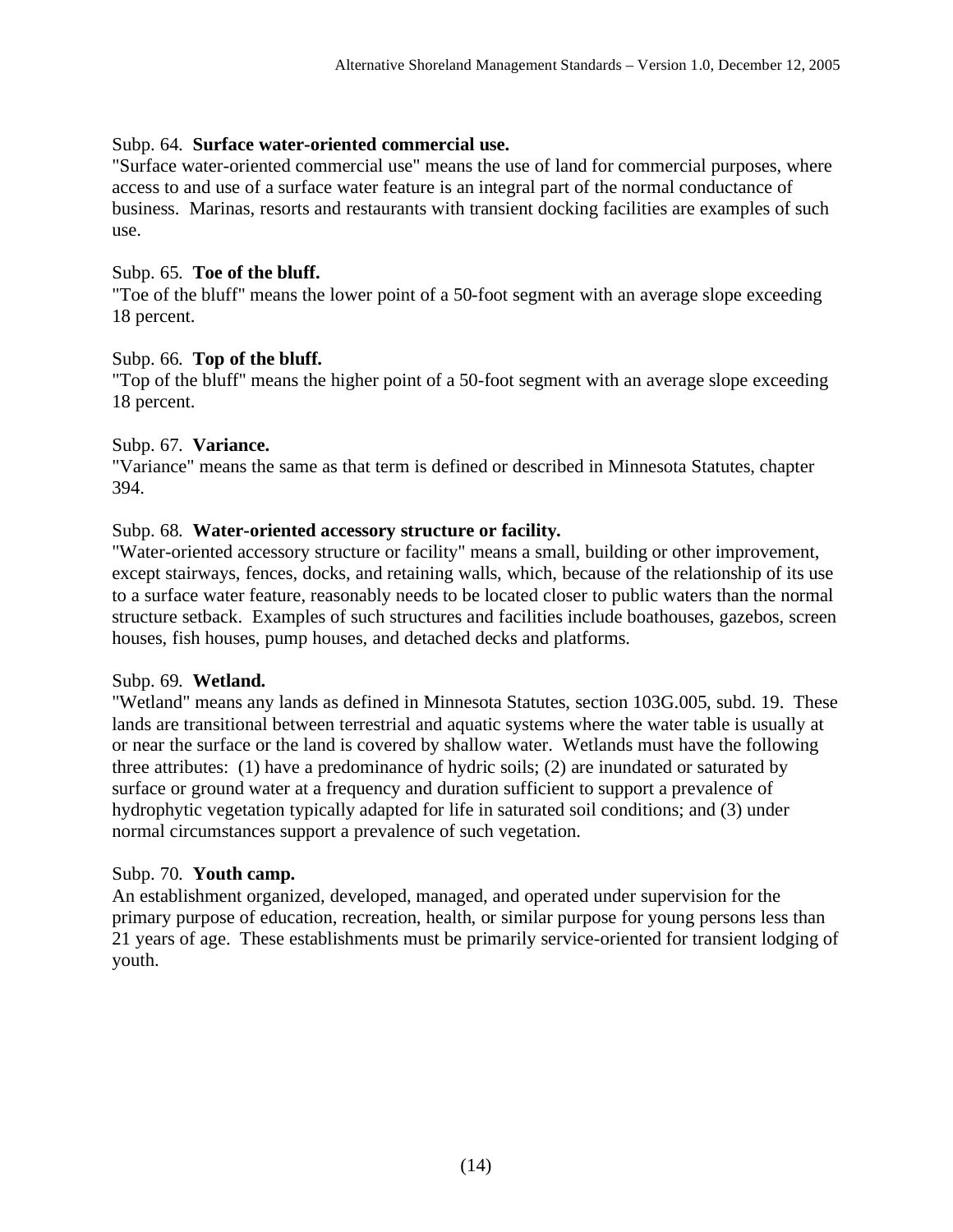## **ALT6120.2900 ALTERNATIVE STANDARDS**

The alternative shoreland management standards established by the commissioner shall be optional for local units of government. Local government empowered to adopt and enforce land use regulations, including townships that meet the standards in ALT6120.3900, Subp. 5, shall have the option to adopt any or all of these alternative shoreland management rules pursuant to the authority of part 6120.2800, Subp. 3. The adoption of these alternative shoreland management standards by a local government shall not relieve the responsibility of the local government from complying with the provisions of any part of 6120.2800.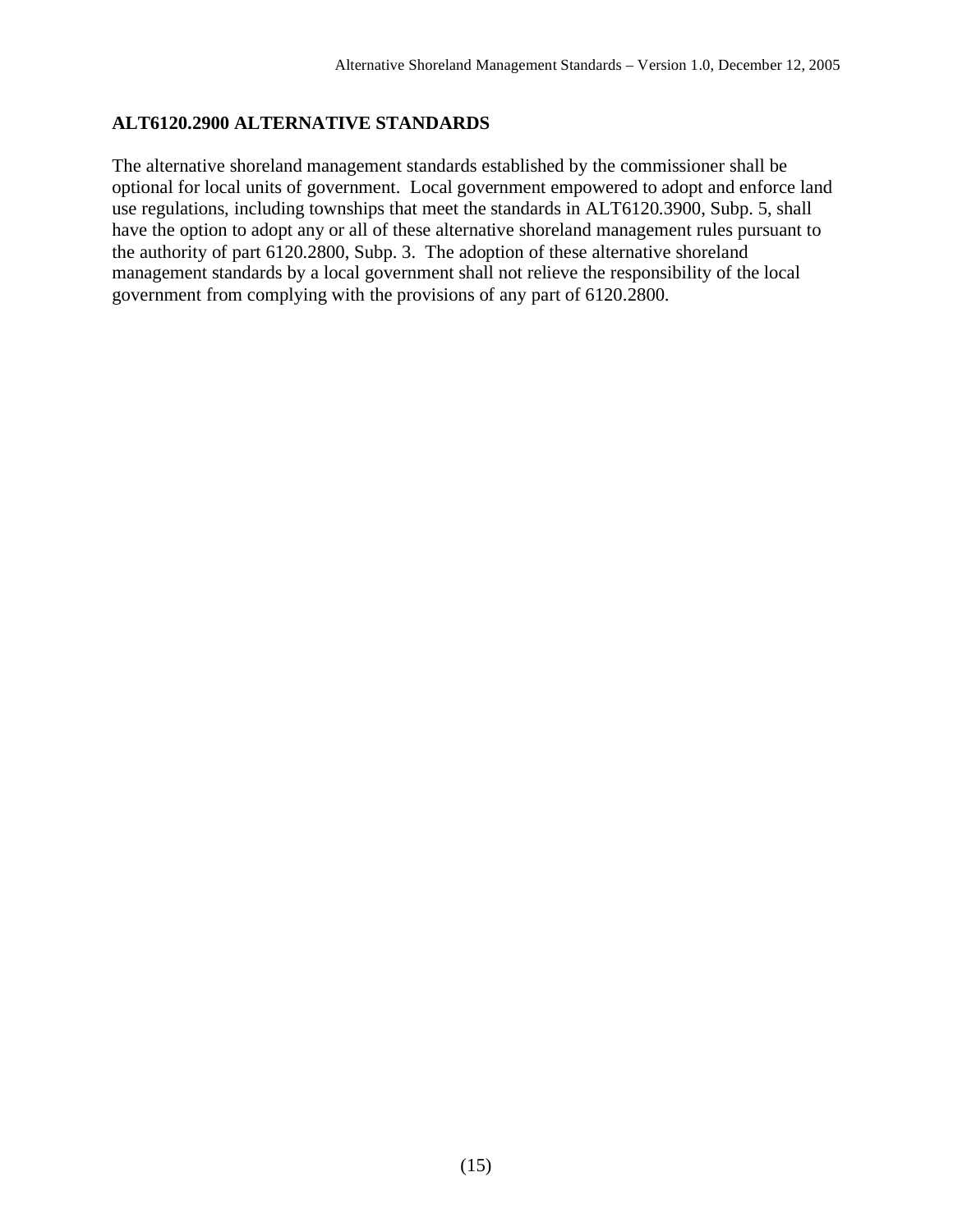#### **ALT6120.3000 SHORELAND MANAGEMENT CLASSIFICATION SYSTEM.**

#### Subpart 1. **Criteria.**

The commissioner shall classify public waters in accordance with the following criteria:

- A. size and shape;
- B. amount and type of development at the time of the original classification;
- C. road and service center accessibility at the time of the original classification;
- D. existing natural characteristics of the waters and shorelands;
- E. state, regional, and local plans and management programs;
- F. existing land use restrictions;
- G. presence of significant historic sites;
- H. amount and type of publicly owned shorelands;
- I. presence of unique, endangered or protected flora or fauna; and
- J. existing soil character and geomorphology of the shorelands.

#### Subp. 1a. **Classes.**

The classes of public waters are special protection lakes, natural environment lakes, recreational development lakes, general development lakes, remote river segments, forested river segments, transition river segments, agricultural river segments, urban river segments, and tributary river segments. All of the river classes except tributary consist of watercourses that have been identified as being recreationally significant on a statewide basis. The tributary class consists of all other watercourses identified in the protected waters inventory. General descriptions of each class follow:

 A. Special protection lakes are unique sensitive water bodies such as shallow or landlocked lakes that support or have supported significant aquatic plant, fish or wildlife populations. There are numerous constraints to development, such as hydric soils or erodible land. Rare, endangered, or special concern species may use the lake or surrounding shorelands. These lakes currently have low to moderate development, and they are especially vulnerable to the consequences of development.

 B. Natural environment lakes are generally small, often shallow lakes with limited capacities for assimilating the impacts of development and recreational use. They often have adjacent lands with substantial constraints for development such as high water tables, exposed bedrock, and unsuitable soils.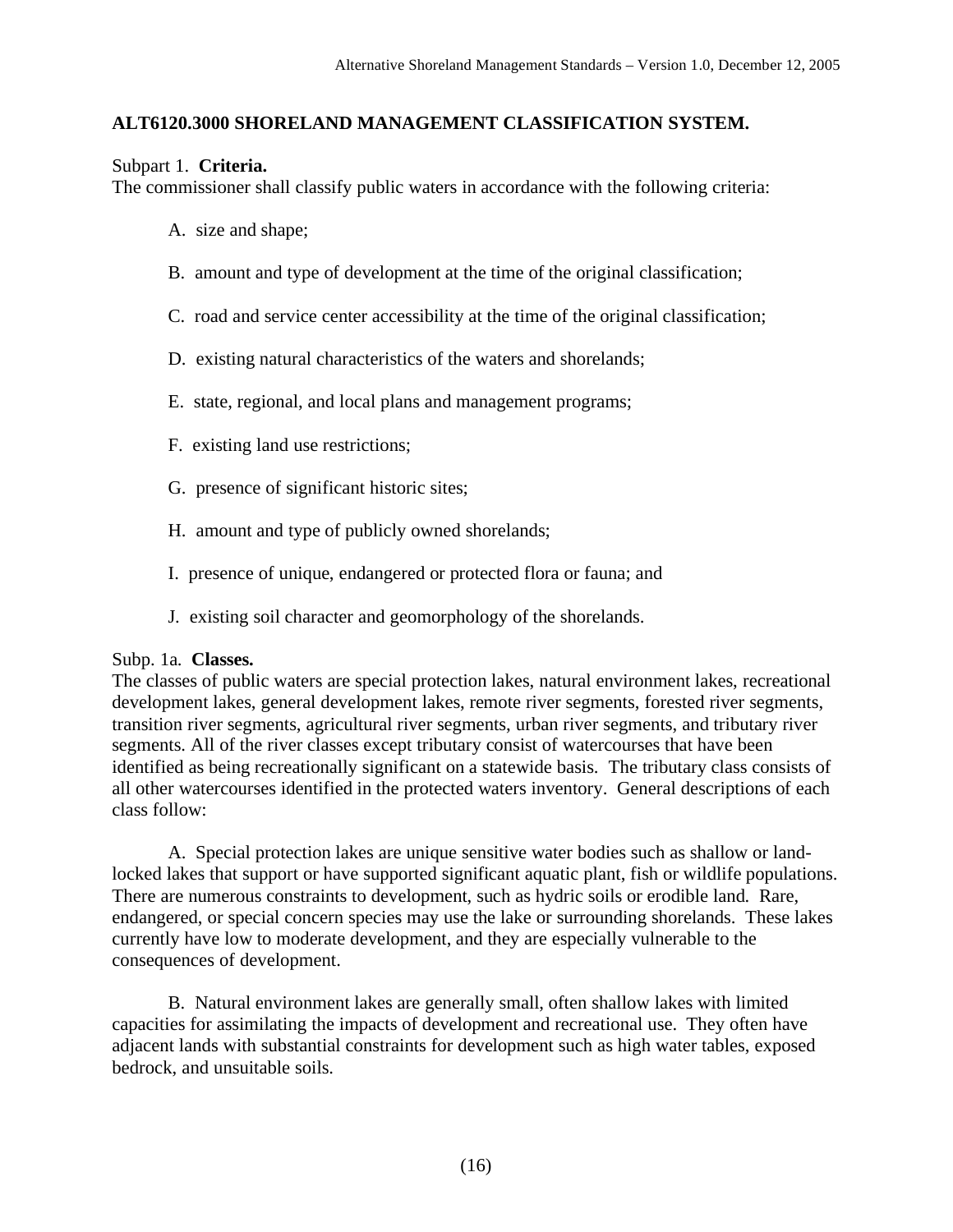C. Recreational development lakes are generally medium-sized lakes of varying depths and shapes with a variety of landform, soil, and groundwater situations on the lands around them. At the time of the original classification, they were characterized by moderate levels of recreational use and existing development, and development consisted mainly of seasonal and year-round residences and recreationally-oriented commercial uses.

 D. General development lakes are generally large, deep lakes or lakes of varying sizes and depths with high levels and mixes of existing development at the time of the original classification. These lakes often are extensively used for recreation and are heavily developed around the shore. Second and third tiers of development are fairly common. The larger examples in this class can accommodate additional development and use.

 E. Remote river segments are primarily located in roadless, forested, sparsely-populated areas of the northeastern part of the state. Common land uses include multiple-use forestry, some recreation facilities, and occasional seasonal or year-round residential. Low intensity recreational uses of these river segments and adjacent lands are common. This class has limited potential for additional development and recreational use due to land suitability and road access constraints.

 F. Forested river segments are located in forested, sparsely to moderately populated areas with some roads in the north-central part of the state. Predominant land uses include multiple-use forestry, some recreation facilities, seasonal residential, and, within commuting distances of several cities, some year-round residential. Low-intensity recreational uses of these rivers and adjacent lands are common. This class has substantial potential for additional development and recreational use.

 G. Transition river segments are generally either located within the Minnesota and Mississippi river valleys, or within the middle reaches of several rivers in all regions except the north-central and northeast. Common land uses include forested within riparian strips and mixtures of cultivated, pasture, and forested beyond. Some seasonal and year-round residential development exists, particularly within commuting distance of major cities. The types and intensities of recreational uses within this class vary widely.

 H. Agricultural river segments are located in well-roaded, intensively cultivated areas of the western and southern regions of the state. Cultivated crops are the predominant land use, with some pasture and occasional feedlots, small municipalities, and small forested areas. Residential development is not common, but some year-round residential use is occurring within commuting distances of major cities. Some intensive recreational use occurs on these river segments in particular areas, but overall recreational use of these waters and adjacent lands is low. Although potential exists for additional development and recreation, water quality constraints and competing land uses, particularly agriculture, will inhibit expansions.

 I. Urban river segments are located within or adjacent to major cities throughout the state. A variety of residential and other urban land uses exists within these segments. Recreational uses of these segments and adjacent lands are common, but vary widely in types and intensities. These segments have potential for additional development, for redevelopment,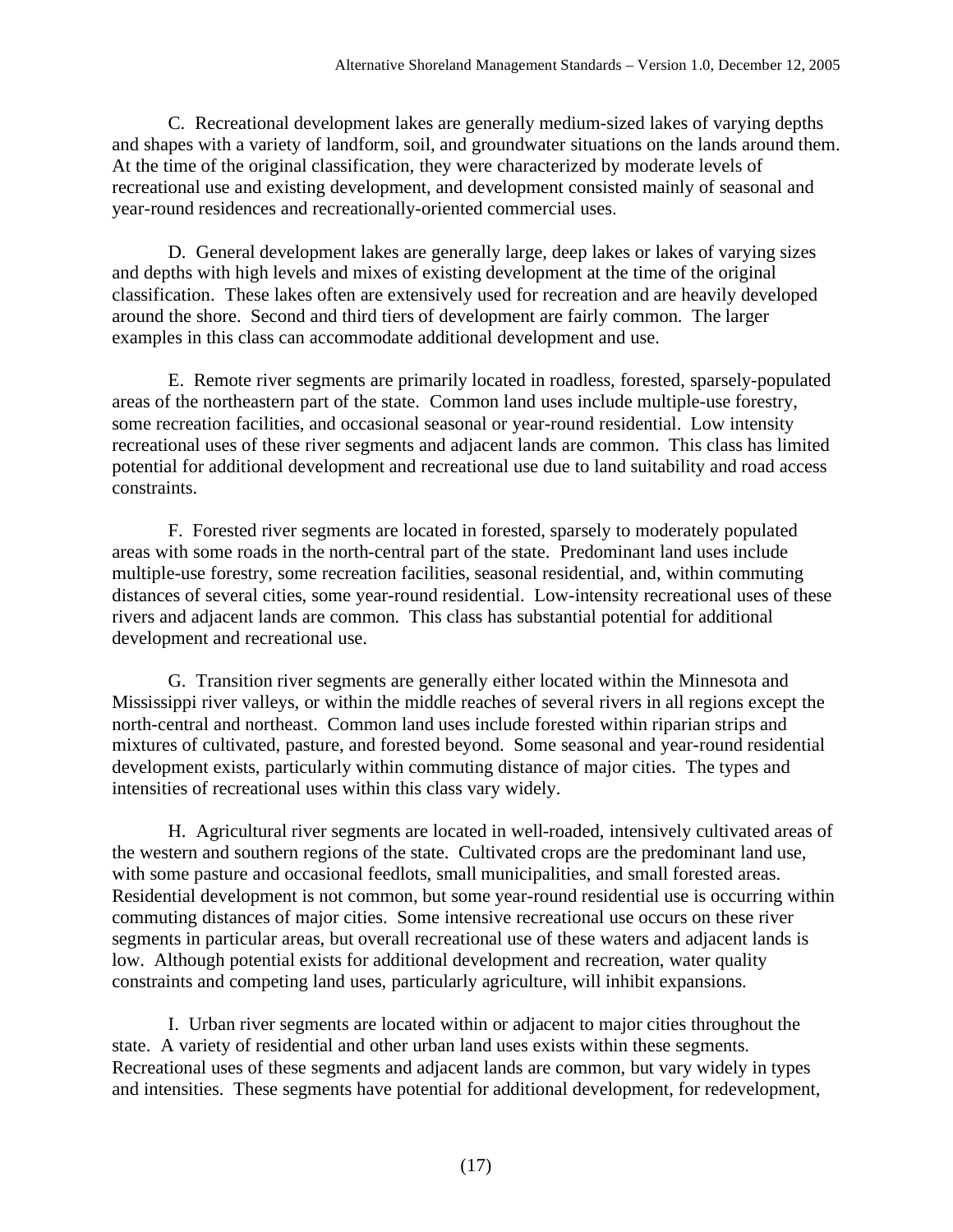and for additional recreational use, although recreational use on some of these segments competes with commercial river traffic.

 J. Tributary river segments consist of watercourses mapped in the Protected Waters Inventory that have not been assigned one of the river classes in items E to I. These segments have a wide variety of existing land and recreational use characteristics. The segments have considerable potential for additional development and recreational use, particularly those located near roads and cities.

## Subp. 2. **Supporting data.**

Supporting data for shoreland management classifications is supplied by the records and files of the Department of Natural Resources, including maps, lists, and other products of the Protected Waters Inventory; data and publications of the Shoreland Update Project; the Minnesota Department of Natural Resources Statewide Outstanding Rivers Inventory; Bulletin No. 25 (1968); and Supplementary Report No. 1 - Shoreland Management Classification System for Public Waters (1976) of the Division of Waters, Minnesota's Lakeshore, part 2, Statistical Summary, Department of Geography, University of Minnesota; and additional supporting data may be supplied, as needed, by the commissioner. These publications are incorporated by reference, are available through the Minitex interlibrary loan system, and are not subject to frequent change.

## Subp. 3. **Classification procedures.**

Public waters shall be classified by the commissioner. The commissioner shall document each classification with appropriate supporting data. A preliminary list of classified public waters shall be submitted to each affected local government. Each affected local government shall be given an opportunity to request a change in the proposed classification. If a local government feels such a change is needed, a written request with supporting data may be submitted to the commissioner for consideration. If a local government requests a change in a proposed shoreland management classification and the public water is located partially within the jurisdiction of another governmental unit, the commissioner shall review the recommendations of the other governmental units before making a final decision on the proposed change.

All public waters that are not classified shall automatically default to the natural environment class until such time that they are classified by the commissioner.

## Subp. 4. **Reclassification.**

The commissioner may, as the need arises, reclassify any public water to a more restrictive class. Also, any local government may at any time submit a resolution and supporting data requesting a change to a more restrictive classification of waters within its jurisdiction to the commissioner for consideration.

## Subp. 5. **Modification and expansion of system.**

The commissioner may, as the need arises, modify or expand the shoreland classification system to provide specialized shoreland management standards based upon unique characteristics and capabilities of any public waters.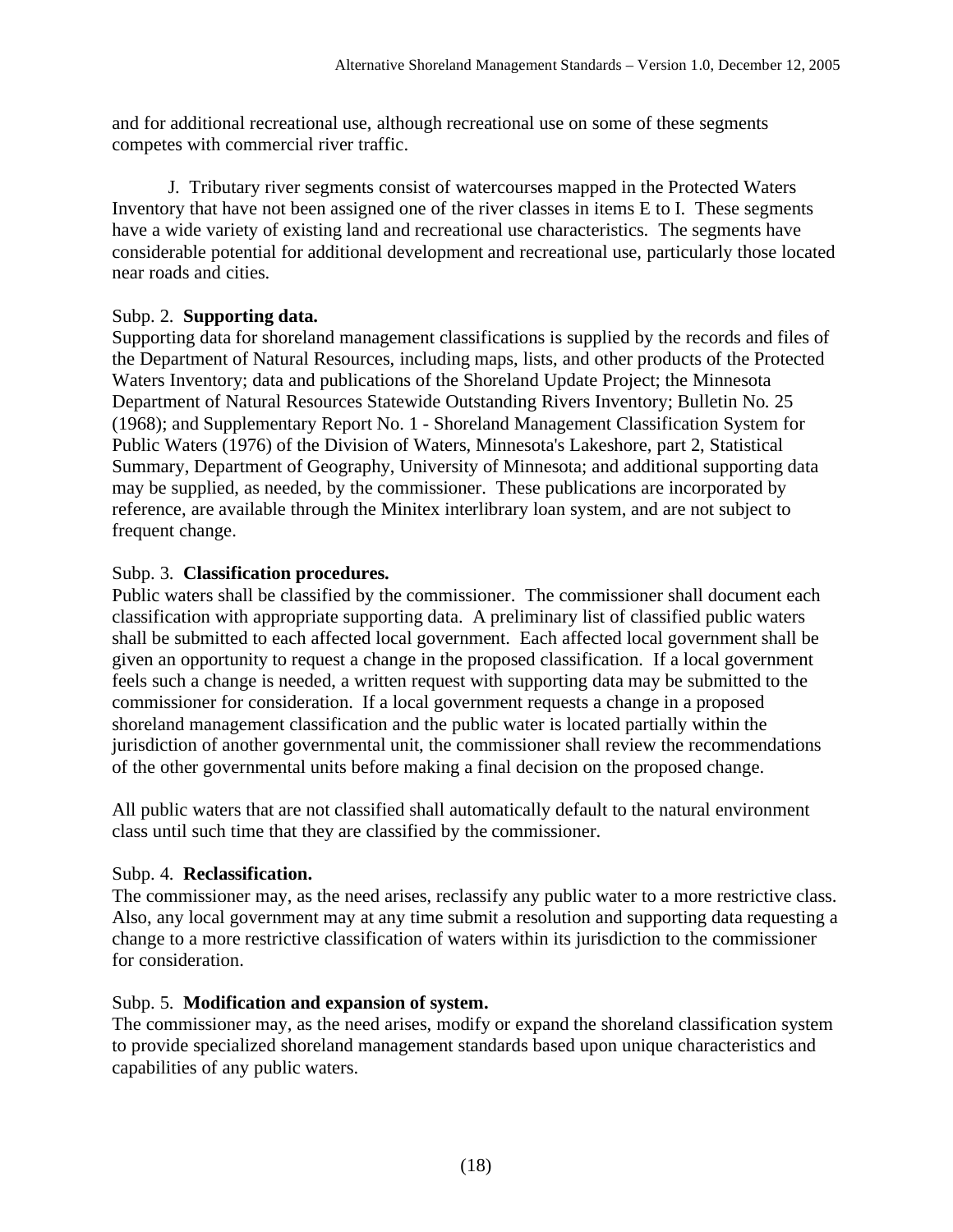## Subp. 6. **Multiple Shoreland Management Classifications.**

The commissioner may, upon receipt of a resolution pursuant to Subpart 4, apply multiple shoreland management classifications on a public water. Where the commissioner has received such a resolution, the following policies and criteria shall be used in approving any request for multiple shoreland management classifications on a single public water.

 A. for those lakes with regular natural shoreline configurations, possessing few or no bays, arms, islands, peninsulas or points, no multiple shoreland management classifications shall be applied;

 B. for lakes with irregular natural shoreline configurations, possessing two or more bays, arms, islands, peninsulas or points, or lakes that have been artificially segmented by roadways, railways, bridges or levees, the commissioner may assign multiple shoreland management classifications to clearly defined portions of the shoreland area consistent with the classification criteria and procedures set forth in subparts 1 through 3 above;

 C. in no case shall the commissioner apply multiple shoreland management classifications on a lake with a total water surface acreage less than or equal to 250 acres, or on a single embayment with a total water surface acreage less than or equal to 5 acres;

 D. reservoirs on rivers and streams assigned a shoreland management classification may also be eligible for the application of multiple shoreland management classifications, provided they meet all of the criteria set forth in items A through C above;

 E. where comprehensive lake management plans or local water plans are completed and approved.

Local governments are encouraged to hold public discussions with the commissioner or the commissioner's designative representatives and other natural resource management agencies prior to creation of a resolution, so that through a participatory process all parties understand the reclassification.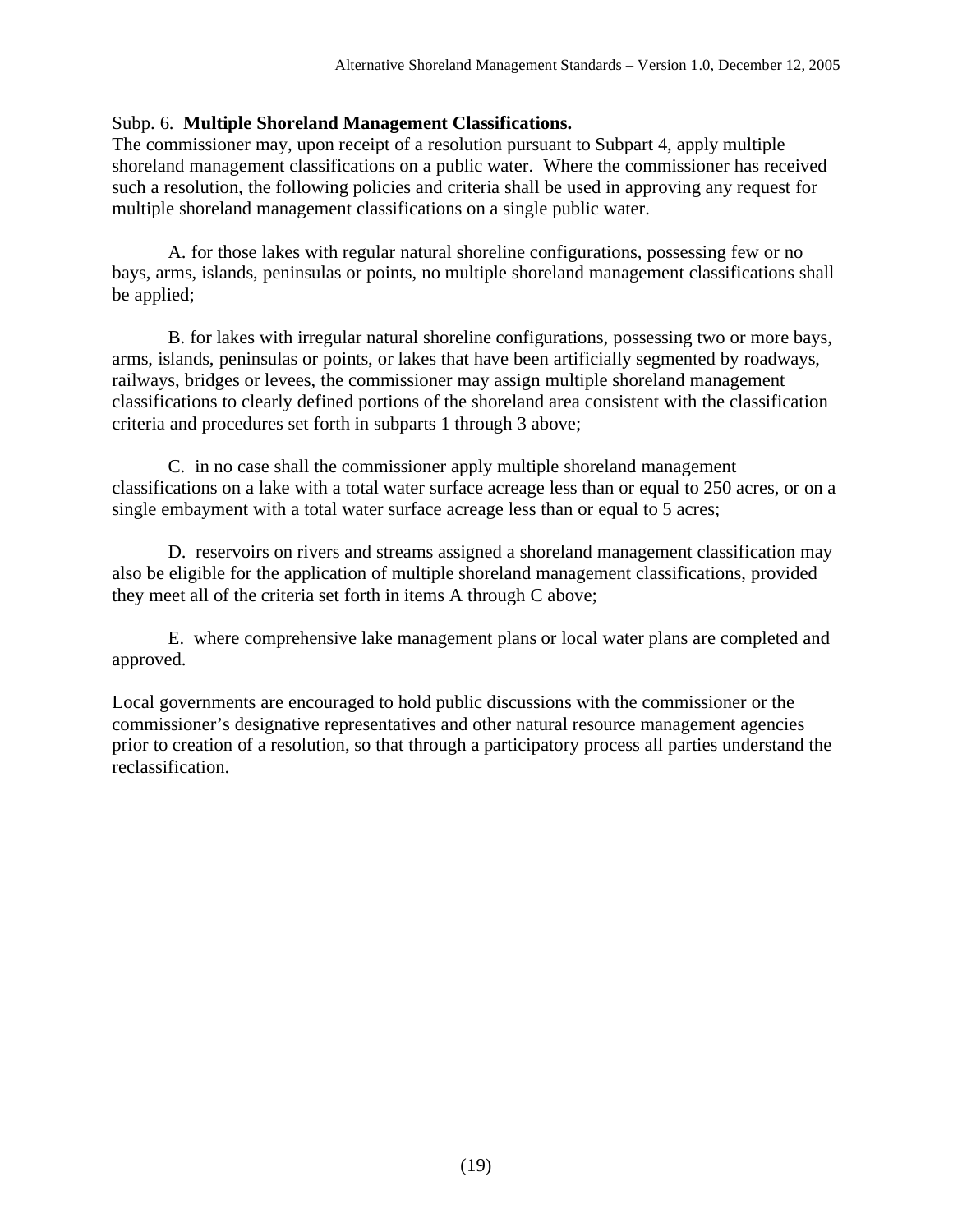#### **ALT6120.3100 LAND USE DISTRICTS.**

The development of shorelands of public waters must be controlled by means of land use zoning districts which are designated to be compatible with the classes of public waters in part ALT6120.3000. Land use zoning districts may be established to provide for:

 A. the management of areas unsuitable for development due to wet soils, steep slopes, flooding, inadequate drainage, severe erosion potential, presence of significant historic sites, or any other feature likely to be harmful to the health, safety, or welfare of the residents of the community;

 B. the reservation of areas suitable for residential development from encroachment by commercial and industrial uses;

 C. the centralization of service facilities for residential areas and enhancement of economic growth for those areas suitable for limited commercial development;

 D. the management of areas for commercial or industrial uses which, by their nature, require location in shoreland areas;

E. the protection of valuable agricultural lands from conversion to other uses; and

 F. the preservation and enhancement of the quality of water-based recreational use of public waters, including non-motorized recreational use of public waters and provisions for public accesses.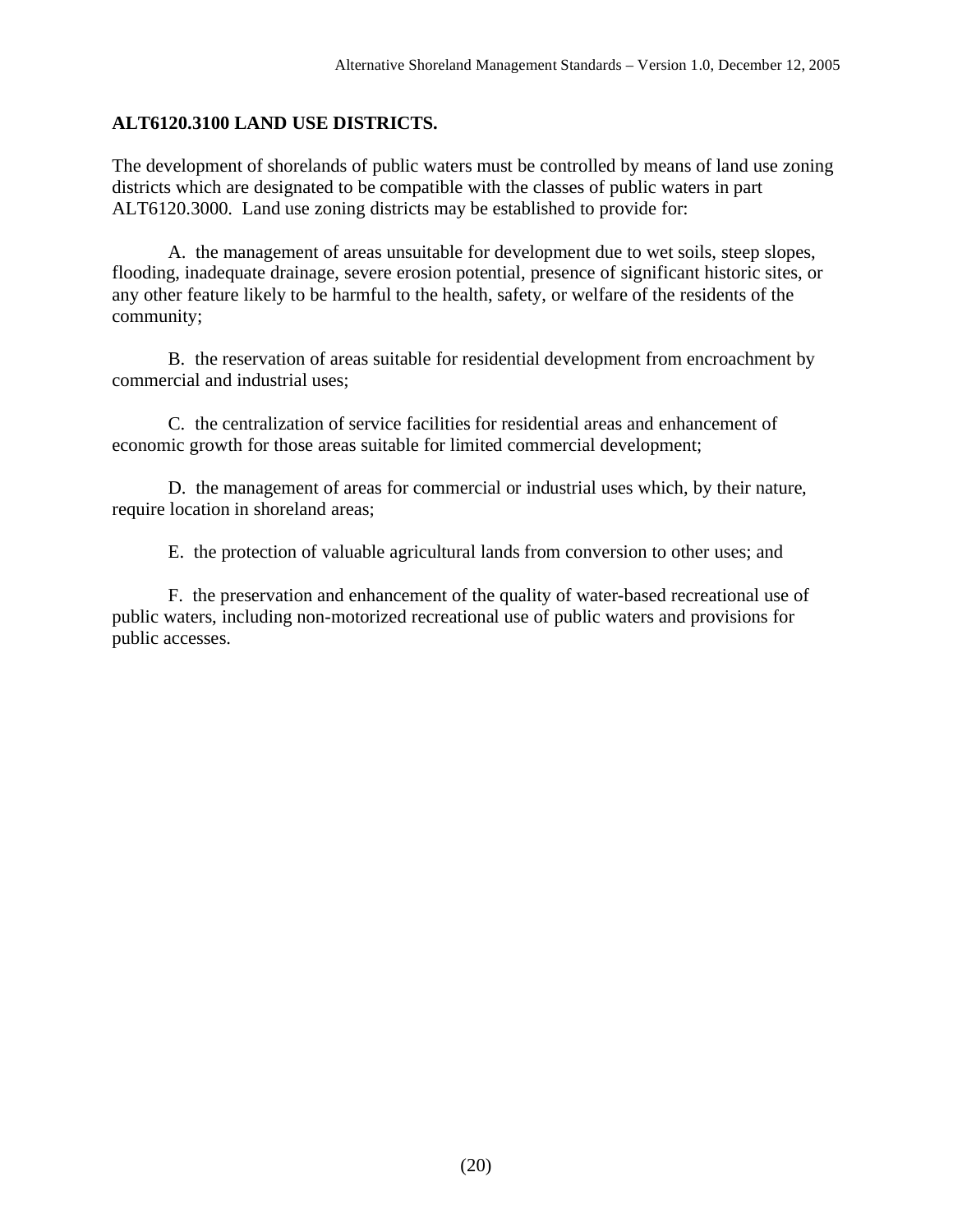## **ALT6120.3200 CRITERIA FOR LAND USE ZONING DISTRICT DESIGNATION.**

Subpart 1. **Criteria.** 

Land use zoning districts established by local governments must be based on considerations of:

- A. preservation of natural areas;
- B. present ownership and development of shoreland areas;

C. shoreland soil types and their engineering capabilities;

- D. topographic characteristics;
- E. vegetative cover;
- F. in-water physical characteristics, values, and constraints;
- G. recreational use of the surface water;
- H. road and service center accessibility;

 I. socioeconomic development needs and plans as they involve water and related land resources;

 J. the land requirements of industry which, by its nature, requires location in shoreland areas;

 K. the necessity to preserve and restore certain areas having significant historical or ecological value;

L. comprehensive lake management plans, if completed and approved; and

M. approved local water plan.

## Subp. 2. **Designation of zoning districts.**

Local governments with adopted land use zoning districts in effect on the date of adoption of parts 6120.2500 to 6120.3900 may continue to use the districts until revisions are proposed. When amendments to zoning districts on lakes are considered, local governments, at least for all the shoreland within the community of the public water involved and preferably for all shoreland areas within the community, must revise existing zoning district and use provisions to make them substantially compatible with the framework in subpart 4. On a river, zoning districts and use provisions for all shoreland on both sides within the same class in the community must be revised to make them substantially compatible with the framework in subpart 5. If the same river class is contiguous for more than a five-mile segment, only the shoreland for a distance of 2.5 miles up and down stream or to the class boundary, if closer, need be evaluated. When an interpretation question arises about whether a specific land use fits within a category in subpart 4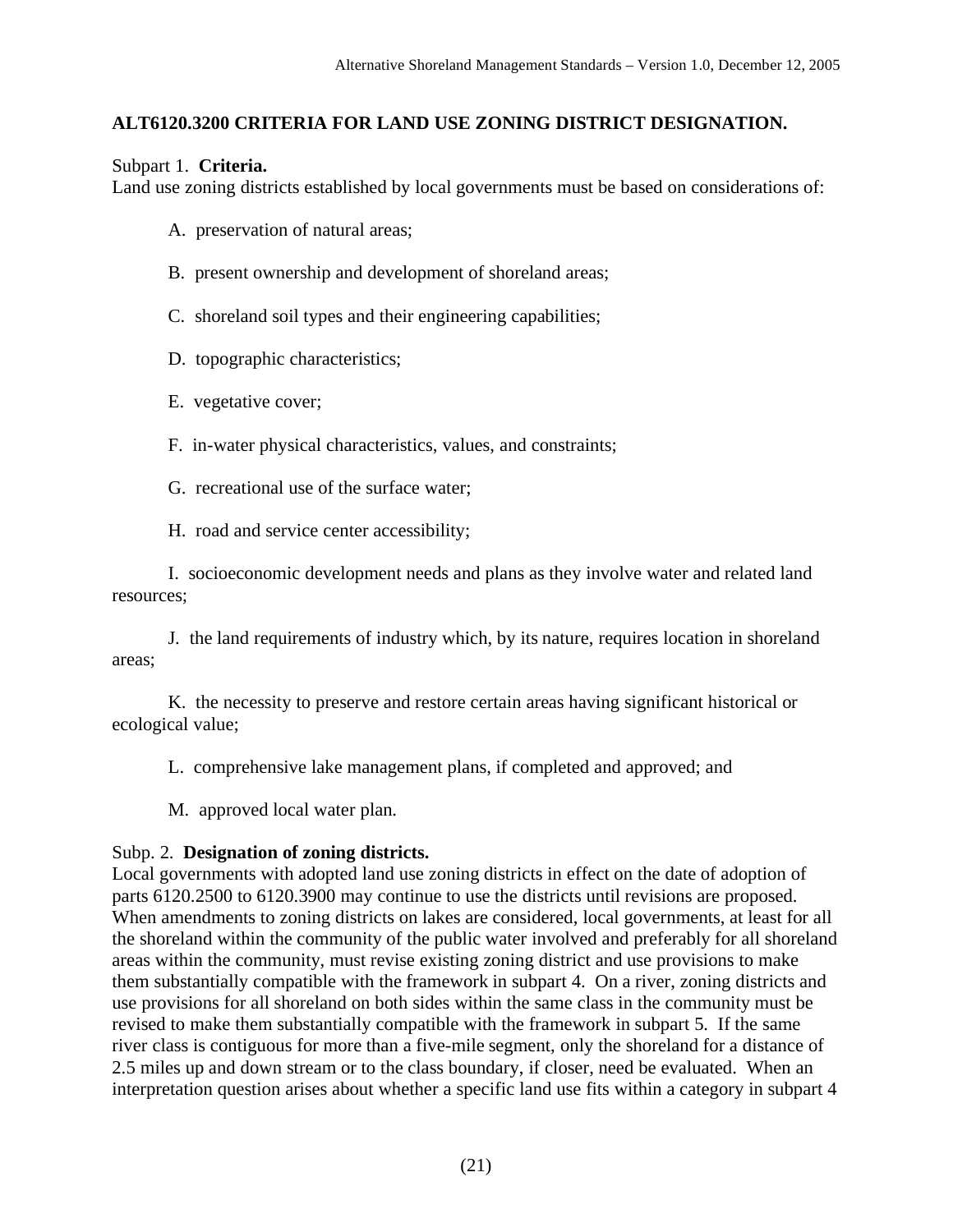or 5, the question must be resolved through procedures in local government official controls and state statutes.

## Subp. 3. **Land use district descriptions.**

Land use district descriptions are as follows:

 A. A sensitive area district is intended to be used for two basic purposes. The first purpose is to limit and properly manage development in areas that are generally unsuitable for development or uses due to flooding, erosion, limiting soil conditions, steep slopes, or other major physical constraints. A second purpose is to manage and preserve areas with special historical, natural, or biological characteristics. Criteria for establishing sensitive area districts may include vulnerable or nutrient-susceptible bays, areas adjacent to inlets and outlets, and areas with broad and extensive littoral zones or wetland fringes. Generally, a sensitive area district shall exceed 500 feet of shoreline length.

 B. A residential district is primarily intended to allow low to medium density seasonal and year-round residential uses on lands suitable for such uses. It is also intended to prevent establishment of various commercial, industrial, and other uses in these areas that cause conflicts or problems for residential uses. Some nonresidential uses with minimal impacts on residential uses are allowed if properly managed under conditional use procedures.

 C. A water-oriented commercial district is intended to be used only to provide for existing or future commercial uses adjacent to water resources that are functionally dependent on such close proximity.

 D. A general use district is intended to be used only for lands already developed or suitable for development with concentrated urban, particularly commercial, land uses. It should not generally be used on special protection lakes, natural environment lakes and shorelands,, or remote river classes. Several other intensive urban uses such as industrial and resort developments may be allowed in this district if handled as conditional uses.

## Subp. 4. **Shoreland classifications and uses; lakes.**

For the lake classes, districts, and uses in this subpart,  $P =$  permitted uses,  $C =$  conditional uses, and  $N =$  prohibited uses.

| Uses                                    | General | Recreational Natural<br>development development environment |   |
|-----------------------------------------|---------|-------------------------------------------------------------|---|
| Forest management<br>Sensitive resource |         | Р                                                           |   |
| management<br>Agricultural: cropland    | P       | P                                                           |   |
| and pasture                             | P       | Р                                                           | р |
| New animal feedlots*                    | N       | N                                                           | N |
| Parks and historic sites                |         |                                                             |   |

|  | A. Lake classes in sensitive area districts. |
|--|----------------------------------------------|
|  |                                              |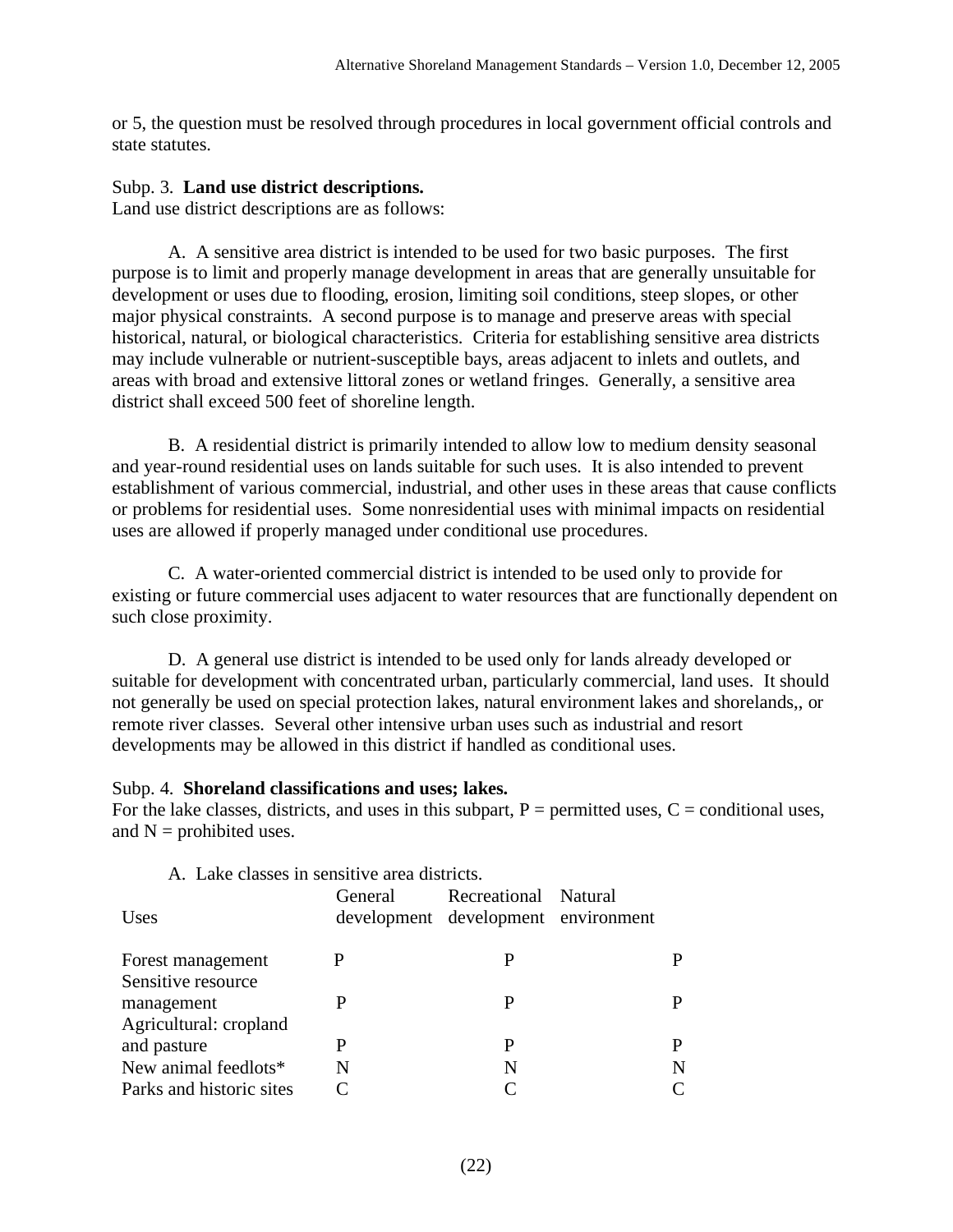| Extractive use              |  |  |
|-----------------------------|--|--|
| Single residential          |  |  |
| Conventional subdivisions C |  |  |
| Planned unit developments C |  |  |
| Conservation subdivisions C |  |  |
| Mining of metallic minerals |  |  |
| and peat                    |  |  |

\* Expansions to existing animal feedlots with shoreland areas must be reviewed as conditional uses and must meet the standards or rules of the Minnesota Pollution Control Agency, chapter 7020.

| B. Lake classes in residential districts. |              |                                     |  |   |            |  |  |  |
|-------------------------------------------|--------------|-------------------------------------|--|---|------------|--|--|--|
|                                           | General      | Recreational Natural                |  |   | Special    |  |  |  |
| Uses                                      |              | development development environment |  |   | protection |  |  |  |
|                                           |              |                                     |  |   |            |  |  |  |
| Single residential                        | P            | P                                   |  | P |            |  |  |  |
| Conventional subdivisions C               |              |                                     |  |   | N          |  |  |  |
| Planned unit developments P               |              | P                                   |  | P |            |  |  |  |
| Conservation subdivisions                 | $\mathbf{P}$ | P                                   |  | P |            |  |  |  |
| Semipublic                                |              | $\subset$                           |  |   |            |  |  |  |
| Parks and historic sites                  |              |                                     |  |   |            |  |  |  |
| Extractive use                            | $\subset$    | $\subset$                           |  |   | N          |  |  |  |
| Duplex, triplex, quad                     |              |                                     |  |   |            |  |  |  |
| residential                               | P            | P                                   |  |   | N          |  |  |  |
| Forest management                         | P            | P                                   |  | P | P          |  |  |  |
| Mining of metallic minerals               |              |                                     |  |   |            |  |  |  |
| and peat                                  | P            | P                                   |  | P | P          |  |  |  |

C. Lake classes in water-oriented commercial districts.

| Uses                     | General | Recreational Natural<br>development development environment |   | Special<br>protection |
|--------------------------|---------|-------------------------------------------------------------|---|-----------------------|
| Surface water-oriented   |         |                                                             |   |                       |
| commercial               | P       | P                                                           |   | N                     |
| New Resorts              |         |                                                             | N |                       |
| Replacement of cabins    |         |                                                             |   |                       |
| within existing Resorts  | P       | P                                                           | P | P                     |
| **Expansions of Resorts  | P       | P                                                           | P | P                     |
| Public, semipublic       |         |                                                             |   |                       |
| Parks and historic sites |         |                                                             |   |                       |
| Forest management        | P       | P                                                           | P | P                     |

\*\* Expansions on resorts that result in more than 20 dwelling units shall require a conditional use permit.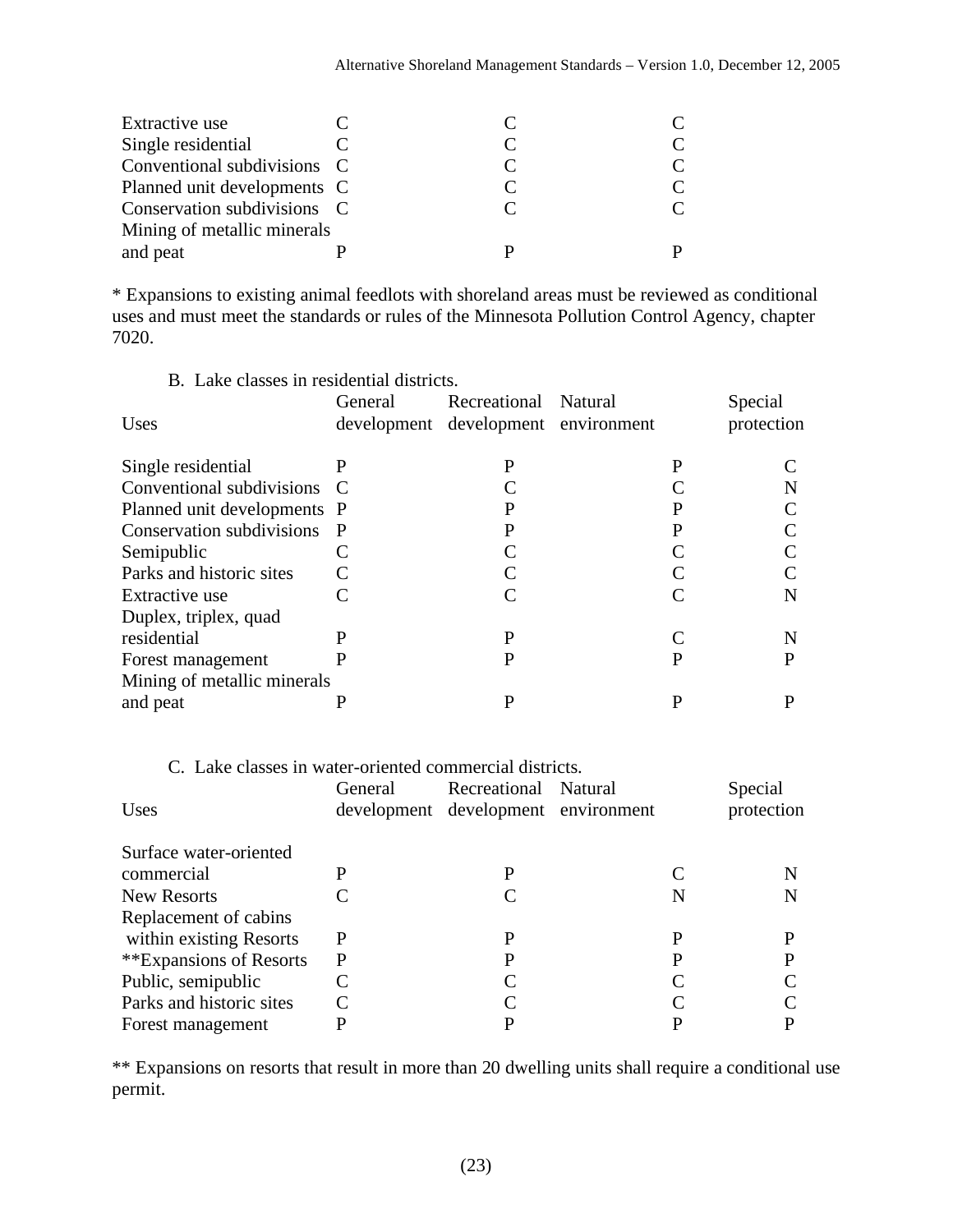| Uses                        | General      | Recreational Natural<br>development development environment |   | Special<br>protection |
|-----------------------------|--------------|-------------------------------------------------------------|---|-----------------------|
| Commercial                  | P            | P                                                           |   | N                     |
| <b>New Resort</b>           | $\subset$    |                                                             | N | N                     |
| Replacement of cabins       |              |                                                             |   |                       |
| within existing Resorts     | P            | P                                                           | P | P                     |
| *Expansions of Resorts      | $\mathbf{P}$ | P                                                           | P | P                     |
| Industrial                  | $\subset$    |                                                             | N | N                     |
| Public, semipublic          | P            | P                                                           |   |                       |
| Extractive use              | $\subset$    |                                                             |   | N                     |
| Parks and historic sites    |              |                                                             |   |                       |
| Forest management           | P            | P                                                           | P | P                     |
| Mining of metallic minerals |              |                                                             |   |                       |
| and peat                    | P            | P                                                           | P | P                     |

D. Lake classes in general use districts.

\* Expansions on resorts that result in more than 20 dwelling units shall require a conditional use permit.

#### Subp. 5. **Shoreland classifications and uses; rivers.**

For the river classes, districts, and uses in this subpart,  $P =$  permitted uses,  $C =$  conditional uses, and  $N =$  prohibited uses.

A. River classes in sensitive area districts.

Remote Forested Transitional Agricultural Urban Tributary

Uses

| Forest management        | P | P | Р | р             | p | P |
|--------------------------|---|---|---|---------------|---|---|
| Sensitive resource       |   |   |   |               |   |   |
| management               | P | P | P | P             | P | P |
| Agricultural: cropland   |   |   |   |               |   |   |
| and pasture              | P | P | P | P             | P | P |
| New animal feedlots*     | N | N | N | N             | N | N |
| Parks and historic sites |   | C |   | $\mathcal{C}$ | C |   |
| Extractive use           |   | C |   |               | C |   |
| Single residential       |   | C |   | $\subset$     | C |   |
| Mining of metallic       |   |   |   |               |   |   |
| minerals and peat        | p | р | р | р             | р |   |

\* Expansions to existing animal feedlots within shoreland areas must be reviewed as conditional uses and must meet the standards or rules of the Minnesota Pollution Control Agency, chapter 7020.

B. River classes in residential districts.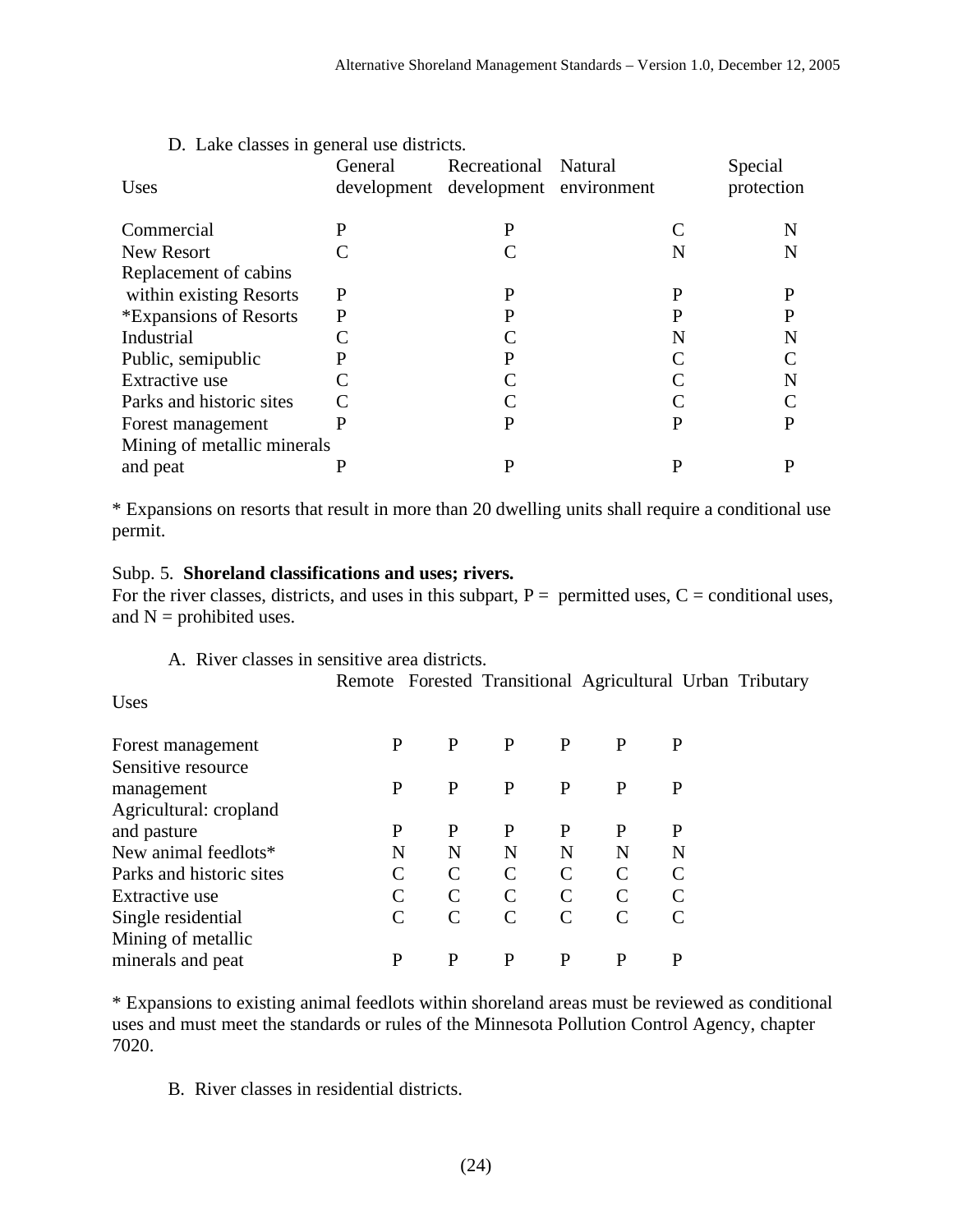Remote Forested Transitional Agricultural Urban Tributary

Uses

| P | P | P | P | P | P |
|---|---|---|---|---|---|
|   |   |   |   |   |   |
|   |   | P | P | P | P |
|   |   | P | P | P | P |
|   |   |   |   | P | P |
|   |   |   |   |   | P |
|   |   |   |   |   |   |
|   |   |   |   |   |   |
|   |   |   |   | P |   |
| р | Р | р | р | р |   |
|   |   |   |   |   |   |
|   | Р | P |   | P |   |
|   |   |   |   |   |   |

 C. River classes in water-oriented commercial districts. Remote Forested Transitional Agricultural Urban Tributary

Uses

| Surface water-oriented   |   |   |                             |   |   |   |
|--------------------------|---|---|-----------------------------|---|---|---|
| commercial               |   |   |                             |   |   |   |
| New Resort               |   |   | $\Gamma$                    |   |   |   |
| Replacement of cabins    |   |   |                             |   |   |   |
| within existing Resorts  | P | P | P                           |   |   |   |
| *Expansions of Resorts   | P | P | P                           | P |   |   |
| Public, semipublic       |   | C | $\mathcal{C}_{\mathcal{C}}$ | р | D | D |
| Parks and historic sites |   | C | C                           |   |   |   |
| Forest management        | D | D | D                           | D | D |   |

\* Expansions on resorts that result in more than 20 dwelling units shall require a conditional use permit.

D. River classes in general use districts.

|                         | Remote |               |           |               |               | Forested Transitional Agricultural Urban Tributary |  |
|-------------------------|--------|---------------|-----------|---------------|---------------|----------------------------------------------------|--|
| Uses                    |        |               |           |               |               |                                                    |  |
| Commercial              |        |               |           |               |               |                                                    |  |
| New Resort              |        | C             | C         | C             |               |                                                    |  |
| Replacement of cabins   |        |               |           |               |               |                                                    |  |
| within existing Resorts | P      | P             | P         | P             |               | P                                                  |  |
| *Expansions of Resorts  | P      | P             | P         | P             | P             | P                                                  |  |
| Industrial              | N      | $\mathcal{C}$ | N         | N             | $\mathcal{C}$ | C                                                  |  |
| Public, semipublic      |        | $\mathcal{C}$ | C         | $\mathcal{C}$ | P             |                                                    |  |
| Extractive use          | C      | C             | $\subset$ | $\subset$     | $\subset$     | $\curvearrowright$                                 |  |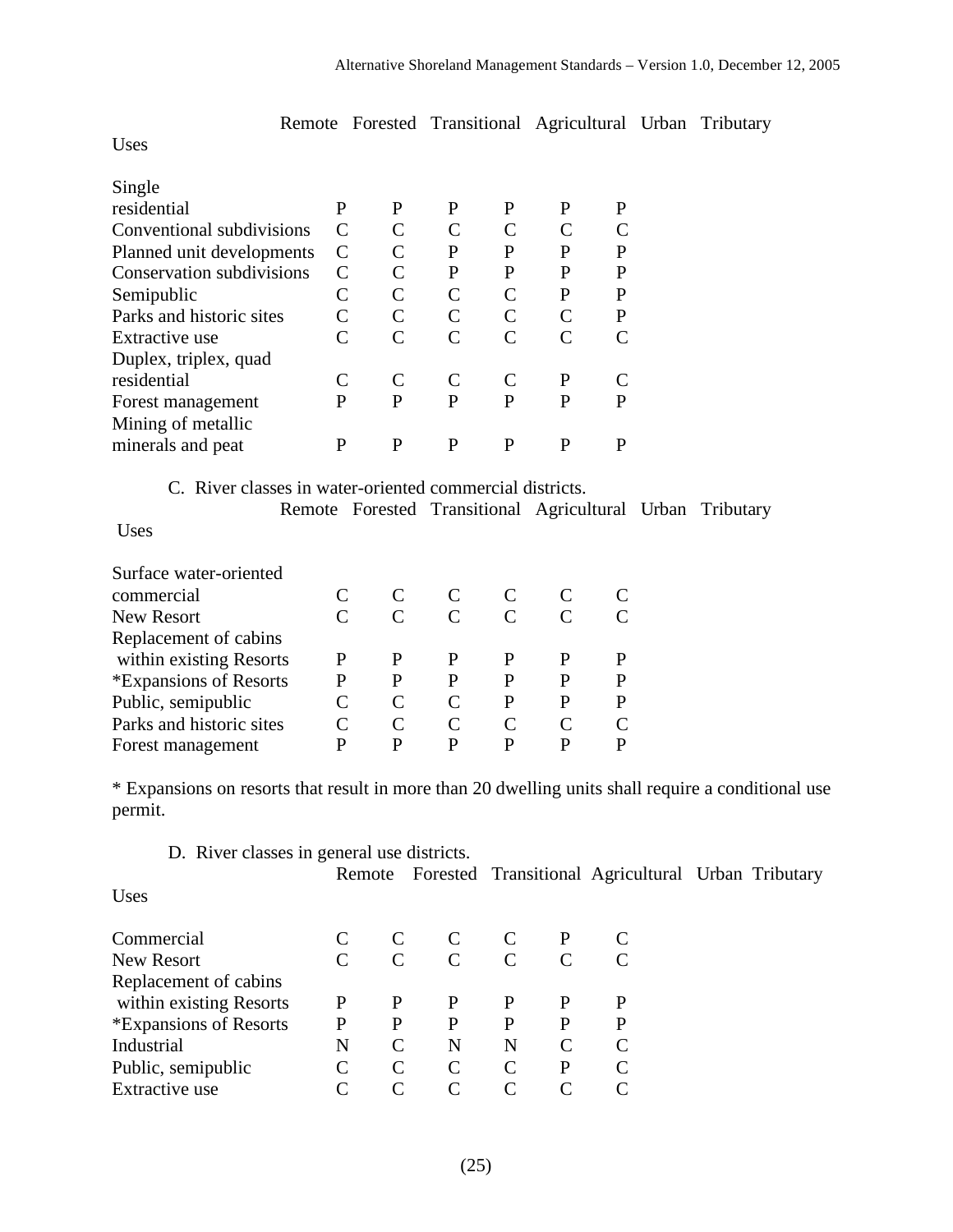| Parks and historic sites |  |  |  |
|--------------------------|--|--|--|
| Forest management        |  |  |  |
| Mining of metallic       |  |  |  |
| minerals and peat        |  |  |  |

\* Expansions on resorts that result in more than 20 dwelling units shall require a conditional use permit.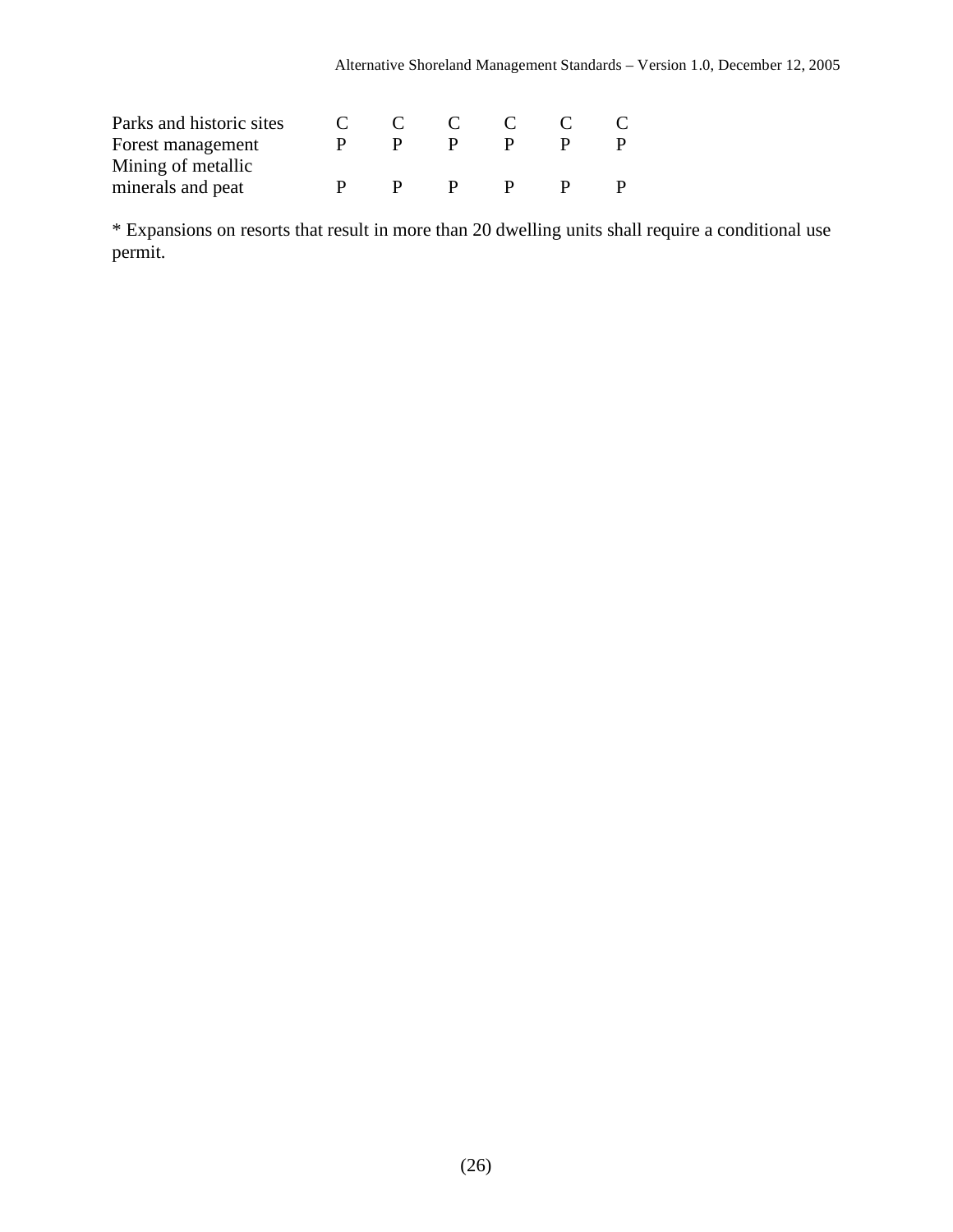## **ALT6120.3300 ZONING PROVISIONS.**

## Subpart 1. **Purpose.**

To manage the effects of shoreland and water surface crowding, to prevent pollution of surface and ground waters of the state, to provide ample space on lots for sewage treatment systems, to minimize flood damages, to maintain property values, to maintain historic values of significant historic sites, and to maintain natural characteristics of shorelands and adjacent water areas, shoreland controls must regulate lot sizes, placement of structures, and alterations of shoreland areas.

## Subp. 2. **Residential lot size.**

level.

All single, duplex, triplex, and quad residential lots created after the date of enactment of the local shoreland controls must meet or exceed the dimensions presented in subparts 2a and 2b, and the following:

 A. Lots must not be occupied by any more dwelling units than indicated in subparts 2a and 2b. Only land above the ordinary high water level of public waters can be used to meet lot area standards, and lot width standards must be met at both the ordinary high water level and at the building line.

 B. On natural environment lakes or shorelands and within sensitive area districts, subdivisions of duplexes, triplexes, and quads must also meet the following standards:

(1) Each building must be set back at least 200 feet from the ordinary high water

 (2) Each building must have common sewage treatment and water systems that serve all dwelling units in the building.

 (3) Watercraft docking facilities for each lot must be centralized in one location and serve all dwelling units in the building.

(4) No more than 25 percent of a lake's shoreline can be in duplex developments.

(5) Triplexes and quads shall not be allowed within riparian lots.

 C. One guest cottage may be allowed in local controls if the controls also require all of the following standards to be met:

 (1) A guest cottage may be allowed on lots meeting or exceeding the duplex dimensions presented in subparts 2a and 2b, and the guest cottage must not cover more than 700 square feet of land surface and must not exceed 15 feet in height.

 (2) A guest cottage may be allowed on lots meeting or exceeding the triplex dimensions presented in subparts 2a and 2b, and the guest cottage must not cover more than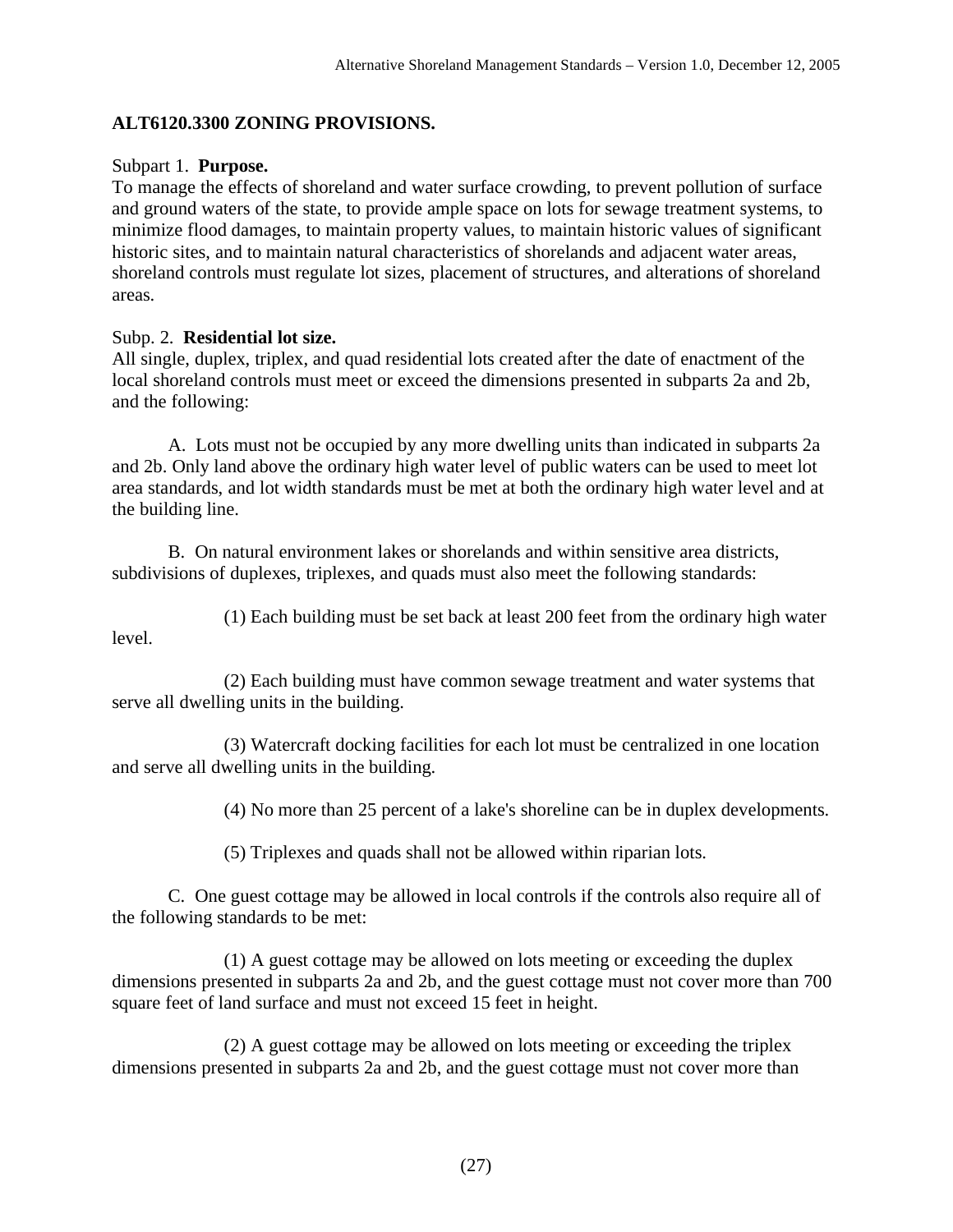1200 square feet of land surface and must not exceed 20 feet in height unless confined to the second story of an accessory structure.

 (3) A guest cottage must be located or designed to reduce its visibility as viewed from public waters and adjacent shorelands by vegetation, topography, increased setbacks, color, or other means acceptable to the local unit of government, assuming summer leaf-on conditions.

 D. Lots of record in the office of the county recorder on the date of enactment of local shoreland controls that do not meet the requirements of items A to E and subparts 2a and 2b may be allowed as building sites without variances from lot size requirements provided the use is permitted in the zoning district, the lot has been in separate ownership from abutting lands at all times since it became substandard, was created compliant with official controls in effect at the time, sewage treatment and setback requirements of the shoreland controls are met, and for single residential nonconforming lots, the minimum lot area and minimum lot width standards shall be at least 75 percent of the standards in 6120.3300, Subps. 2a and 2b.

Necessary variances from setback requirements must be obtained before any use, sewage treatment system, or building permits are issued for these lots. In evaluating all the variances, boards of adjustment shall consider stormwater runoff, vegetative buffers, sewage treatment and water supply capabilities or constraints of the lots and shall deny the variances if adequate facilities cannot be provided. Alternatively, the local government shall implement a mitigation scoring system that includes planting or maintaining a natural vegetated buffer zone along with other measures, such as the removal of structures that do not meet structure setbacks standards from ordinary high water level, reestablishment of a shoreline berm, removal of water-oriented accessory structures, removal of impervious surfaces within the shore impact zone, reduced impervious surface coverage on the lot, restoration of wetlands, stormwater management, or other conservation designed actions.

If, in a group of two or more contiguous lots under the same ownership, any individual lot does not meet the requirements of items A to E and subparts 2a and 2b, the lot must not be considered as a separate parcel of land for the purposes of sale or development. The lot must be combined with the one or more contiguous lots so they equal one or more parcels of land such that the lot is at least 75 percent of the minimum lot area and minimum lot width standards in 6120.3300, Subp. 2a and 2b.

For the purposes of these standards, lots created compliant with official controls that met or exceeded the standards in 6120.3300, Subps. 2a and 2b, shall remain conforming.

 E. Except for common open space lots in conservation subdivisions and planned unit developments, lots must not be created for the intention of obtaining access to public waters where multiple owners or an association, whose members are entitled by virtue of the member's ownership interest in the association to a proprietary lease, own the lot.

Subp. 2a. **Lot width, lot size, and residential lot suitable area standards for minor subdivisions and density determinations for conservation subdivisions and planned unit developments; lake classes.**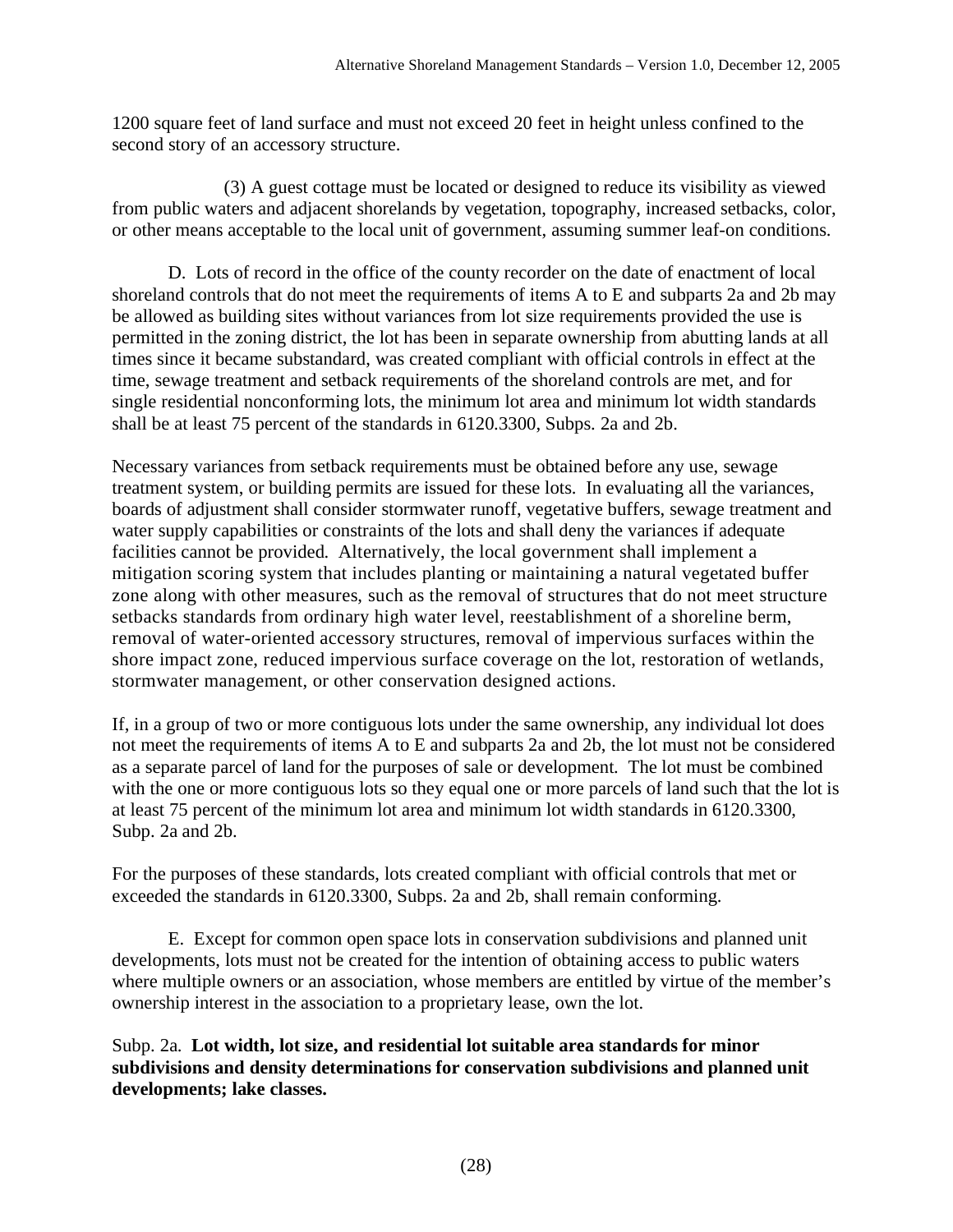| <b>Class or District</b>               | Riparian Lot Width                  | Nonriparian Lot Width               |
|----------------------------------------|-------------------------------------|-------------------------------------|
|                                        | $(\text{feet})$ – Lot Size (square) | $(\text{feet})$ – Lot Size (square) |
|                                        | feet) – Residential Lot             | feet) – Residential Lot             |
|                                        | Suitable Area* (square              | Suitable Area* (square              |
|                                        | feet)                               | feet)                               |
| <b>Special Protection</b>              |                                     |                                     |
| Single                                 | $400 - 217,800 - 23,400$            | $400 - 217,800 - 23,400$            |
| Natural Environment and Sensitive Area |                                     |                                     |
| Single                                 | $250 - 80,000 - 20,400$             | $250 - 80,000 - 20,400$             |
| Duplex                                 | $400 - 120,000 - 40,800$            | $400 - 160,000 - 40,800$            |
| Triplex                                |                                     | $600 - 240,000 - 61,200$            |
| Quad                                   |                                     | $800 - 320,000 - 81,600$            |
| <b>Recreational Development</b>        |                                     |                                     |
| Single                                 | $150 - 40,000 - 17,400$             | $150 - 40,000 - 17,400$             |
| Duplex                                 | $225 - 80,000 - 34,800$             | $225 - 80,000 - 34,800$             |
| Triplex                                | $300 - 120,000 - 52,200$            | $300 - 120,000 - 52,200$            |
| Quad                                   | $375 - 160,000 - 69,600$            | $375 - 160,000 - 69,600$            |
| <b>General Development</b>             |                                     |                                     |
| Single                                 | $120 - 30,000 - 14,400$             | $150 - 40,000 - 14,400$             |
| Duplex                                 | $180 - 60,000 - 28,800$             | $265 - 80,000 - 28,800$             |
| Triplex                                | $260 - 80,000 - 43,200$             | $375 - 120,000 - 43,200$            |
| Quad                                   | $340 - 120,000 - 57,600$            | $490 - 160,000 - 57,600$            |

The minimum lot area, residential lot suitable area, and width standards for residential lot developments are:

\* - The residential lot suitable area values in this table are for unsewered lots. A minimum of 8,400 square feet for single, 16,800 square feet for duplex, 25,200 square feet for triplex, and 33,600 square feet for quad developments of the residential lot suitable area shall consist of buildable area, which for lots served by public sewer are the minimum residential lot suitable areas.

#### Subp. 2b. **Lot standards for residential development; river classes.**

|                  |     |     |     |     |            | Remote Forested Transitional Agricultural Urban & Tributary |
|------------------|-----|-----|-----|-----|------------|-------------------------------------------------------------|
| Lot width (feet) |     |     |     |     |            |                                                             |
| Single           | 300 | 200 | 250 | 150 | 100        | 75                                                          |
| Duplex           | 450 | 300 | 375 | 225 | 150        | 115                                                         |
| Triplex          | 600 | 400 | 500 | 300 | <b>200</b> | 150                                                         |
| Quad             | 750 | 500 | 625 | 375 | 250        | 190                                                         |

For all river classes, the residential lot suitable area shall be a minimum of 18,000 square feet, with 50 percent being contiguous.

## Subp. 3. **Placement and height of structures and facilities on lots.**

When more than one setback requirement applies to a site, structures and facilities must be located to meet all setbacks. The placement of structures and other facilities on all lots must be managed by shoreland controls as follows: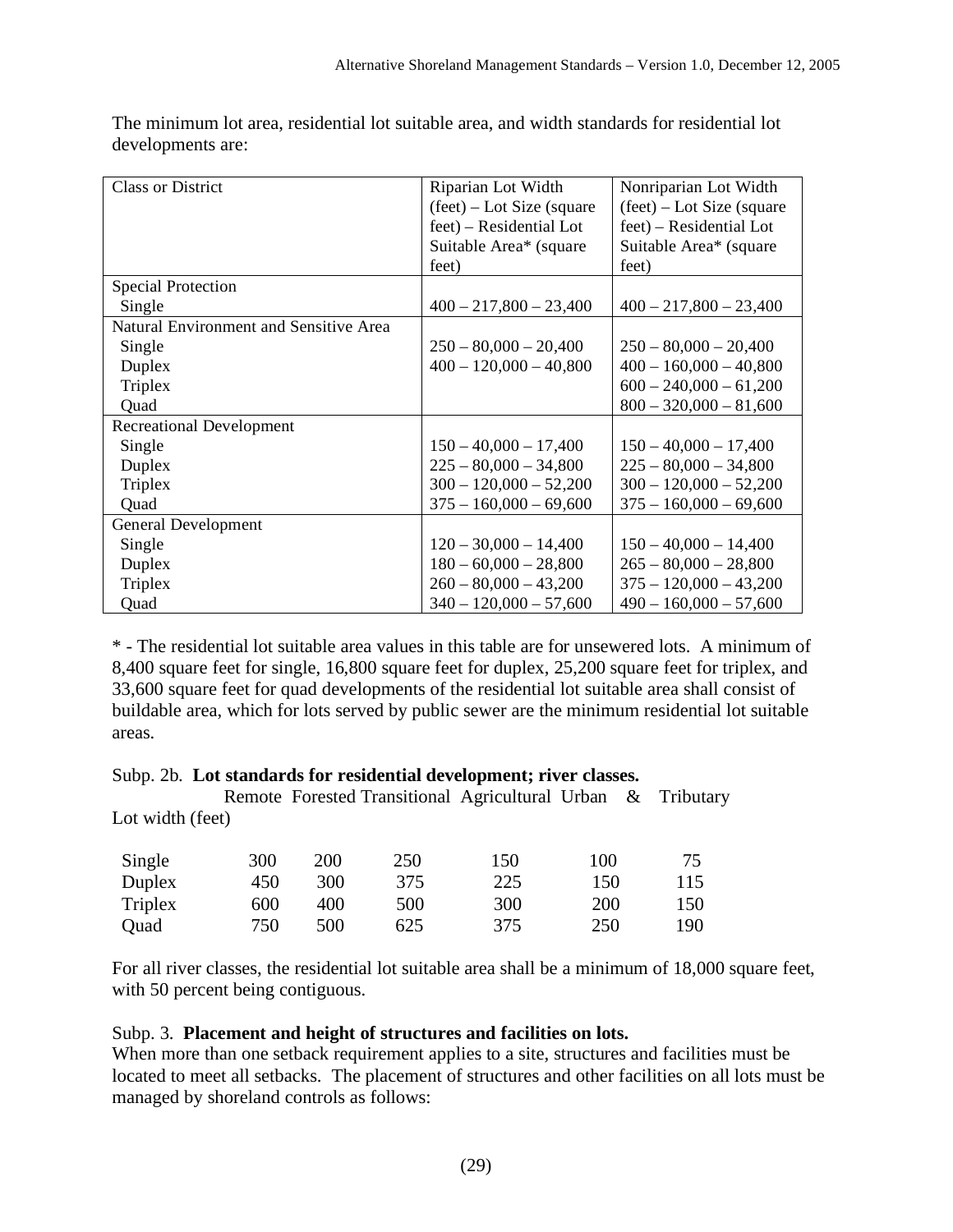A. Structure setbacks. The following minimum setbacks presented in the following table for each class of public waters apply to all structures, except water-oriented accessory structures and facilities that are managed according to item H:

|                           | Structure setback standards<br>Ordinary high water<br>level setback (feet) | Setback from top<br>of bluff (feet) |
|---------------------------|----------------------------------------------------------------------------|-------------------------------------|
| <b>Class or District</b>  |                                                                            |                                     |
| Special protection        | 200                                                                        | 30                                  |
| Sensitive area            | 150                                                                        | 30                                  |
| Natural environment       | 150                                                                        | 30                                  |
| Recreational development  | 100                                                                        | 30                                  |
| General development       | 75                                                                         | 30                                  |
| Remote river segments     | 200                                                                        | 30                                  |
| Forested and              |                                                                            |                                     |
| transition river segments | 150                                                                        | 30                                  |
| Agricultural, urban, and  |                                                                            |                                     |
| tributary river segments  | 100                                                                        | 30                                  |

 B. High water elevations. In addition to the setback requirements of item A, local shoreland controls must regulate placement of structures in relation to high water elevation. Where state-approved, local flood plain management controls exist consistent with parts 6120.5000 to 6120.6200, structures must be placed at an elevation consistent with the flood protection elevation specified in these controls. Where these controls do not exist, the elevation to which the lowest floor, including basement and crawl spaces, is placed or flood-proofed must be determined as follows:

 (1) For lakes, by placing the lowest floor at a level at least three feet above the highest known water level, or three feet above the ordinary high water level, whichever is higher. As an alternative, the lowest floor may be placed at an elevation equal to or above the flood protection elevation determined consistent with parts 6120.5000 to 6120.6200. In instances where lakes have a history of extreme water level fluctuations or have no outlet capable of keeping the lake level at or below a level three feet above the ordinary high water level, local controls may require structures to be placed higher.

 (2) For rivers and streams, by placing the lowest floor at least three feet above the highest known water level, or three feet above the ordinary high water level, whichever is higher. As an alternative, the lowest floor may be placed at an elevation equal to or above the flood protection elevation determined consistent with parts 6120.5000 to 6120.6200.

 (3) Water-oriented accessory structures may have the lowest floor placed lower than the elevation determined in this subpart if the structure is constructed of flood-resistant materials to the elevation, electrical and mechanical equipment is placed above the elevation and,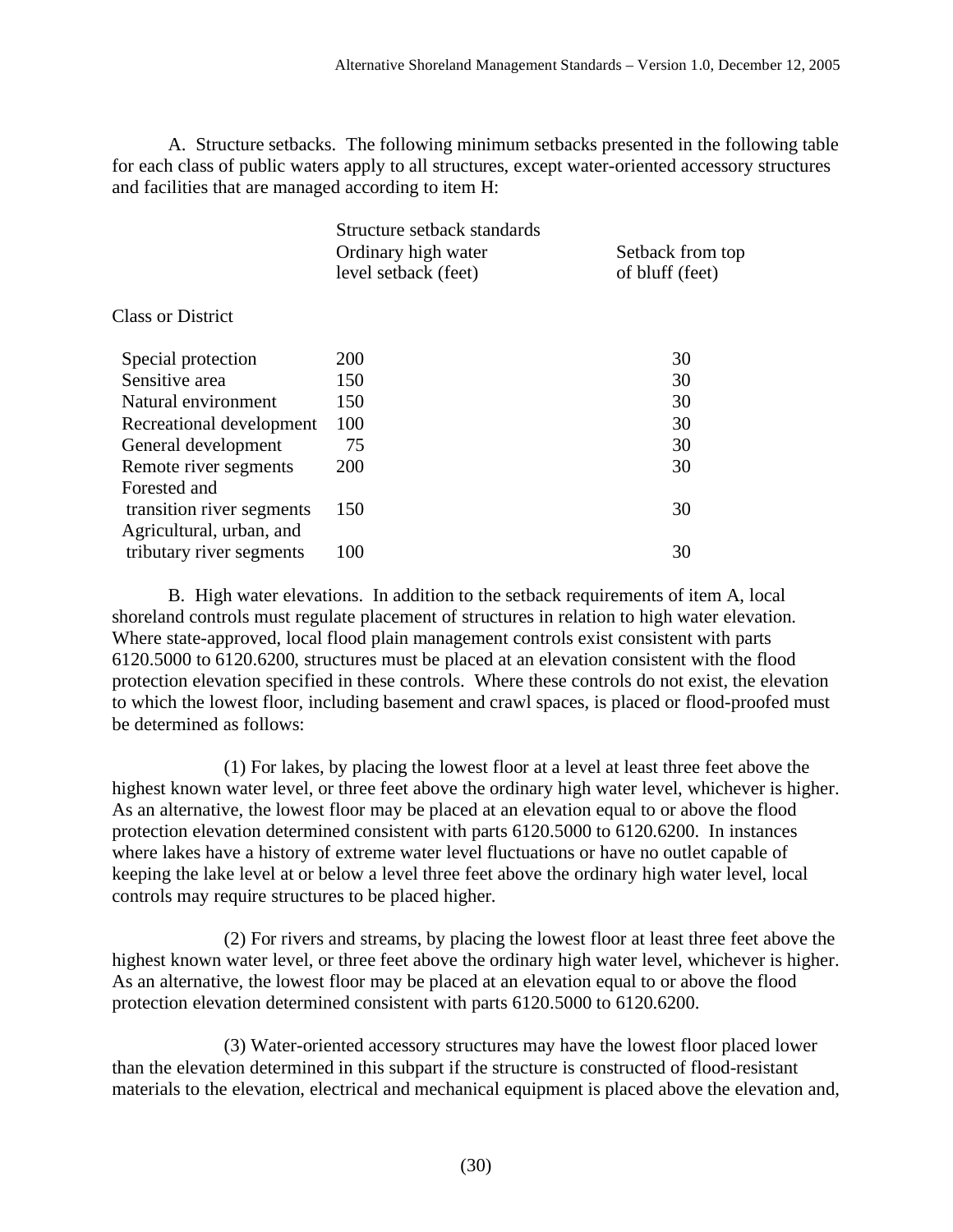if long duration flooding is anticipated, the structure is built to withstand ice action and winddriven waves and debris.

 C. Bluff impact zones. Structures and accessory facilities, except stairways and landings, must not be placed within bluff impact zones.

 D. Steep slopes. Local government officials must evaluate possible soil erosion impacts and development visibility from public waters before issuing a permit for construction of sewage treatment systems, roads, driveways, structures, or other improvements on steep slopes. When determined necessary, conditions must be attached to issued permits to prevent erosion and to preserve existing vegetation screening of structures, vehicles, and other facilities as viewed from the surface of public waters, assuming summer, leaf-on vegetation.

 E. Proximity to unplatted cemeteries and significant historic sites. No structure may be placed nearer than 50 feet from the boundary of an unplatted cemetery protected under Minnesota Statutes, section 307.08, unless necessary approval is obtained from the Minnesota State Archaeologist's Office. No structure may be placed on a significant historic site in a manner that affects the values of the site unless adequate information about the site has been removed and documented in a public repository.

 F. Proximity to roads and highways. No structure may be placed nearer than 50 feet from the right-of-way line of any federal, state, or county highway; or 20 feet from the right-ofway line of any town road, public street, or others not classified.

 G. Height. No structures, except churches, telecommunication towers and antenna, and nonresidential agricultural structures, shall exceed 30 feet in height of building.

 H. Accessory structures and facilities. All accessory structures and facilities, except those that are water-oriented, must meet or exceed structure setback standards. If allowed by local government controls, each residential lot and commercial property may have one wateroriented accessory structure or facility located closer to public waters than the structure setback if all of the following standards are met:

 (1) The structure or facility must not exceed ten feet in height, exclusive of safety rails, exceed ten feet in width, as measured parallel to the shoreline, and cannot occupy an area greater than 120 square feet. Detached decks must not exceed eight feet above grade at any point.

 (2) The setback of the structure or facility from the ordinary high water level must be at least 30 feet.

 (3) The structure or facility must be treated to reduce visibility as viewed from public waters and adjacent shorelands by vegetation, topography, increased setbacks, color or other means acceptable to the local unit of government, assuming summer, leaf-on conditions.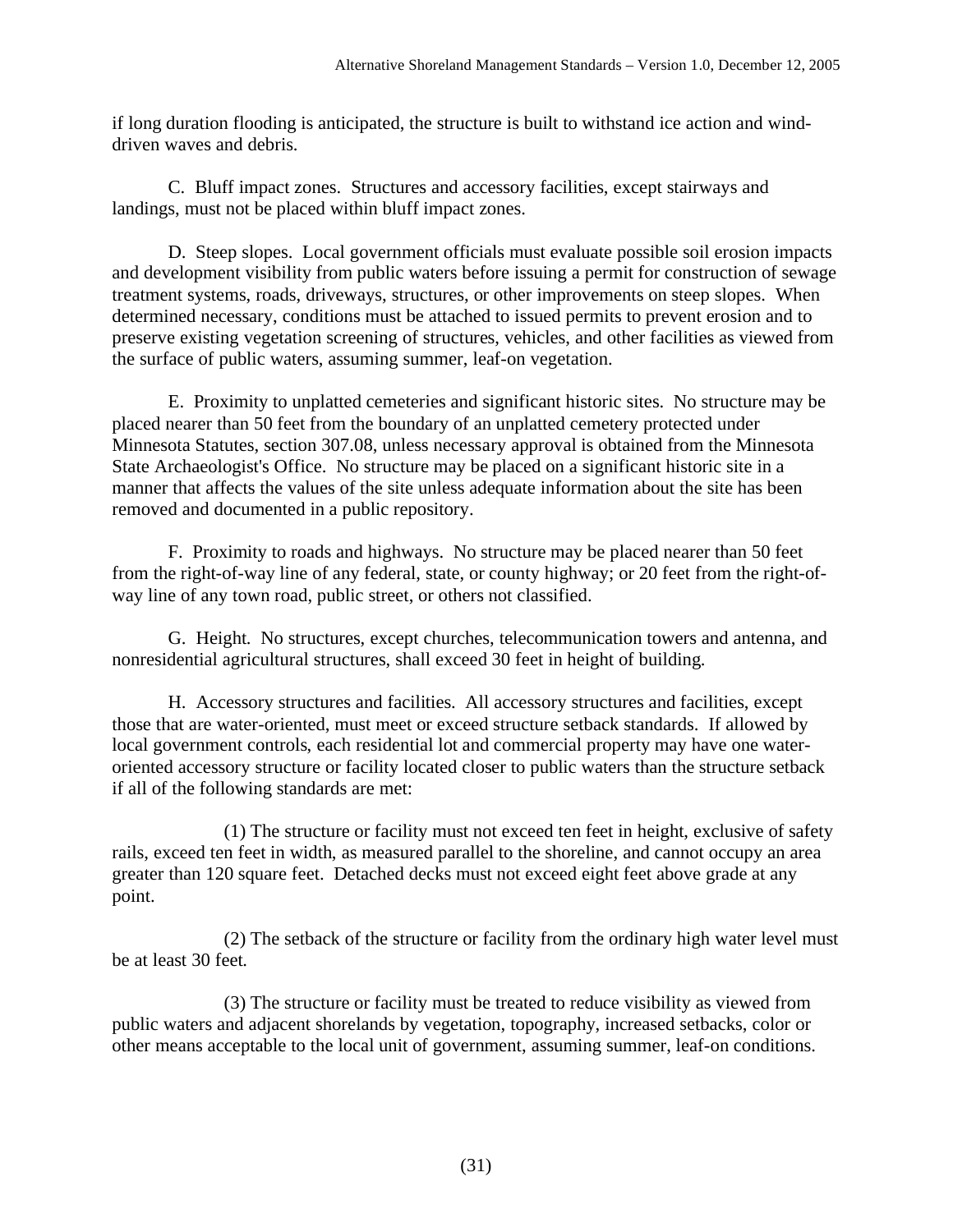(4) The roof may be used as a deck with safety rails, but must not be enclosed or used as a storage area.

 (5) The structure or facility must not be designed or used for human habitation and must not contain water supply or sewage treatment facilities.

 (6) For residential lots, the structure or facility must be located in the center third of the parcel.

 (7) Any accessory structures or facilities not meeting the above criteria, or any additional accessory structures or facilities must meet or exceed structure setback standards.

 I. Stairways, lifts, and landings. Stairways and lifts are the preferred alternative to major topographic alterations for achieving access up and down bluffs and steep slopes to shore areas. Stairways and lifts must meet the following design requirements:

 (1) Stairways and lifts must not exceed four feet in width on residential lots. Wider stairways may be used for commercial properties, public open-space recreational properties, and planned unit developments if approved by the local government.

 (2) Landings for stairways and lifts on residential lots must not exceed 32 square feet in area. Landings larger than 32 square feet may be used for commercial properties, public open-space recreational properties, and planned unit developments if approved by the local government.

(3) Canopies or roofs are not allowed on stairways, lifts, or landings.

 (4) Stairways, lifts, and landings may be either constructed above the ground on posts or pilings, or placed into the ground, provided they are designed and built in a manner that ensures control of soil erosion.

 (5) Stairways, lifts, and landings must be located in the most visually inconspicuous portions of lots, as viewed from the surface of the public water assuming summer, leaf-on conditions, whenever practical.

 (6) Facilities such as ramps, lifts, or mobility paths for physically handicapped persons are also allowed for achieving access to shore areas, provided that the dimensional and performance standards of subitems (1) to (5) are complied with in addition to the requirements of chapter 1341.

 J. Decks and platforms. Except as provided in item H, decks and platforms must meet the structure setback standards. Decks and platforms that do not meet setback requirements from public waters may be allowed without a variance to be added to structures existing on the date the shoreland structure setbacks were established by ordinance, if all of the following criteria and standards are met: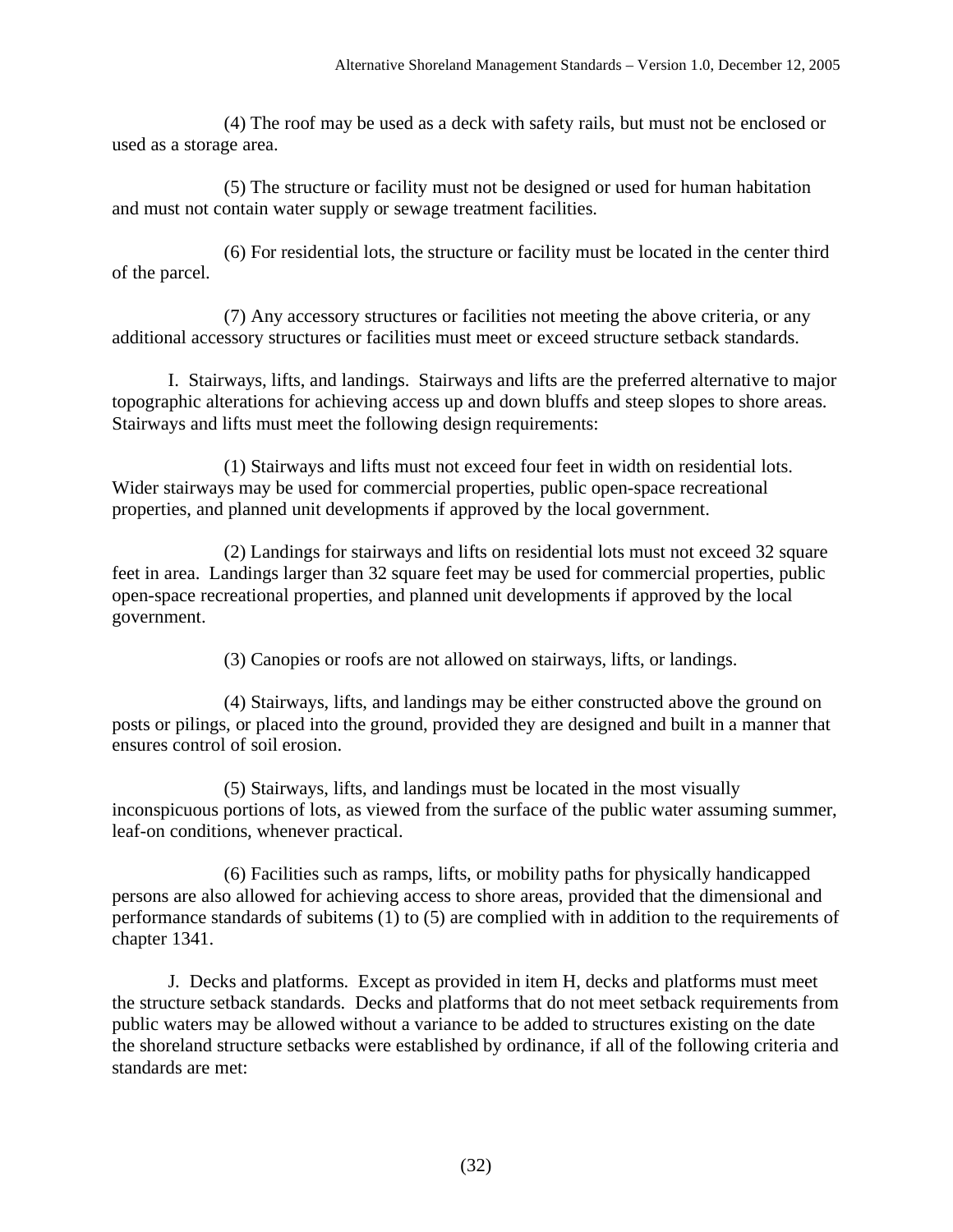(1) a thorough evaluation of the property and structure reveals no reasonable location for a deck or platform meeting or exceeding the existing ordinary high water level setback of the structure;

 (2) the deck or platform encroachment toward the ordinary high water level does not exceed 15 percent of the existing shoreline setback of the structure from the ordinary high water level or does not encroach closer than 40 feet, whichever is more restrictive; and

(3) the deck or platform is not roofed or screened.

## Subp. 4. **Shoreline buffer standards.**

Alterations of natural vegetation and topography shall be controlled by local governments to prevent erosion into public waters, fix nutrients, infiltrate rainwater runoff, preserve shoreland aesthetics and historic values, prevent bank slumping, limit direct and indirect impacts on water quality, and protect fish and wildlife habitat.

A shoreline buffer, consisting of trees, shrubs, and ground cover of native plants and understory, shall be required. Vegetation removal necessary for the construction of structures and sewage treatment systems under validly issued permits for these facilities shall be exempt from the standards in this subpart. However, the grading and filling conditions of this subpart must be met for issuance of permits for structures and sewage treatment systems. Public roads and parking areas, as regulated by subpart 5, and public swimming areas are exempt from the provisions of this part. Shoreline buffers standards shall include the following:

 A. Removal or alterations of natural vegetation, except for forest management or agricultural uses as provided for in subparts 7 and 8, shall follow these standards:

 (1) A shoreline buffer shall exist within the shore impact zone, consisting of trees, shrubs, and low ground cover of native plants and understory in a natural state.

 (2) Vegetation clearing and removal of ground cover, including leaf litter and the forest floor duff layer, within the shore and bluff impact zones and on steep slopes shall not be allowed, except as follows:

 (a) limited clearing of trees and shrubs, and cutting, pruning, and trimming of trees to accommodate the placement of stairways and landings, access paths, view corridors, recreation use areas, and permitted water-oriented accessory structures or facilities shall be allowed within the shore impact zone. Trees, shrubs, and a low ground cover consisting of native plants and understory shall be maintained in a natural state within this area. An access path permitted within this area shall not exceed a cleared width of 6 feet and must be oriented generally perpendicular to the shoreline. Only one shoreline recreation use area shall be allowed on each residential lot and it shall not exceed the following dimensions:

Class or District Width (the maximum distance in feet parallel to shore) Length (feet)

Special Protection 10 15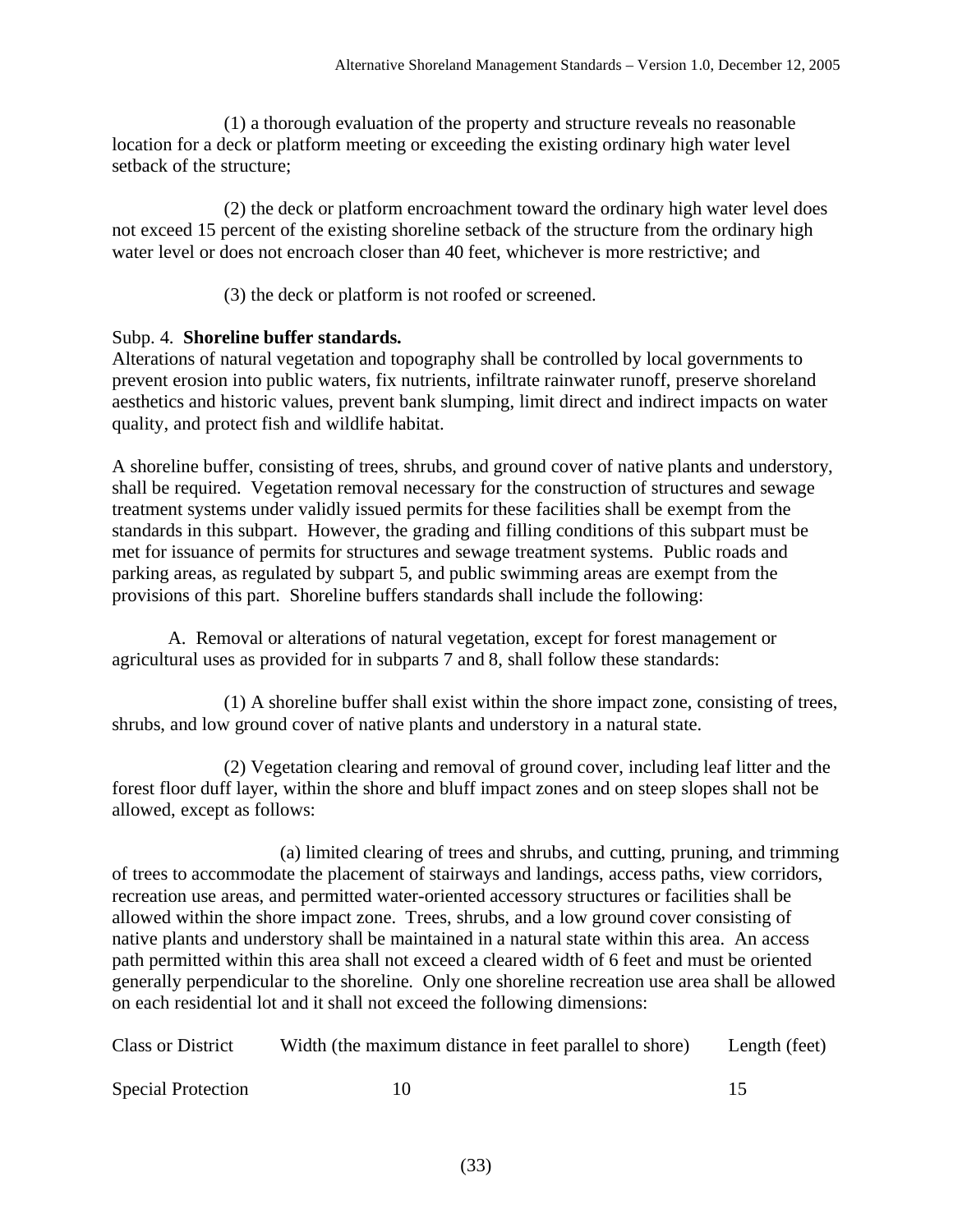| Sensitive Area                  | 10 |    |
|---------------------------------|----|----|
| <b>Natural Environment</b>      | 10 | 15 |
| <b>Recreational Development</b> | 20 | 15 |
| <b>General Development</b>      | 30 | 15 |
| Remote River segments           | 10 | 15 |
| Forested and                    |    |    |
| transition river segments       | 20 | 15 |
| Agricultural, urban, and        |    |    |
| tributary river segments        | 30 |    |

For conservation subdivisions, planned unit developments and new resorts, shoreline recreation use areas shall be no larger than 20 feet in width along the shoreline for each 100 feet of shoreline, not to exceed 5000 square feet in total area, with the depth of the shoreline recreational area not exceeding 25 feet landward from the ordinary high water level. A perennial ground cover shall be maintained to prevent erosion on all shoreline recreation use areas, and a tree canopy shall cover half of the area to intercept rainfall and lessen erosion potential.

 (b) limited clearing of trees and shrubs, and cutting, pruning, and trimming of trees to accommodate the placement of stairways and landings, and access paths shall be allowed in bluff impact zones and on steep slopes. Trees, shrubs, and a low ground cover consisting of native grasses and plants shall be maintained in these areas.

(c) The removal of trees or branches that pose a safety hazard shall be

allowed.

 (3) Removal of trees and shrubs within the secondary shoreline buffer zone may be allowed, provided that a well-distributed stand of trees and shrubs are maintained. A welldistributed stand of trees and shrubs means that a tree and shrub canopy covers over 50 percent the area. A ground layer of predominantly perennial vegetation, such as grass, flowers, forbs, or preferably native plants, shall be preserved, established or maintained in this area.

 B. Use of fertilizer shall not be allowed within the shore impact zone. Use of fertilizer and pesticides elsewhere within the shoreland management district must be done in such a way as to minimize runoff into the shore impact zone or public water.

 C. Vegetation within the shore impact zone shall be maintained to screen structures with trees and shrubs so that the structures are at most 50 percent visible from public waters during summer, leaf-on conditions.

 D. No impervious surfaces shall be allowed within the shore impact zone, except for boat launches, stairways, lifts or landings, and, where permitted, one water-oriented accessory structure.

 E. Open areas and lawns within the shore impact zone, except those allowed in part A, shall be left unmowed or replanted with native vegetation of trees and shrubs to establish and maintain a vegetative buffer, with a natural ground layer of understory plants.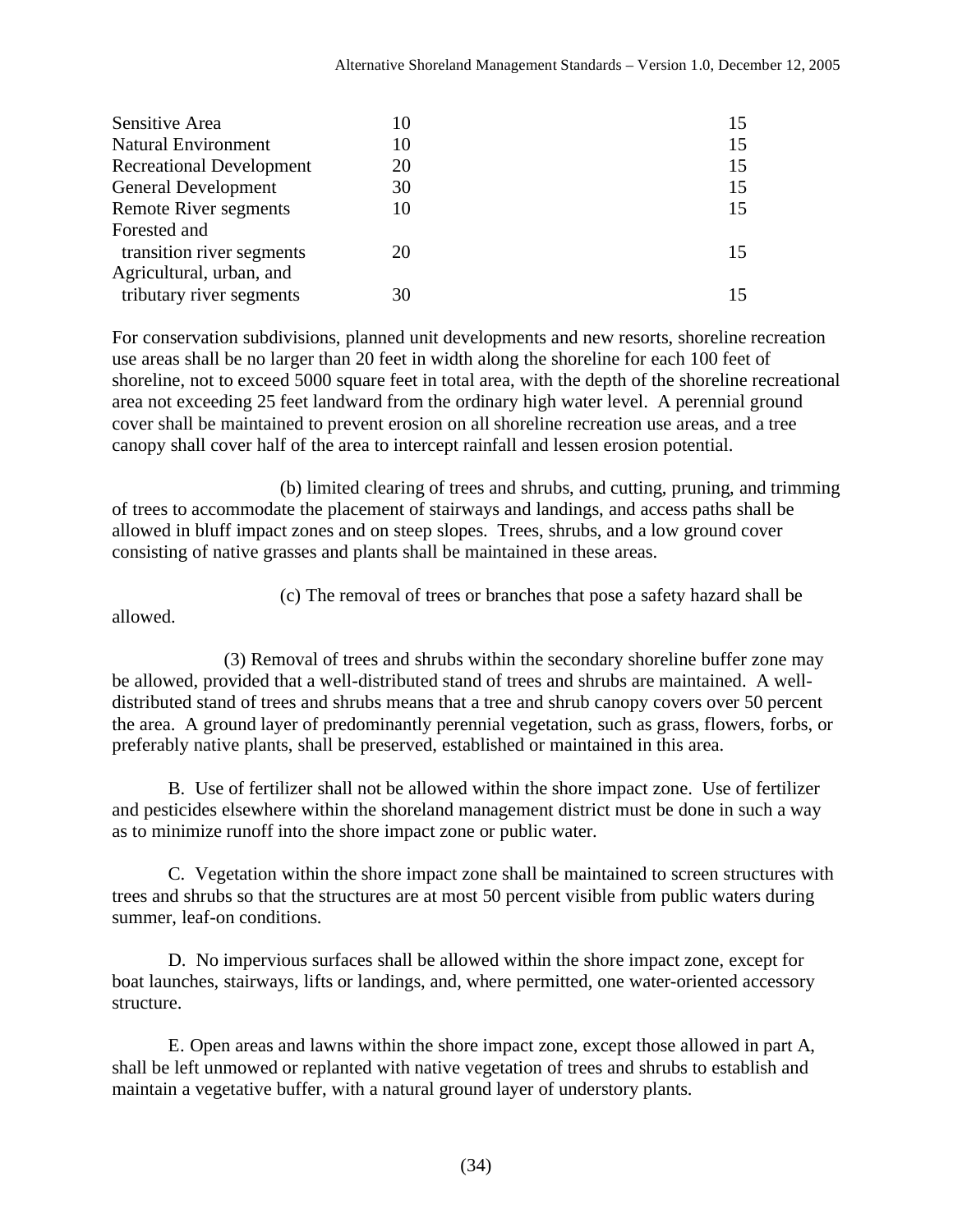The shore impact zone shall be brought into compliance with the requirements of the standards in this part by restoration to no less than 50 percent tree and shrub canopy coverage and establishment of natural ground cover within the shore impact zone upon issuance of any variance or permit, or alternatively, the local government shall implement a mitigation scoring system that includes planting or maintaining a natural vegetated buffer zone along with other measures, such as the removal of structures that do not meet structure setbacks standards from ordinary high water level, reestablishment of a shoreline berm, removal of water-oriented accessory structures, removal of impervious surfaces within the shore impact zone, reduction of impervious surface coverage on the parcel, restoration of wetlands, stormwater management, or other conservation designed actions.

Local governments may also require the shore impact zone to be brought into compliance upon the conveyance of the lot.

 F. Land disturbing activities within the shoreland management district shall be controlled by local governments. These controls must also apply for subdivision, variance, building permit, and conditional use permit reviews. Local shoreland controls shall meet or exceed the following standards:

 (1) Filling of any wetlands within the shore impact and secondary shoreline buffer zones shall be prohibited.

 (2) Natural swales, depressions, steep slopes, and topsoil shall be preserved. Alterations to these areas may only be permitted in conjunction with erosion control, stormwater management, and vegetation buffer plans that are approved by the local government and effectively implemented.

 (3) Excavation or placement of more than 5 cubic yards of material within shore impact zone may be permitted provided that erosion control, stormwater management, and vegetation buffer plans are approved by the local government and effectively implemented.

 (4) Alterations must be designed and conducted in a manner that ensures only the smallest amount of bare ground is exposed for the shortest time possible.

 (5) Mulches or similar materials must be used for erosion control, where necessary, for temporary bare soil coverage, and a permanent vegetation cover must be established as soon as possible.

 (6) Silt fences or other methods to trap sediments before they reach any surface water feature must be used.

 (7) Altered areas must be stabilized to acceptable erosion control standards consistent with the field office technical guides of the local soil and water conservation districts and the Natural Resources Conservation Service.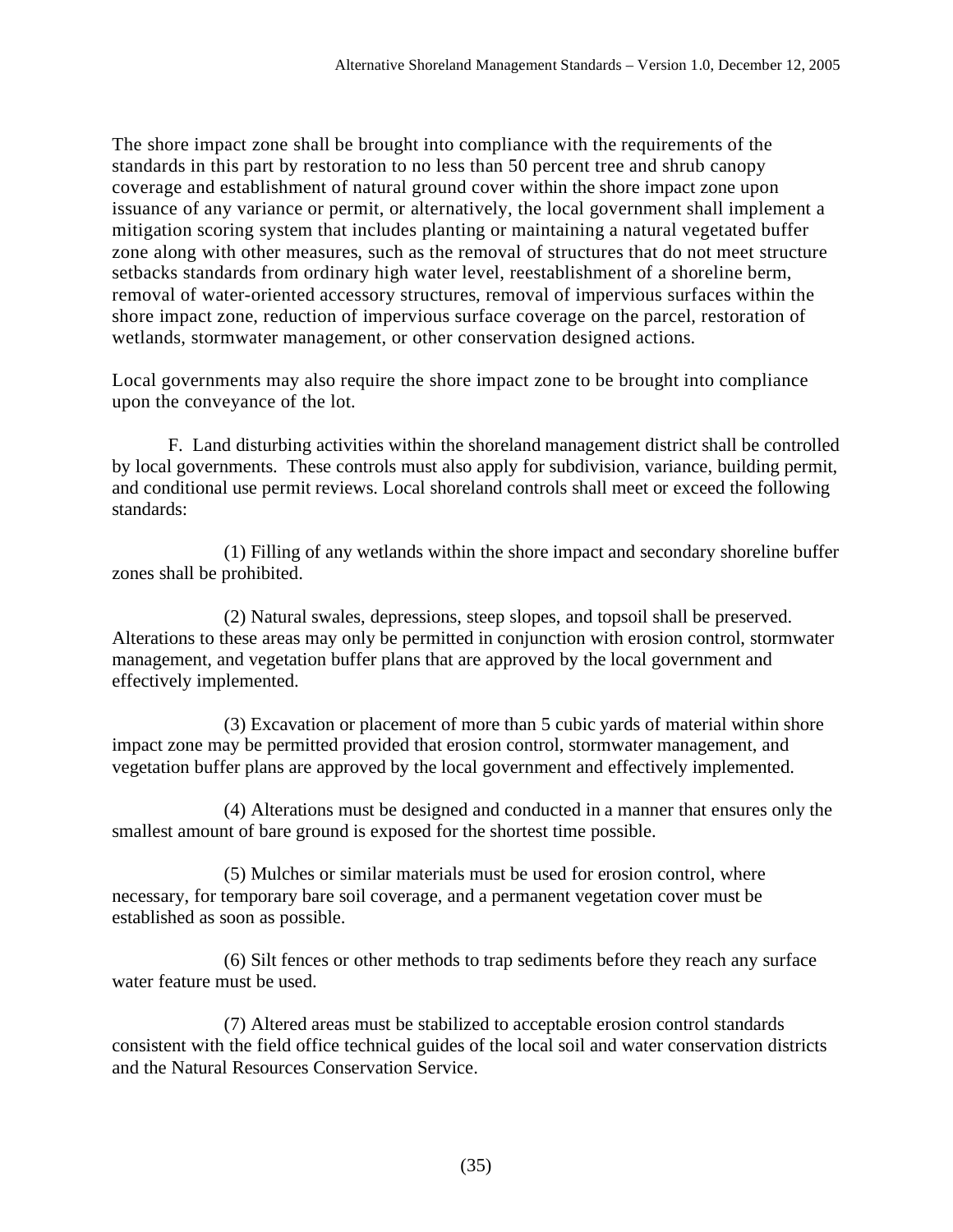(8) Fill or excavated material must not be placed in a manner that creates an unstable slope.

 (9) Plans to place fill or excavated material on steep slopes, including the construction of walkout basements, shall be developed by a registered professional engineer for continued slope stability and must not create finished slopes of 30 percent or greater.

(10) Fill or excavated material must not be placed in bluff impact zones.

 (11) Any alterations below the ordinary high water level of public waters shall be authorized by the commissioner under Minnesota Statutes, sections 103G.245 and 103G.405 prior to the commencement of any work.

 (12) Alterations of topography shall only be allowed if they do not adversely affect adjacent or nearby properties.

 (13) Placement of natural rock riprap and retaining walls, where allowed shall comply with regulations adopted pursuant to Minnesota Statutes, section 103G.245. Natural rock riprap shall only be used for the correction of an established erosion problem that cannot be controlled through the use of native vegetation, slope stabilization using mulch, biomat, or similar bioengineered means. Riprap and retaining walls used for ornamental purposes or for terracing natural slopes shall be prohibited within the shore and bluff impact zones.

 G. Excavations where the intended purpose is connection to a public water, such as boat slips, canals, lagoons, and harbors, shall be regulated by local shoreland controls. Permission for excavations may be given only after the commissioner has approved the proposed connection to public waters pursuant to Minnesota Statutes, section 103G.245. Structures setbacks and the shore impact zone shall be measured from the excavation.

## Subp. 5. **Placement and design of roads, driveways, and parking areas.**

Public and private roads, driveways, and parking areas must be designed to take advantage of natural vegetation and topography to achieve maximum screening from view from public waters. They must be designed and constructed to minimize and control erosion to public waters consistent with the field office technical guides of the local soil and water conservation district, or other applicable technical materials.

 A. Roads, driveways, and parking areas must meet structure setbacks and must not be placed within bluff and shore impact zones, when other reasonable and feasible placement alternatives exist. If no alternatives exist, they may be placed within these areas, and must be designed to minimize adverse impacts.

 B. Public and private watercraft access ramps, approach roads, and access-related parking areas may be placed within shore impact zones provided the vegetative screening and erosion control conditions of this subpart are met. For private facilities, the grading and filling provisions of subpart 4, item E, must also be met. For public watercraft access facilities, best management practices shall be designed, installed and maintained to reduce total suspended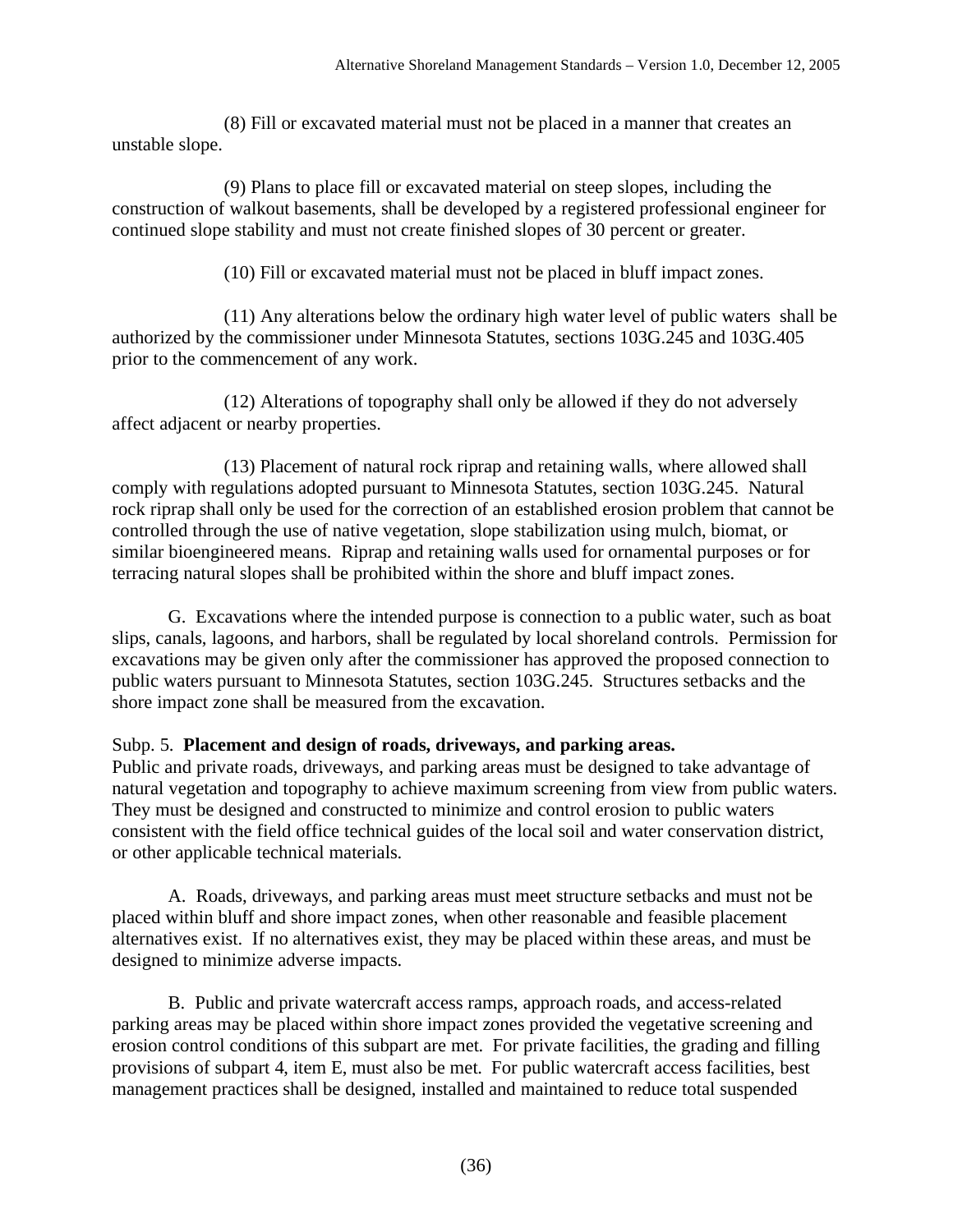solids, peak discharge, and runoff. Best management practices include porous pavement, grass parking overflow areas, filter strips, swales, infiltration basins, disconnected impervious areas, rain gardens and other conservation designs.

## Subp. 6. **Shoreline recreation facilities for lots.**

For residential lots, shore recreation facilities, including but not limited to swimming areas, docks, and watercraft mooring areas and boat lifts must be clustered or grouped in suitable areas. Evaluation of suitability must include consideration of land slope, water depth, aquatic and shoreland vegetation, soils, depth to groundwater and bedrock, or other relevant factors to maintain functions and values of existing natural features. Alternative lake access lots must be used where direct riparian access is not appropriate due to the presence of protected vegetation, wetlands, or other critical fish or wildlife habitat. Boating facilities shall be located adjacent to the deepest water available. Shoreline facilities must also comply with rules in part 6115.0210.

Walkways shoreward of the ordinary high water level shall be used in place of fill to bridge wetland areas to reach the shore. These walkways must be elevated at least 16 inches about the surface of the wetland. Walkways lakeward of the ordinary high water level shall require a permit pursuant to Minnesota Statutes, section 103G.245, prior to the commencement of any work.

## Subp. 7. **Agricultural use standards.**

The agricultural use standards for shoreland areas are contained in items A, B, C, and D.

 A. The shore impact zone for parcels with permitted agricultural land uses is equal to a line parallel to and 50 feet from the ordinary high water level.

 B. General cultivation farming, grazing, nurseries, horticulture, truck farming, sod farming, and wild crop harvesting are permitted uses if steep slopes and shore and bluff impact zones are maintained in permanent vegetation or operated under an approved conservation plan (Resource Management Systems) consistent with the field office technical guides of the local soil and water conservation districts or the United States Natural Resources Conservation Service.

 C. Expansions to animal feedlots within shoreland areas and where allowed within a zoning district, must be reviewed as conditional uses and must meet the standards or rules of the Minnesota Pollution Control Agency, chapter 7020 and subsequent amendments. New feedlots are prohibited in shorelands per State Rules, chapter 7020.

 D. Use of fertilizer, pesticides, or animal wastes within shorelands must be done in such a way as to minimize impact on the shore impact zone or public water by proper application or use of earth or vegetation.

## Subp. 8. **Forest management standards.**

The harvesting of timber and associated reforestation or conversion of forested use to a nonforested use must be conducted consistent with the following standards: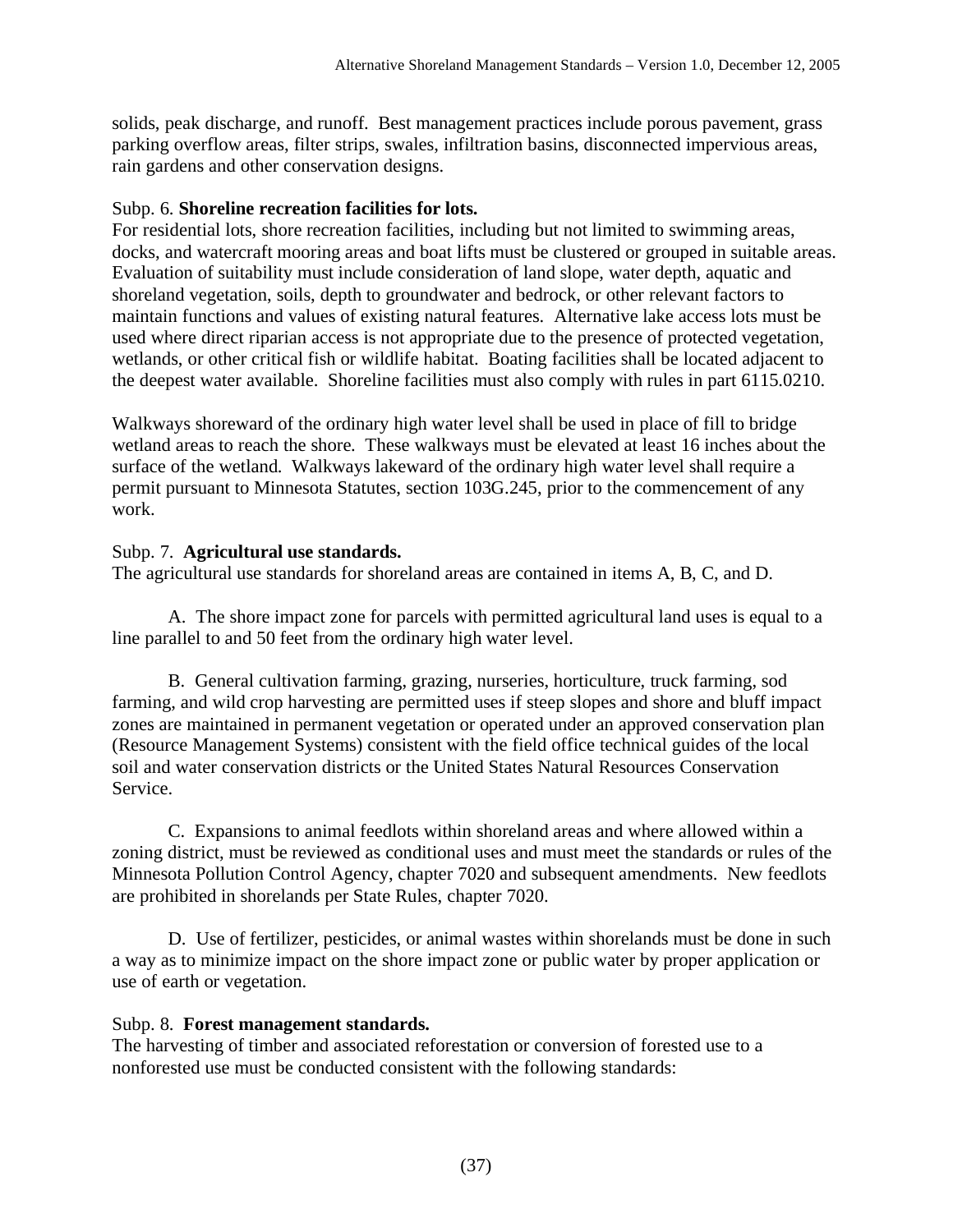A. Timber harvesting and associated reforestation must be conducted consistent with the water quality aspects of the provisions of the Minnesota Forest Resources Council timber harvesting and forest management guidelines.

 B. If allowed by local governments, forest land conversion to another use requires issuance of a conditional use permit and adherence to the following standards:

 (1) Vegetation clearing or cutting, and removal of ground cover, including leaf litter and the forest floor duff layer, within the shore and bluff impact zones shall not be allowed; and

 (2) an erosion and sediment control plan is developed and approved by the local soil and water conservation district before issuance of a conditional use permit for the conversion.

 C. Use of fertilizer, pesticides, or animal wastes within shorelands must be done in such a way as to minimize impact on the shore impact zone or public water by proper application or use of earth or vegetation.

## Subp. 9. **Extractive use standards.**

Processing machinery must be located consistent with setback standards for structures from ordinary high water levels of public waters and from bluffs.

An extractive use site development and restoration plan must be developed, approved by the local government, and followed over the course of operation of the site. The plan must address dust, noise, possible pollutant discharges, hours and duration of operation, and anticipated vegetation and topographic alterations. It must also identify actions to be taken during operation to mitigate adverse environmental impacts, particularly erosion, and must clearly explain how the site will be rehabilitated after extractive activities end.

## Subp. 10. **Standards for commercial, industrial, public, and semipublic uses.**

Surface water-oriented commercial uses and industrial, public, or semipublic uses with similar needs to have access to and use of public waters may be located on parcels or lots with frontage on public waters. Uses without water-oriented needs must be located on lots or parcels without public waters frontage, or, if located on lots or parcels with public waters frontage, must either be set back double the normal ordinary high water level setback or be substantially screened from view from the water by vegetation or topography, assuming summer, leaf-on conditions. Those with water-oriented needs must meet the following standards:

 A. In addition to meeting impervious coverage limits, setbacks, and other zoning standards presented elsewhere in parts 6120.2500 to 6120.3900, the uses must be designed to incorporate topographic and vegetative screening of parking areas and structures.

 B. Uses that require short-term watercraft mooring for patrons must centralize these facilities and design them to avoid obstructions of navigation and to be the minimum size necessary to meet the need.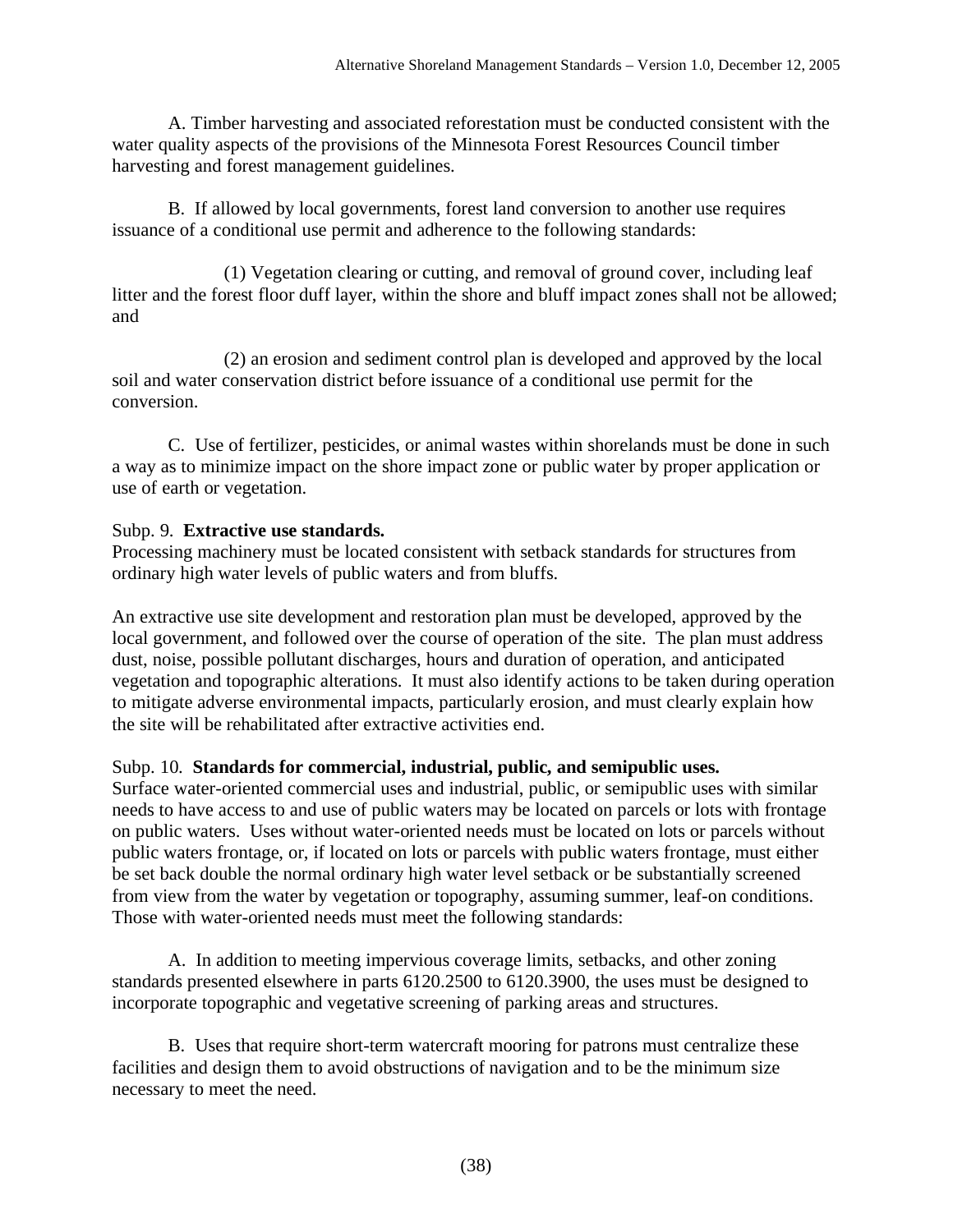C. Uses that depend on patrons arriving by watercraft may use signs and lighting to convey needed information to the public, subject to the following general standards:

 (1) No advertising signs or supporting facilities for signs may be placed in or upon public waters. Signs conveying information or safety messages may be placed in or on public waters by a public authority or under a permit issued by the county sheriff.

 (2) Signs may be placed, when necessary, within the shore impact zone if they are designed and sized to be the minimum necessary to convey needed information. They must only convey the location and name of the establishment and the general types of goods or services available. The signs must not contain other detailed information such as product brands and prices, must not be located higher than ten feet above the ground, and must not exceed 32 square feet in size. If illuminated by artificial lights, the lights must be shielded or directed to prevent illumination out across public waters.

 (3) Other outside lighting may be located within the shore impact zone or over public waters if it is used primarily to illuminate potential safety hazards and is shielded or otherwise directed to prevent direct illumination out across public waters. This does not preclude use of navigational lights.

## Subp. 11. **Stormwater management.**

Stormwater management must be consistent with the following standards:

 A. Local governments must consider proper erosion control and stormwater management in all reviews, approvals, and permit issuances under shoreland management controls adopted under parts ALT6120.2500 to ALT6120.3900. The following general and specific standards must be incorporated into local government shoreland management controls and their administration:

 (1) For post construction stormwater management, when possible, existing natural drainage ways, wetlands, and vegetated soil surfaces must be used to convey, store, filter, and retain stormwater runoff before discharge to public waters. When development density, topographic features, and soil and vegetation conditions are not sufficient to adequately handle stormwater runoff using natural features and vegetation, various types of constructed facilities such as diversions, settling basins, skimming devices, dikes, waterways, and ponds may be used. Preference must be given to designs using surface drainage, vegetated filter strips, bioretention areas, rainwater gardens, enhanced swales, off-line retention areas, and natural depressions for infiltration rather than buried pipes and human-made materials and facilities.

 (2) Development must be planned and conducted in a manner that will minimize the extent of disturbed areas, runoff velocities, erosion potential, and reduce and delay runoff volumes. Erosion prevention and sediment control practices must be used to retain sediment on site. Disturbed soil areas must be stabilized and protected as soon as possible. The maximum time the soil in a project area can remain exposed when the area is not actively being worked is 3 days. Temporary or permanent cover for the exposed areas is required at that time but should be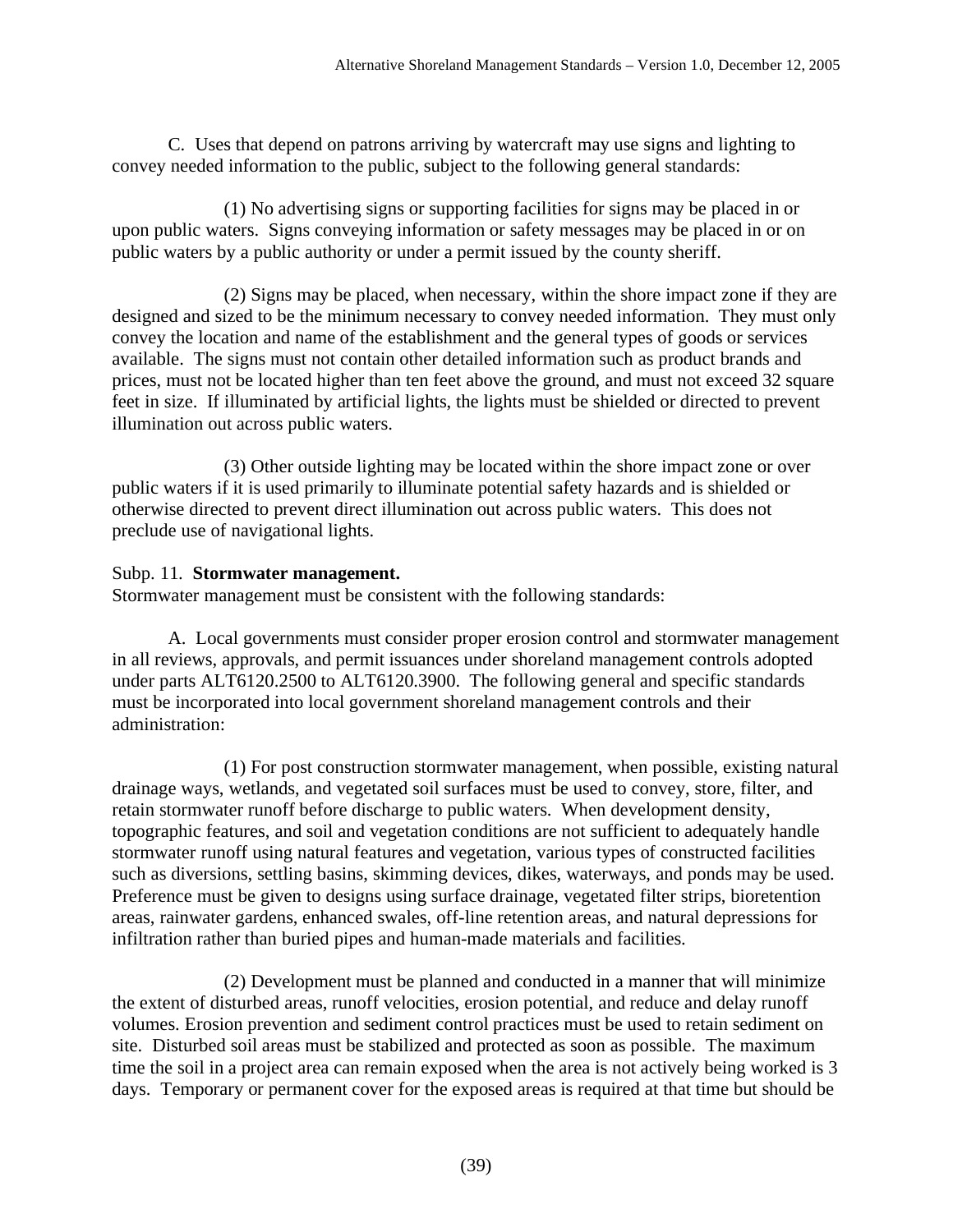installed sooner if possible. All deltas and sediment deposited in surface waters, including drainage ways, catch basins, and other drainage systems must be removed within 14 days unless precluded by legal, regulatory, or physical access restraints. The areas where sediment removal results in exposed soil must be stabilized within 7 days after completing the removal.

 (3) To the maximum extent possible, land-disturbing activities must not occur within the shore impact zone.

 (4) The maximum impervious surface coverage must be in accordance with the following table:

| Development<br>or Use                               | Class<br>or District                                                                    | <b>Impervious Surface</b><br>Coverage (percent<br>of applicable area) | Applicable<br>Area                      |
|-----------------------------------------------------|-----------------------------------------------------------------------------------------|-----------------------------------------------------------------------|-----------------------------------------|
| Noncommercial                                       | General Development and<br><b>Recreational Development</b>                              | $15*$                                                                 | Lot or parcel                           |
| Noncommercial                                       | Natural environment,<br>Special Protection,<br>Sensitive Area,<br>and all river classes | 12                                                                    | Lot or parcel                           |
| Access lots                                         | All classes and districts                                                               | 12                                                                    | Lot or parcel                           |
| <b>Conventional Subdivision</b>                     | where allowed                                                                           | 12                                                                    | Lot or parcel                           |
| <b>Conservation Subdivision</b>                     | General Development and<br><b>Recreational Development</b>                              | $15*$                                                                 | Riparian lots                           |
| <b>Conservation Subdivision</b>                     | Natural Environment,<br>Special Protection,<br>Sensitive Area,<br>and all river classes | 12                                                                    | Riparian lots                           |
| <b>Conservation Subdivision</b>                     | All classes and districts                                                               | 35                                                                    | Nonriparian<br>lots                     |
| Planned Unit Developments All classes and districts |                                                                                         | 15                                                                    | total project<br>area and $1st$<br>tier |
| <b>Resorts</b>                                      | where allowed                                                                           | 25                                                                    | total project<br>area and any<br>tier   |
| Resort**                                            | <b>General Development</b>                                                              | 35                                                                    | $2^{nd}$ and $3^{rd}$<br>tiers          |
| Commercial***                                       | commercial districts                                                                    | 25                                                                    | total project<br>area and any<br>tier   |

\* up to 20 percent impervious surface coverage may be allowed with an approved stormwater management plan consistent with subitem 8 in this part and with part ALT6120.3300, Subp. 4. Plans shall conform to the provisions of the latest Pollution Control Agency General Stormwater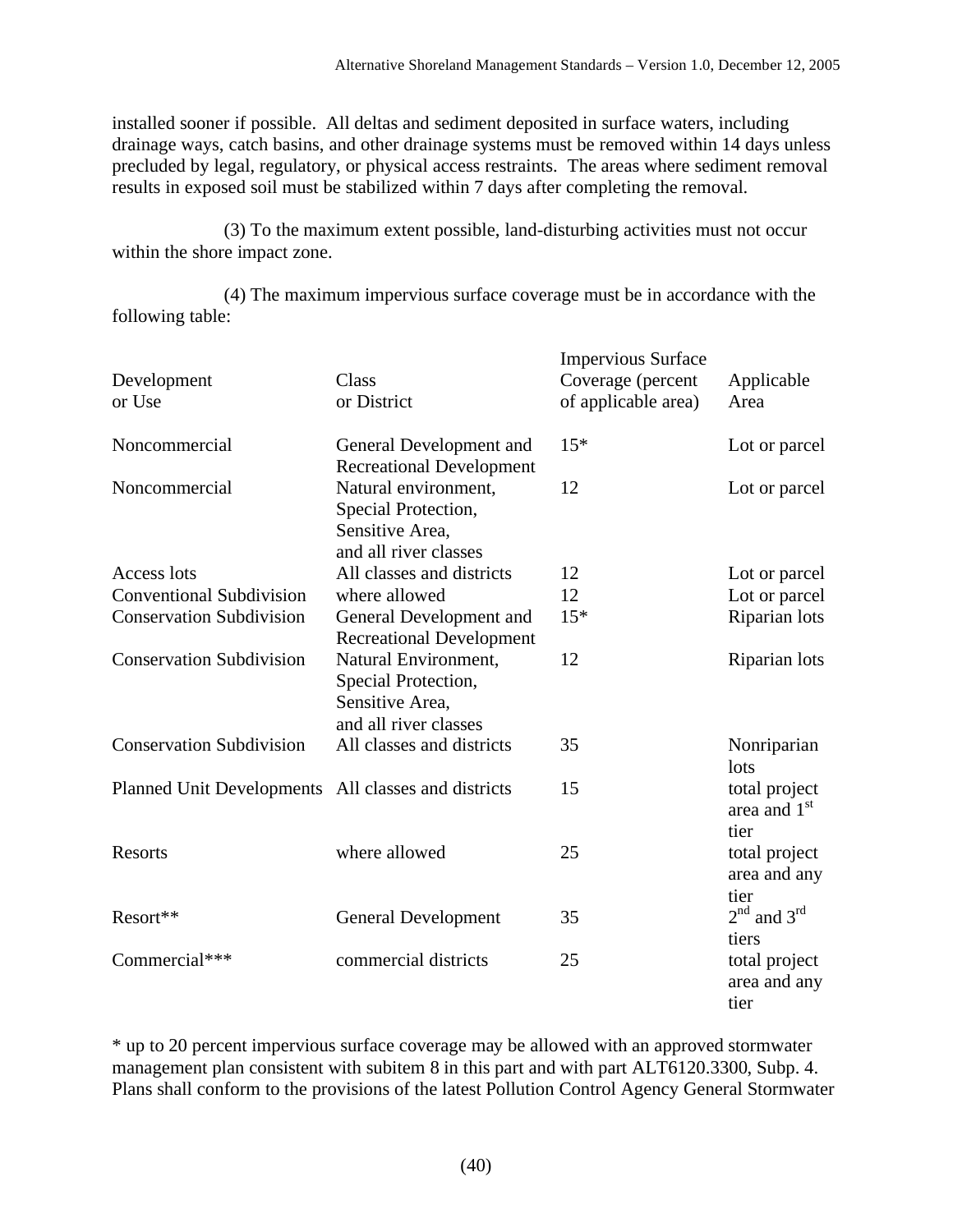Permit for Construction Activity, and the specific best management practices (BMPs) must be designed and installed to meet those standards. Additional information and guidance on the design of these BMPs can be found in the Pollution Control Agency's stormwater BMPs manuals. Preference must be given to permanent stormwater management designs that include porous pavement, filter strips, enhanced swales, infiltration basins, disconnected impervious areas, rain gardens and other conservation designs.

\*\* The total project area impervious surface coverage shall not exceed 25 percent.

\*\*\* Commercial properties besides planned unit developments and resorts.

 (5) Half the area covered by porous pavers or other porous material shall be counted as impervious surface if best management practices were followed in design, installation, and maintenance as found in the Pollution Control Agency's stormwater BMPs manuals.

 (6) Local governments may also require a properly engineered stormwater pollution prevention plan upon issuance of any permit.

 (7) Construction or reconstruction activity that results in the disturbance of 10,000 square feet or more on general development lakes, recreational development lakes and all river classes and 5,000 square feet on natural environment lakes, special protection lakes, and sensitive area districts must meet the Pollution Control Agency General Stormwater Permit for Construction Activity requirements for Erosion Prevention and Sediment Control. These requirements must be incorporated into the project plans and specifications. Construction activity that results in the disturbance of one or more acres will require a stormwater permit from the Pollution Control Agency.

 (8) For a commercial property, for development on a residential lot where the maximum land surface to be covered by structures exceeds 5,000 square feet, or where construction or reconstruction activity results in the disturbance of one or more acres, certified personnel in erosion and sediment control shall be responsible for best management practice design, installation, inspection, and management to meet the Pollution Control Agency General Stormwater Permit requirements. The stormwater pollution prevention plan developed for the project shall incorporate all appropriate provisions of the permit requirements, including both pre and post construction activity. Permanent stormwater management requirements must be met for all impervious surfaces located on the project. This means that a volume of water equal to  $\frac{1}{2}$  or one inch, depending on the location, multiplied by the area of impervious surfaces on the project must be treated by one or more of the options outlined in the permit standards. For those areas of a project where there is no feasible way to meet the treatment requirements of the permit standards, other treatment, such as grassed swales, grit chambers, vegetated filter strips, bioretention areas, rainwater gardens, enhanced swales, off-line retention areas, and natural depressions for infiltration, is required prior to discharge to surface waters. Construction activity that results in the disturbance of one or more acres will require a stormwater permit from the Pollution Control Agency.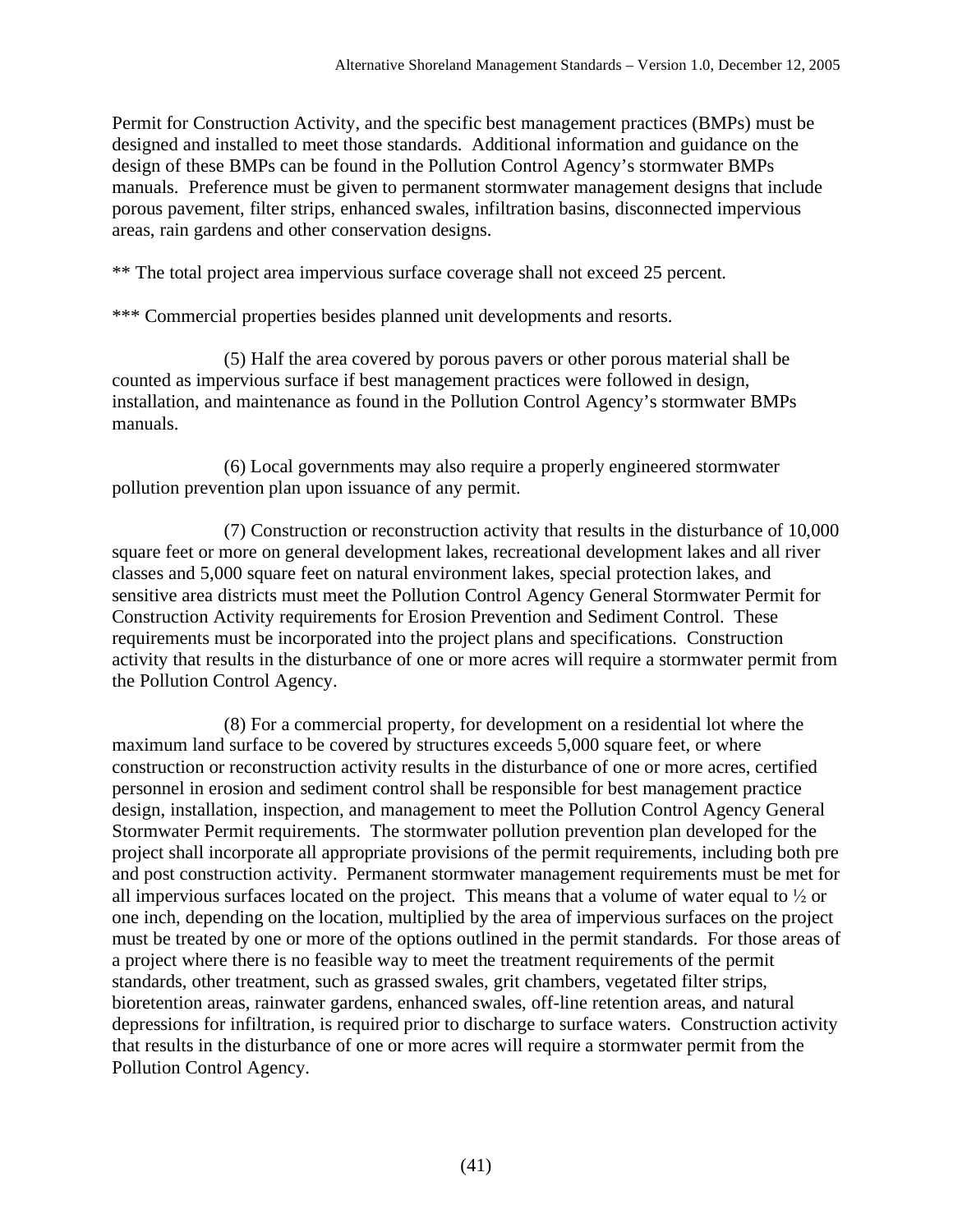B. Local governments shall develop and implement programs to identify properties that are inconsistent with impervious surface coverage limits identified in item A and to mitigate the consequences of noncompliant properties. These programs must include at least one of the following approaches:

 (1) a review of existing records to determine which properties in the jurisdiction are nonconforming and require mitigation;

 (2) determination of compliance upon conveyance of the lot and mitigation measures necessary; or

(3) other programs found to be acceptable to the commissioner.

#### Subp. 12. **Mining of metallic minerals and peat, as defined by Minnesota Statutes, sections 93.44 to 93.51.**

Mining of metallic minerals and peat shall be a permitted use provided the provisions of Minnesota Statutes, sections 93.44 to 93.51, are satisfied.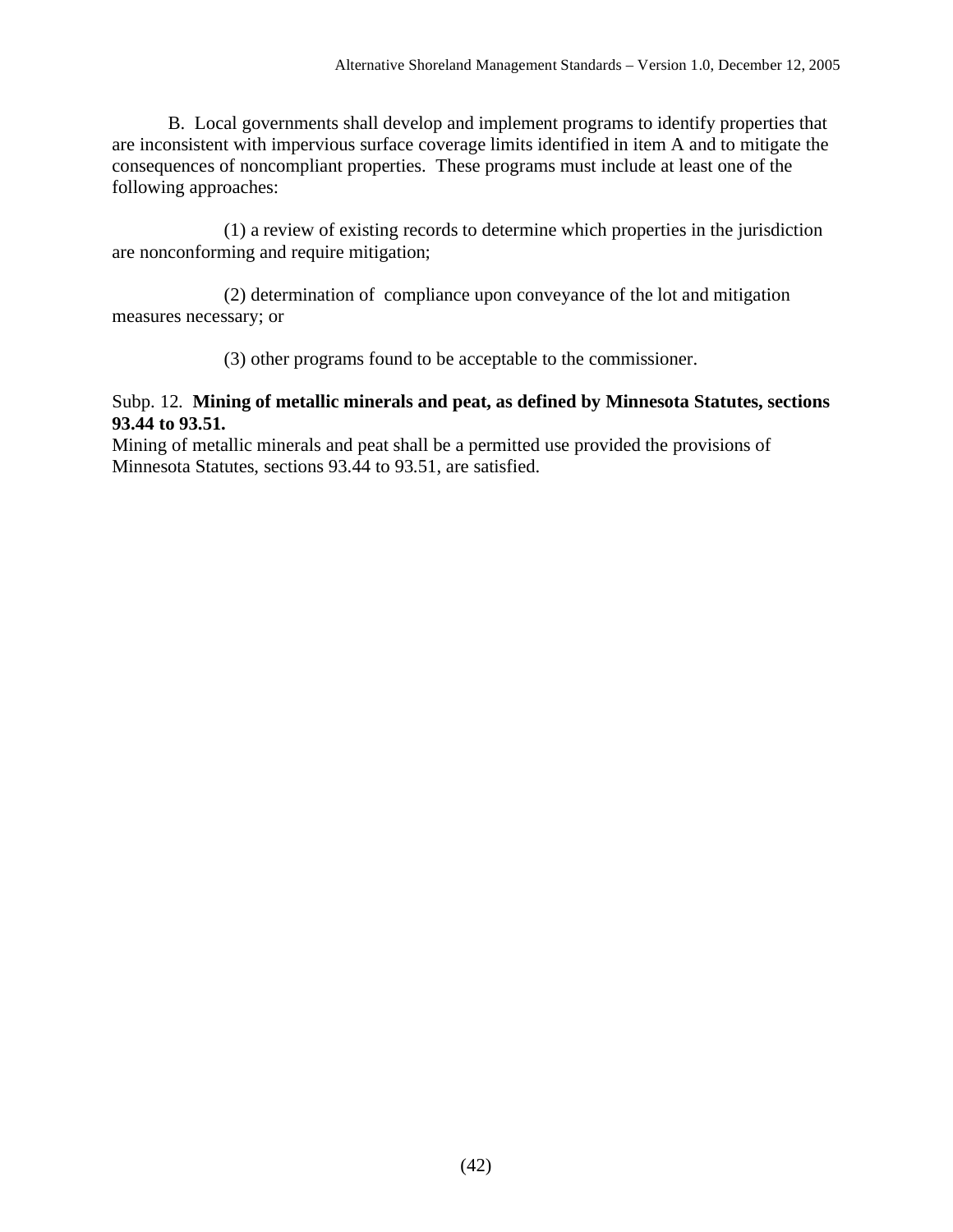#### **ALT6120.3400 SANITARY PROVISIONS.**

#### Subpart 1. **Water supply.**

Any public or private supply of water for domestic purposes must meet or exceed standards for water quality of the Minnesota Department of Health and the Minnesota Pollution Control Agency. Private wells must be located, constructed, maintained, and sealed in accordance with or in a more thorough manner than the Water Well Construction Code of the Minnesota Department of Health.

#### Subp. 2. **Sewage treatment.**

Any premises used for human occupancy must be provided with an adequate method of sewage treatment.

A. Publicly-owned sewer systems must be used where available.

 B. All private sewage treatment systems must meet or exceed applicable rules of the Minnesota Department of Health, the Minnesota Pollution Control Agency, specifically chapter 7080 for individual sewage treatment systems, and any applicable local government standards.

 C. On-site sewage treatment systems must be set back from the ordinary high water level in accordance with the following table:

| Class or District                  | <b>Sewage Treatment System Setback Standards</b><br>Setback from ordinary |
|------------------------------------|---------------------------------------------------------------------------|
|                                    | high water level (feet)                                                   |
| Special protection                 | <b>200</b>                                                                |
| Natural environment                | 150                                                                       |
| Sensitive area                     | 150                                                                       |
| Recreational development           | 100                                                                       |
| General development                | $100*$                                                                    |
| Remote river segments              | 150                                                                       |
| Forested river segments            | 100                                                                       |
| Transition river segments          | 100                                                                       |
| Agricultural river segments        | 75                                                                        |
| Urban and tributary river segments | 75                                                                        |

\* this distance may be reduced to 75 feet if soil tests demonstrate that the soils present have high phosphorus adsorption or retention capacity. Sites with coarse soils and calacaeous sandy soils must use 100 feet. Evaluation and documentation of the soil should be performed by a qualified individual knowledgeable in soil science, with preference to a professional soil scientist.

 D. Local governments must develop and implement programs to identify and upgrade sewage treatment systems that are inconsistent with the sewage treatment system design criteria identified in item B, exclusive of the appropriate setback from the ordinary high water level in item C. These programs must require reconstruction of existing nonconforming sewage systems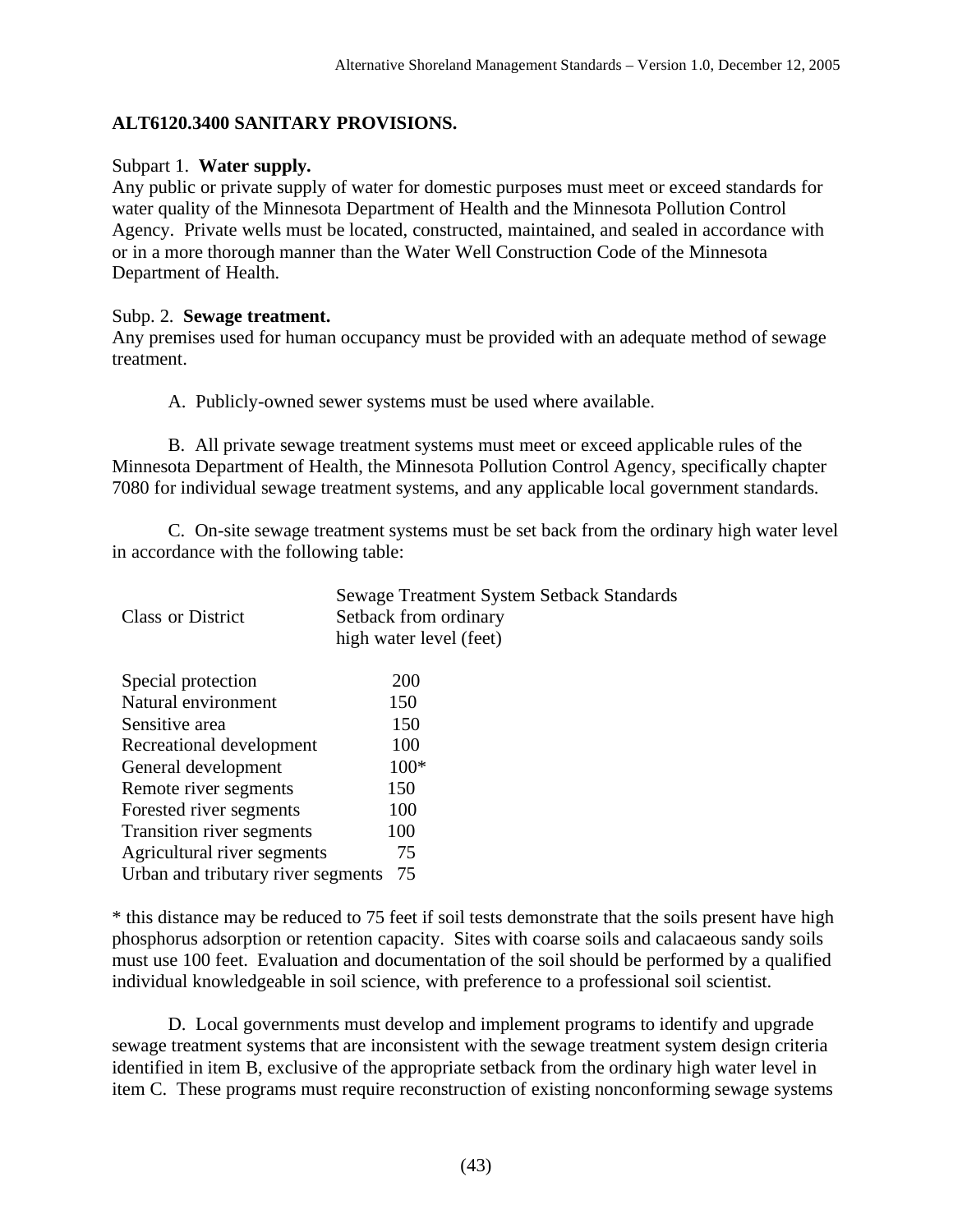whenever a permit or variance of any type is required for any improvement on, or use of, the property, and must include at least one of the following approaches:

 (1) a systematic review of existing records to determine which systems in the jurisdiction are nonconforming and requiring reconstruction when practicable;

 (2) a systematic on-site inspection program including all properties where adequate record of conformances does not exist, identifying nonconforming or illegal systems and requiring reconstruction when appropriate;

 (3) a notification or education program that is oriented toward convincing substantial numbers of property owners to evaluate their sewage systems and voluntarily upgrade the sewage treatment system, if nonconforming;

 (4) a certificate of compliance for the sewage treatment system with conveyance of the lot or issuance of any permit;

 (5) a program that includes the requirement of submission of a certificate of compliance for the sewage treatment system every 5 years; or

(6) other programs found to be acceptable to the commissioner.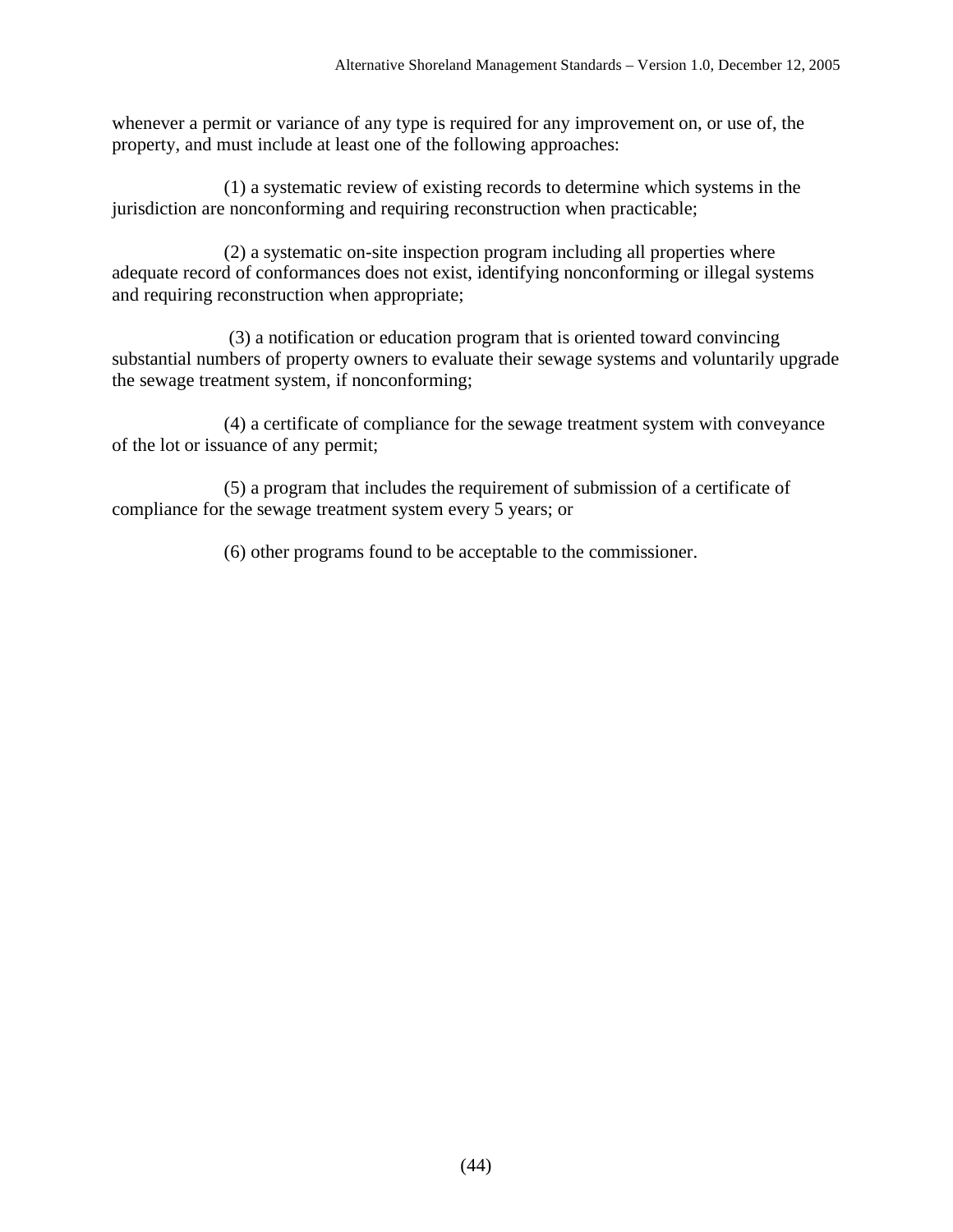## **ALT6120.3500 SUBDIVISION PROVISIONS.**

## Subpart 1. **Purpose.**

To allow for greater flexibility and creativity in the design of residential subdivisions, to facilitate the construction of streets, utilities and public services in a more economical and efficient manner, and to promote conservation subdivisions to ensure that citizens in residential developments prosper from the conservation of natural features of the land, including wetlands, forests, shorelines, steep slopes, plants, wildlife, historic sites, and scenic areas.

## Subp. 2. **Subdivision methods.**

Minor and major subdivision local controls shall be consistent with the standards in this part. Minor subdivisions are commonly referred to as lot splits, and those subdivisions shall be consistent with the standards in subpart 4. All major subdivisions must be processed by local governments as plats in accordance with Minnesota Statutes, chapters 462 and 505. Major subdivisions must be processed as conservation subdivisions or planned unit developments in accordance with ALT6120.3800 or by issuance of a conditional use permit for a conventional subdivision in accordance with subpart 5. Minor subdivisions shall not be allowed on any lot that is part of an approved planned unit development.

## Subp. 3. **Land suitability and consistency with other controls.**

Each lot created must be suitable in its natural state for the proposed use with minimal alteration. A lot intended as a buildable site shall meet the appropriate minimum lot standards and suitable area requirements of ALT6120.3300, Subps. 2a and 2b. Local governments must not issue building or sewage permits for unsuitable lots.

Subdivisions must conform to all other official controls adopted by local governments under parts ALT6120.2500 to ALT6120.3900. Local governments must not approve subdivisions that are designed so variances from one or more standards in official controls would be needed to use the lots for their intended purpose. In areas not served by publicly owned sewer and water systems, subdivisions must not be approved by local governments unless domestic water supply is available and at a minimum two standard soil absorption sewage treatment sites can be provided for every lot. Lots that would require use of holding tanks shall not be approved.

## Subp. 4. **Minor subdivision provisions.**

Minor subdivisions may be allowed in local controls where all of the following standards are met:

 A. All lots created must meet the lot dimension standards in part ALT6120.3300, Subps. 2a and 2b.

B. A certificate of survey may be used for the division of a lot where:

(1) The subdivision of land is into tracts larger than 5 acres in area.

 (2) The subdivision of a lot is for the purpose of attachment to contiguous lots where no lots 5 acres or less in area are left unattached.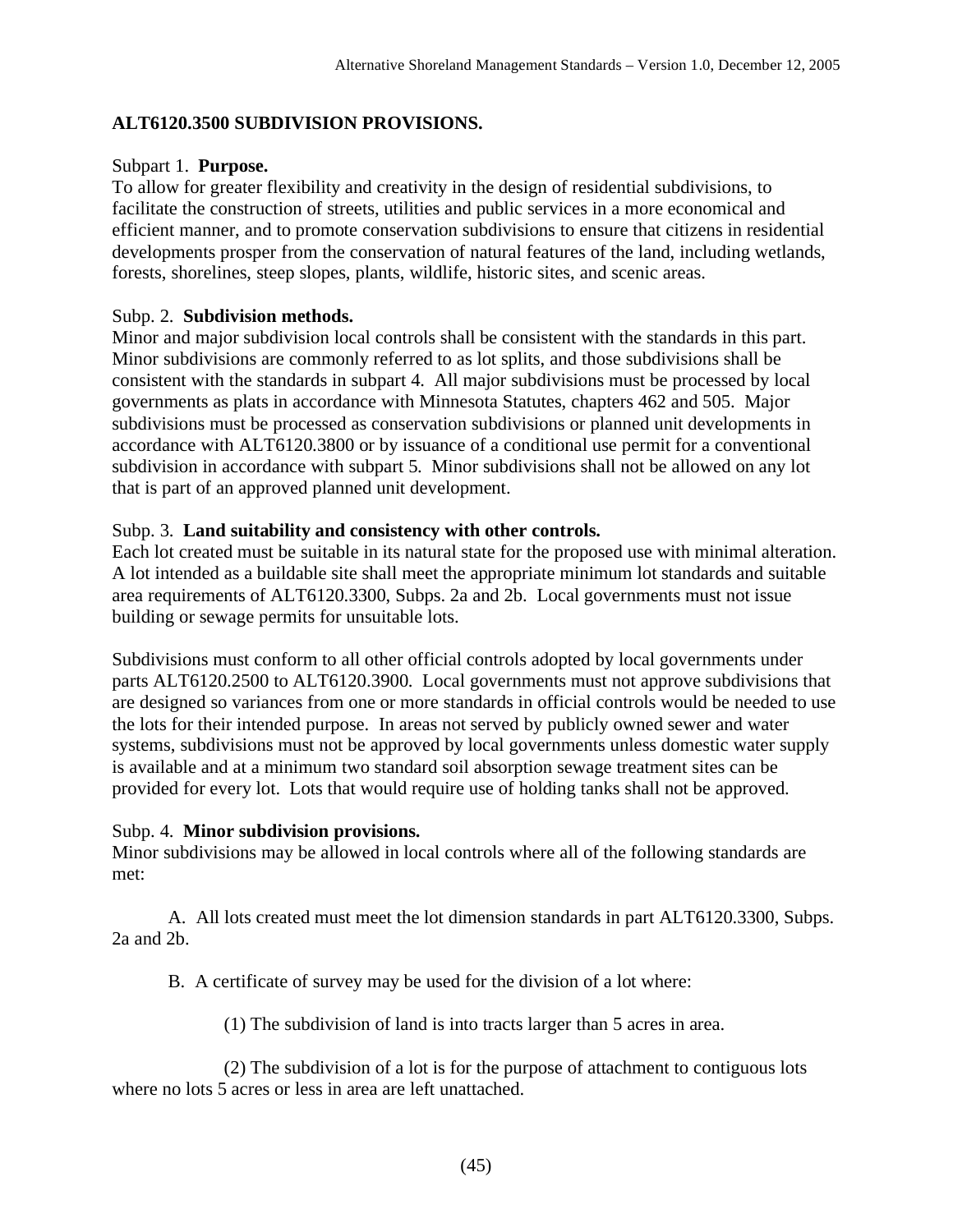(3) Conveyances to a governmental unit or public utility for the purpose of roads, streets residual, substations, poles, towers, and other like uses.

 (4) Any division of a tract of land involving the sale or exchange of parcels between adjoining owners, where such division does not create additional building sites or create nonconformity or where such division creates more conformity.

 (5) Any parcel of land that has been previously subdivided in accordance with this section and which is proposed to be further subdivided must be platted, and whenever possible, to include the parcels previously divided.

## Subp. 5. **Conventional subdivision provisions.**

Where a local government allows new conventional subdivision developments, they shall only be permitted as a conditional use. Conventional subdivisions shall not be allowed on special protection lakes. Local governments shall require as a condition of issuance of any conventional subdivision conditional use permit the following:

A. Lot sizes shall be at least double the lot sizes allowed in ALT6120.3300, Subp. 2a.

 B. Lot widths shall be at least one and one-half the lot widths allowed in ALT6120.3300, Subps. 2a and 2b.

 C. The impervious surface coverage for lots must not exceed 12 percent of lot area, and stormwater management must meet the standards in ALT6120.3300, Subp. 11.

 D. Lots 5 acres or less in area that were created with the conventional subdivision standards in this part may not be further subdivided.

## Subp. 6. **Information requirements.**

Subdivision controls must require submission of adequate information to make a determination of land suitability under Subp. 3. The information shall include at least the following:

 A*.* topographic contours at ten-foot intervals or less from United States Geological Survey maps or more accurate sources, showing limiting site characteristics such as wetlands, bluffs and slopes greater than 25 percent;

 B*.* the surface water features required in Minnesota Statutes, section 505.02, subdivision 1, to be shown on plats, obtained from United States Geological Survey quadrangle topographic maps or more accurate sources;

 C. adequate soils information to determine suitability for building and at least two onsite sewage treatment system capabilities for every lot from the most current existing sources or from field investigations such as soil borings, percolation tests, or other methods;

 D. information regarding adequacy of domestic water supply; extent of anticipated vegetation and topographic alterations; near-shore aquatic conditions, including depths out to 15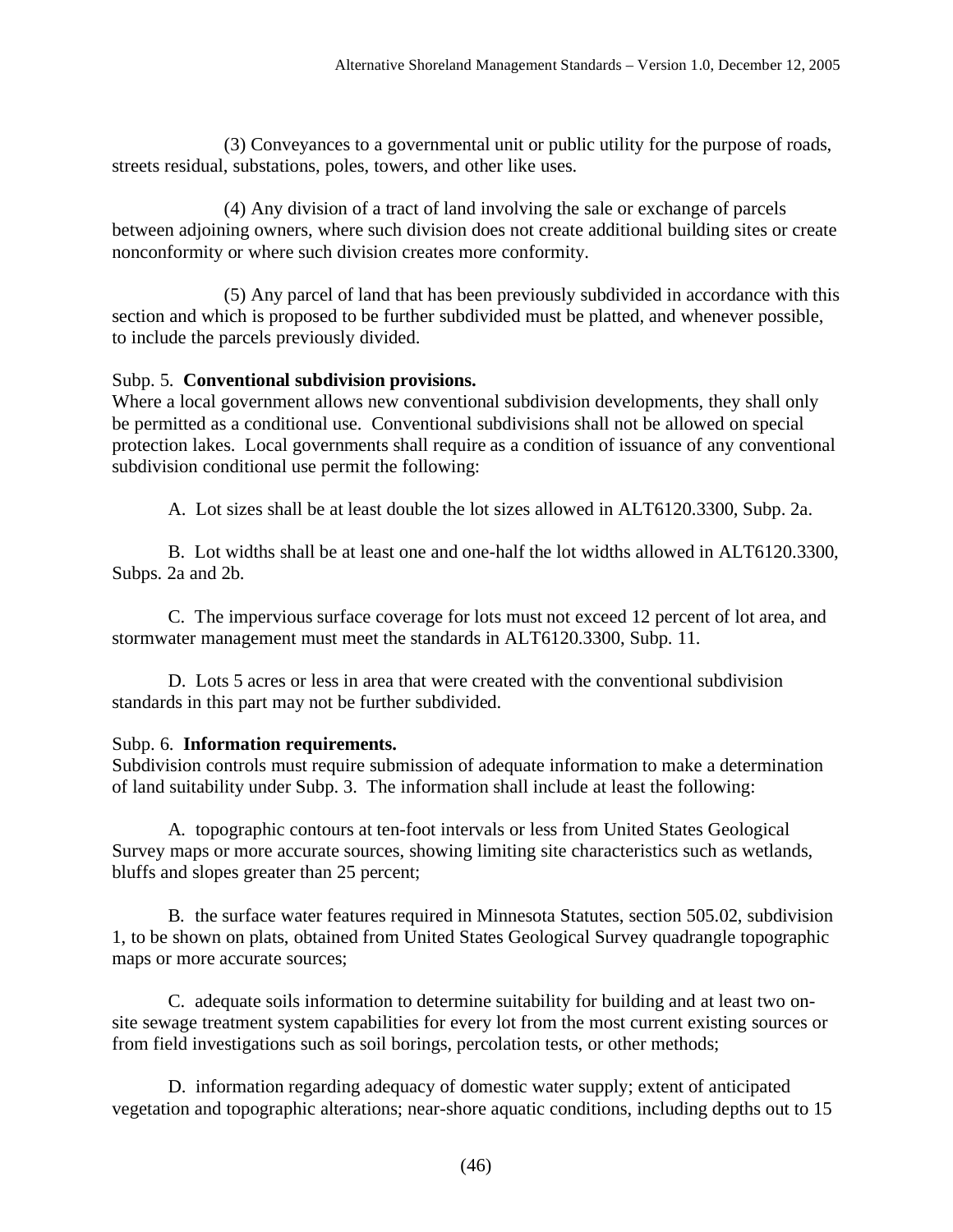feet, type of bottom sediments, and map of aquatic vegetation showing emergent, floating-leaf, and submerged plant stands; delineation of all wetlands, and proposed methods for controlling stormwater runoff and erosion, both during and after construction activities; and

E. location of 100-year flood plain areas from existing maps or data.

## Subp. 7. **Dedications.**

If local governments require land or easement dedications, they must provide easements over natural drainage or ponding areas for management of stormwater and all wetlands.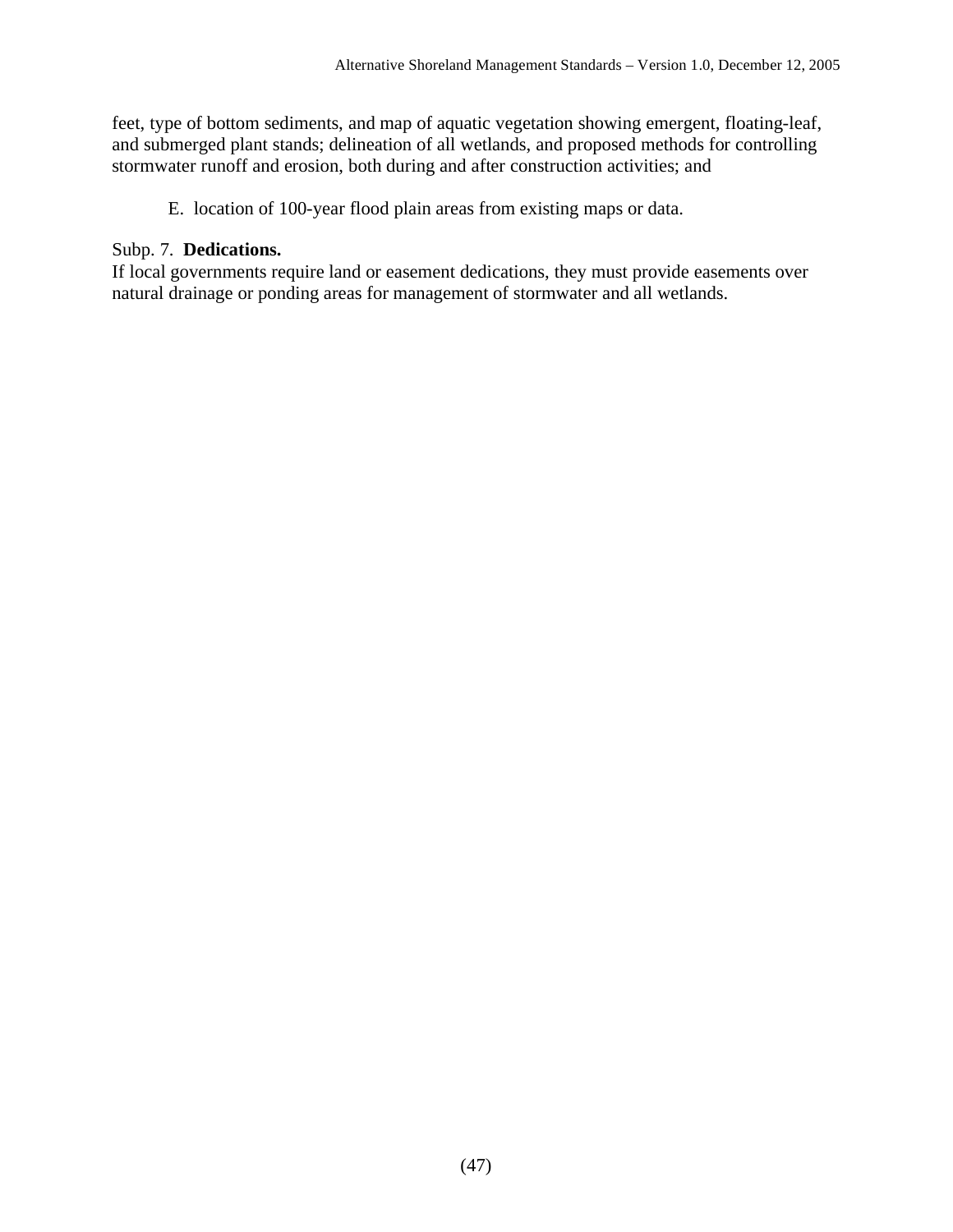## **ALT6120.3600 ACCESS LOTS AND ACCESS EASEMENTS.**

## Subpart 1. **Purpose.**

To manage water surface crowding, to reduce fish and wildlife disturbance, to prevent pollution of surface water by suspension of sediment, to maintain property values, and to maintain natural characteristics of shorelands, shoreland controls must regulate access to public waters.

## Subp. 2. **Access lots.**

Access lots, or parcels of land that provide access to public waters for owners of riparian lots within subdivisions, may be allowed where the local government determines that direct riparian access is not feasible due to the presence of protected vegetation, wetlands, or other critical fish or wildlife habitat. Access lots that provide riparian access for owners of nonriparian lots or parcels shall be prohibited. Where allowed by local governments, access lots shall meet or exceed the following standards:

 A. Access lots shall be governed by a covenant recorded on the title of every lot or parcel of land allowed to use the access lot. These access lots shall also comply with all of the dimensional standards in part ALT6120.3300, Subp. 2a and 2b. Where more than six subdivision lots are served, the width of the access lot shall be increased by 25 percent for each additional subdivision lot in excess of six served.

B. Access lots must be jointly owned by all of those purchasers of riparian lots having rights of usage of the access lot and governed by an owners association.

C. Access lots shall be suitable in its natural state for the intended activities. All facilities shall be centralized and located in areas suitable for them. Evaluation of suitability shall include, to not limited to, consideration of land slope, water depth, aquatic and shoreland vegetation, the presence of important fish and wildlife habitat, soils, depth to groundwater and other relevant factors.

D. Permitted activities may include watercraft launching, loading, beaching, mooring, or docking area, but shall not include residential or commercial uses. A single dock and boat launching ramp may be permitted and no owner shall own an individual dock. Boating facilities must be located adjacent to the deepest water available. Continuous boat mooring shall be limited to one watercraft per lot served.

 E. Covenants governing access lots shall limit the total number of vehicles allowed to be parked, and must require centralization of all common facilities and activities in the most suitable locations on the lot to minimize topographic and vegetation alterations. All parking areas, storage buildings, and other facilities to be screened by vegetation or topography as much as practical from view from the public water, assuming summer, leaf-on conditions. The covenants shall also specify which activities, such as swimming, sunbathing, and picnicking, shall be allowed on the access lot. These activities shall not conflict with general public use of the public water or the enjoyment of normal property rights by adjacent property owners. The owner's association shall enforce covenants.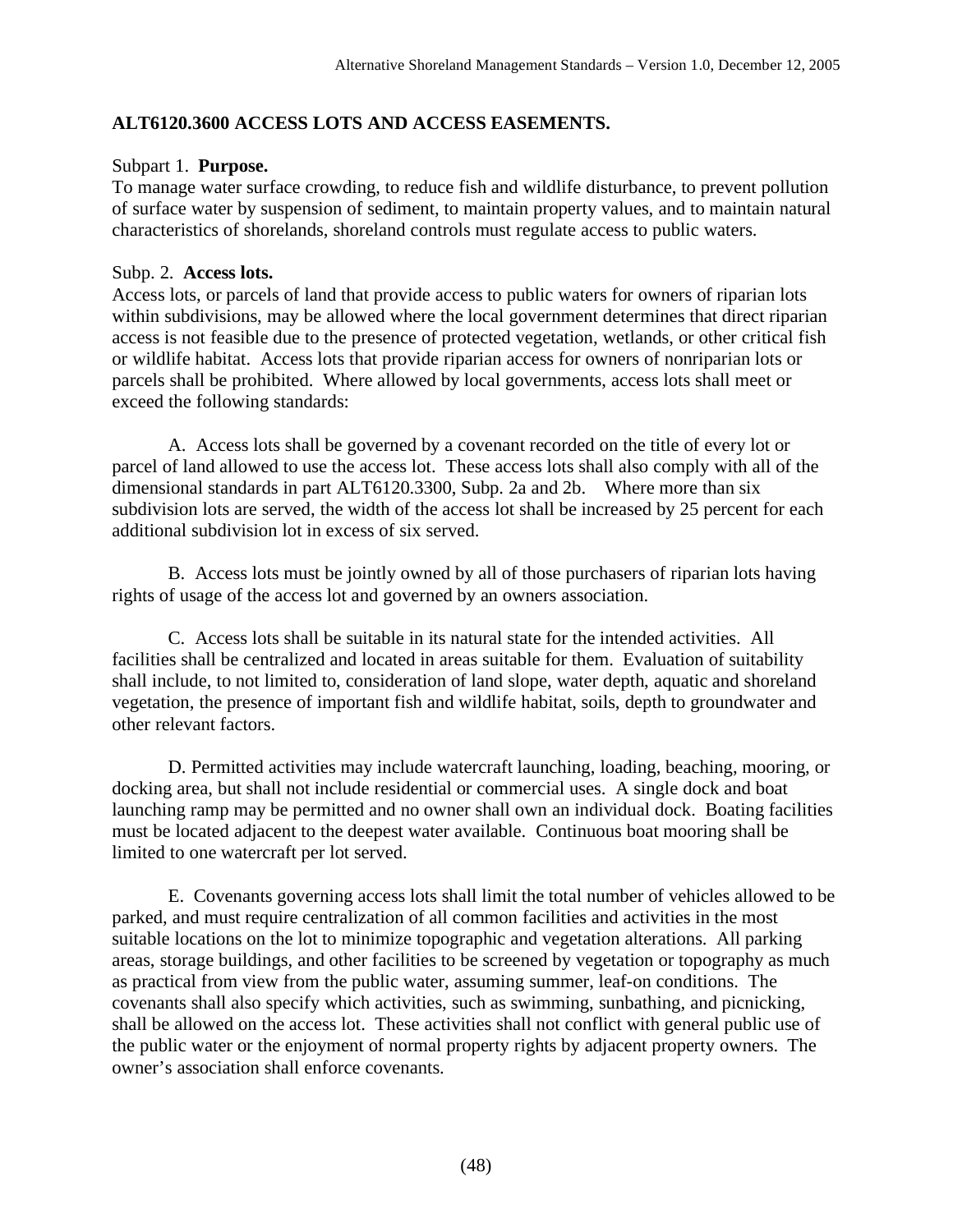F. Access lots shall meet or exceed the shoreland vegetation buffer standards in part ALT6120.3300, Subp. 4, and have a vegetation management plan approved by the local government.

 G. The impervious surface coverage for access lots must not exceed 12 percent of lot area, and stormwater management must meet the standards in part ALT6120.3300, Subp. 11.

## Subp. 3. **Controlled access lots.**

Controlled access lots, or any lot, tract or parcel of land, however designated or described, intended to be used to provide accesses to public waters for owners of nonriparian lots, shall be prohibited.

## Subp. 4. **Easement or other access.**

Easements to nonriparian lot owners to allow access to public waters shall be prohibited. The use of any riparian lot, tract or parcel of land, however designated or described, other than as an access lot as defined in ALT6120.3600, to provide access to public waters for owners of nonriparian lots, including, but not limited to, by easement, share, license or any other legal or illegal arrangement, scheme or plan, shall be prohibited. Riparian land not used for purposes allowed pursuant to ALT6120 shall not be used to provide access to public waters in any circumstance, except within a subdivision plat as provided in ALT6120.3600.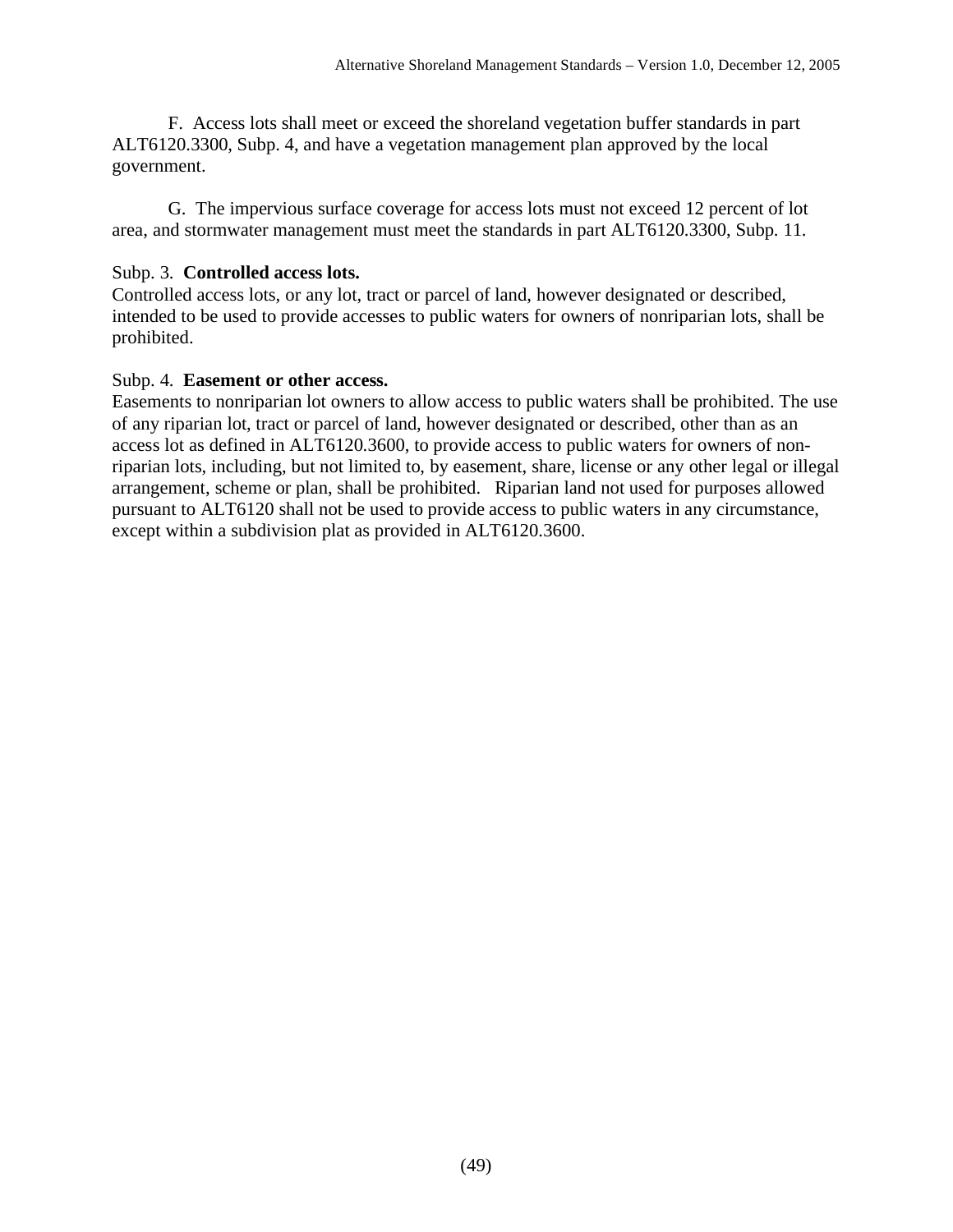## **ALT6120.3700 RESORTS.**

#### Subpart 1. **New resorts.**

Where a local government allows new resort developments, they shall only be permitted as a conditional use within an established land use district identified in their official controls and on a zoning map. Designation of such land use districts must be based on the criteria in part ALT6120.3200. These developments shall not be allowed on special protection and natural environment lakes or shorelands and within sensitive area districts.

Local governments may allow the creation of new resorts provided they meet all of the following standards:

A. Information requirements in part ALT6120.3800, Subp. 2 are met.

 B. Development density evaluation steps in part ALT6120.3700, Subp. 5 are followed, except for recreational campgrounds each mobile home, recreational camping vehicle, or camping site shall be minimally assessed 2000 square feet as the land surface area to be covered by structure.

 C. Structure setbacks and maximum height must meet the standards in part ALT6120.3800, Subp. 3, item C, and ALT6120.3300, Subp. 3, item G.

 D. Erosion control and stormwater management for developments must meet the standards in part ALT6120.3300, Subp. 11. The impervious surface coverage shall not exceed 25 percent within the total project area and in any tier, except for general development lakes the second and third tiers impervious surface coverage shall not exceed 35 percent provided that the total project area impervious surface coverage shall not exceed 25 percent.

 E. Resorts shall be designed and managed such that there are no garages or storage structures associated with dwelling units/sites, no vehicle parking adjoining most dwelling units or limited parking adjacent to dwelling units/sites, and other amenities that would encourage long-term residential use.

F. If required, a marina permit has been obtained as provided under part 6115.0211.

G. Development must meet the design criteria in part ALT6120.3800, Subp. 5, with the following exceptions:

(1) shoreline recreation facilities follow standards in part ALT6120.3700, Subp. 4.

(2) common open space may include commercial facilities.

#### Subp. 2. **Structure replacement within an existing resort.**

Local governments may allow resorts to maintain and replace their structures, without regard to available density, so long as the establishment continues to operate as a resort and all of the following standards are met: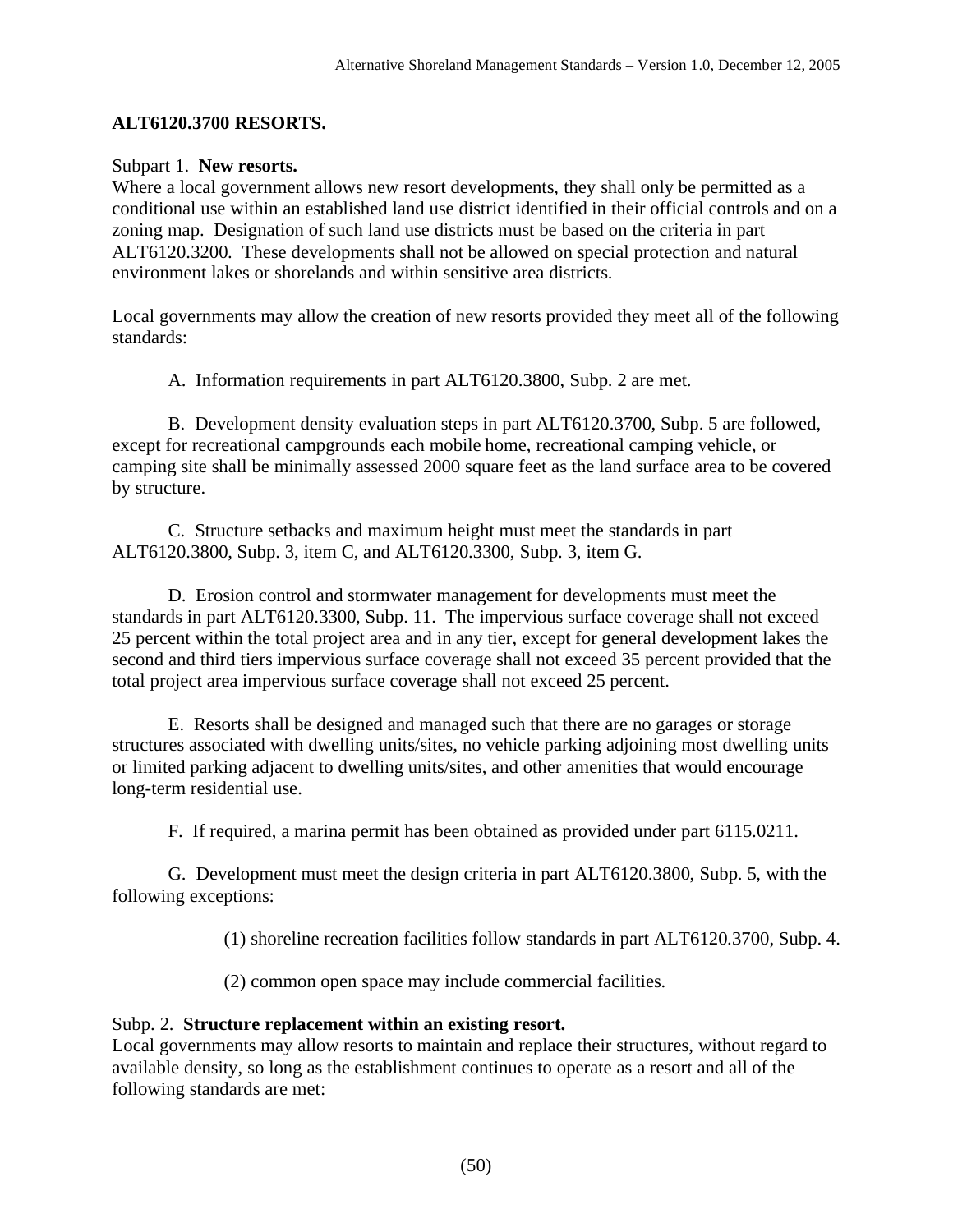A. Structures, including lodges, shall not be replaced any closer to any waterbody or setback than the existing structure. Replacement structures must meet elevation and maximum height requirements for the relevant shoreland classification. For resorts established prior to the date of local adoption of these standards, structures not meeting the structure setbacks in ALT6120.3300, Subp.3, must only be replaced with structures with the same or lesser height of building, not withstanding provisions of subpart 2, item A (1). There shall be no increase in structure footprint, except as follows:

(1) An increase in the structure footprint or height of structure may be permitted to minimally meet federal, state, or local dwelling standards or codes, provided there is no increase in structure footprint lakeward and no increase in structure width as measured parallel to shore. To minimally meet such standards or codes means that the replacement structure shall not add new architectural elements such as more bedrooms than the original structure.

 (2) A structure within the first tier that is moved or replaced outside the shore impact zone and landward to meet the structure setback requirements to the maximum extent feasible within the tier with regard to wetlands, bluffs, land below the ordinary high water level of public waters, and sewage treatment systems, may be permitted a larger building footprint provided it conforms with the allowable total land surface area that can be covered by structures in each tier as calculated in subpart 5, and the impervious surface coverage within the first tier shall not exceed 25 percent.

B. A specified area within the development shall be restored and maintained in a natural state to the following standards:

 (1) For developments with less than 50 percent of shore impact zone currently in a natural state, at least 10 percent of the shore impact zone and shoreline shall be restored to its natural state or, alternatively, in front of each replacement structure for its entirety, a buffer strip consisting of native vegetation of trees, shrubs, understory plants extending from the shoreline landward 35 feet shall be created according to a plan approved by the local government.

 (2) For developments with at least 50 percent of the shore impact zone currently in a natural state, this condition shall be preserved and maintained according to a plan approved by the local government.

C. For resorts with 20 or more dwelling units, erosion control and stormwater management for the entire resort shall be designed by certified personnel in erosion and sediment control using the best management practices found in the latest Pollution Control Agency's stormwater best management practices manual, approved by the local government, and effectively implemented. For resorts with less than 20 dwelling units, erosion control and stormwater management plans for the entire resort shall be approved by the local government and effectively implemented.

D. For developments that exceed or will exceed the allowable density as calculated in subpart 5, stormwater runoff from the expansion structures and associated impervious surfaces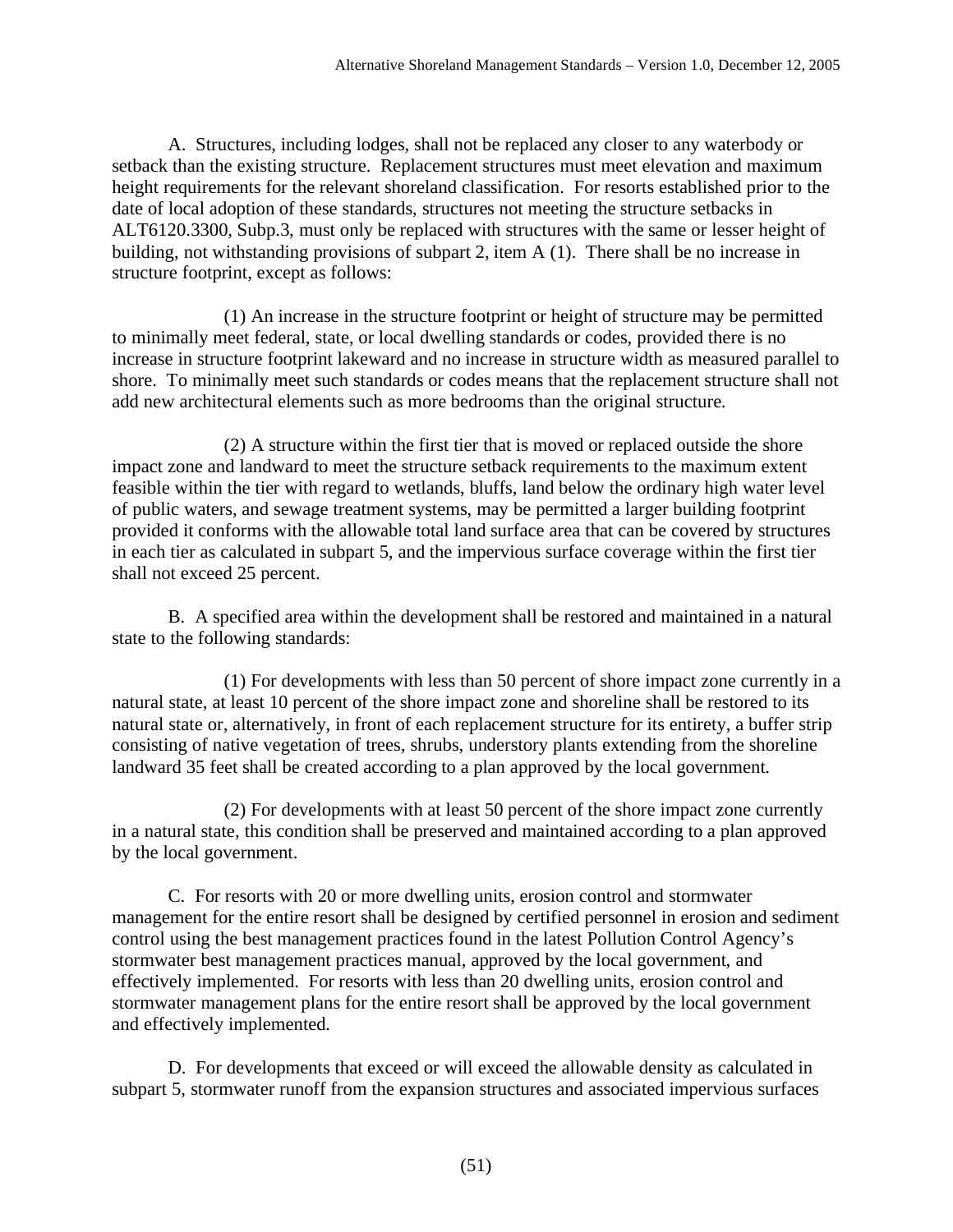created shall be specifically mitigated using best management practices that may include filter strips, infiltration basins, rain gardens and other conservation designs. Best management practices must be designed and installed in accordance with the latest Pollution Control Agency's stormwater best management practices manual.

## Subp. 3. **Resort expansion.**

Local governments may allow resorts to expand so long as the establishment continues to operate as a resort and all of the following standards are met:

 A. There is available additional density as calculated in subpart 5, and the expansion will not result in exceeding the authorized density.

 B. The impervious surface coverage shall not exceed 25 percent within the total project area and in any tier, except for general development lakes the second and third tiers impervious surface coverage shall not exceed 35 percent provided that the total project area impervious surface coverage shall not exceed 25 percent.

 C. For those resorts created after the date of local adoption of these standards, structure setbacks and maximum heights shall meet the standards in part ALT6120.3800, Subp. 3, item C and in ALT6120.3300, Subp. 3, item G. For resorts established prior to the date of local adoption of these standards, structure setbacks and maximum heights shall meet the standards in part ALT6120.3300, Subp. 3.

 D. Expansions shall be designed and managed such that there are no garages or storage structures associated with dwelling units/sites and other amenities that would encourage longterm residential use.

 E. On-site water supply and sewage treatment systems shall be designed and installed to meet or exceed applicable standards or rules of the Minnesota Department of Health, the Minnesota Pollution Control Agency, and those in part ALT6120.3400. Alternative on-site sewage treatment systems processes, such as the use of aerobic treatment systems to prolong the life of drainage fields, may be allowed if they meet the rules of the Minnesota Pollution Control Agency, chapter 7080.

 F. If required, a marina permit has been obtained as provided under part 6115.0211 for the development.

 G. For expansions to existing resorts that will result in less than 20 total dwelling units and less than 15 percent impervious surface coverage in the first tier, the expansion shall meet the following standards:

 (1) stormwater runoff from the expansion structures and associated impervious surfaces created shall be specifically mitigated using best management practices that may include filter strips, infiltration basins, rain gardens and other conservation designs. Best management practices must be designed and installed in accordance with the latest Pollution Control Agency stormwater best management practices manuals.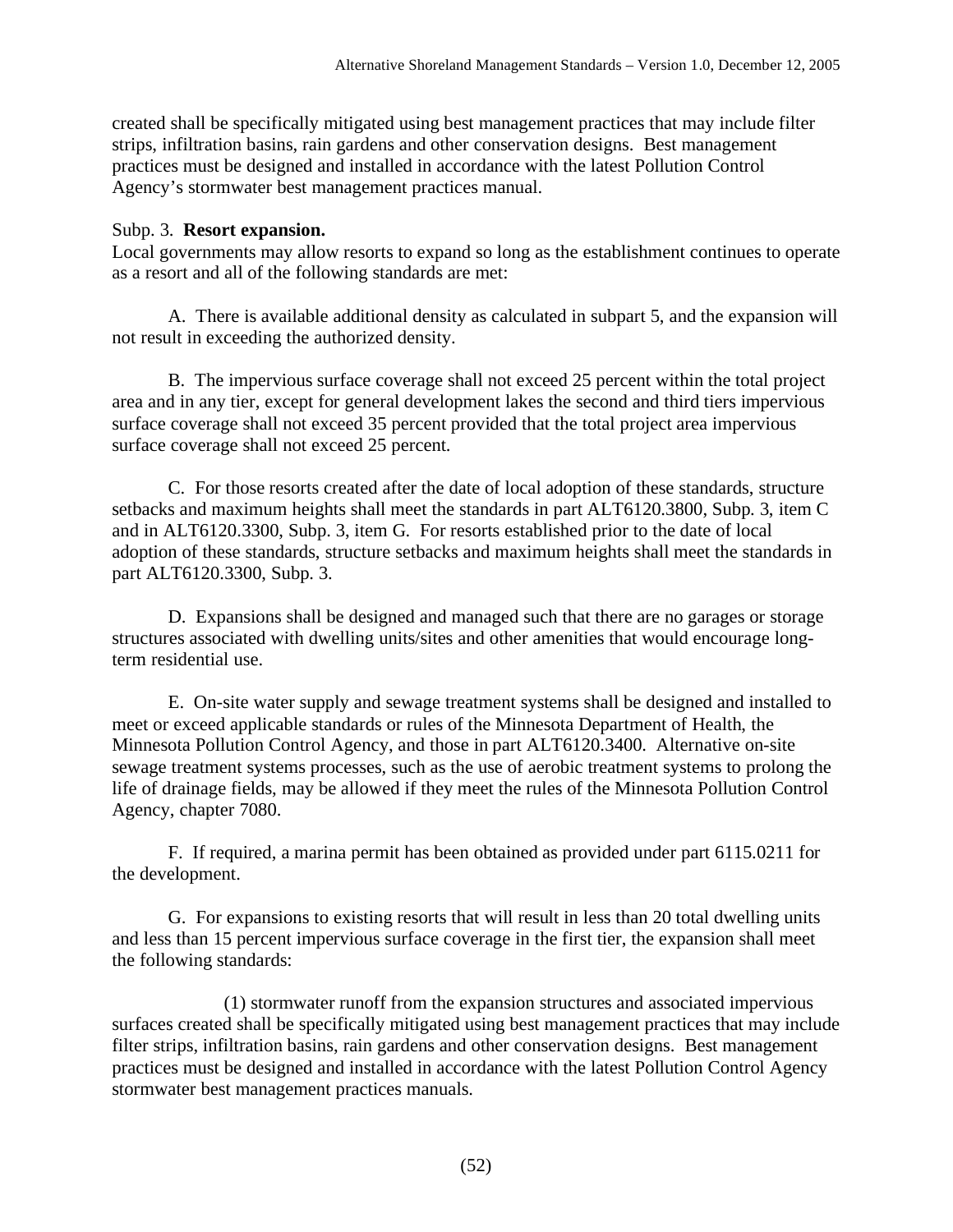H. For expansions to existing resorts that will result in less than 20 total dwelling units and more than 15 percent impervious surface coverage in the first tier, the expansion shall meet the following standards:

 (1) Erosion control and stormwater management for developments must meet the standards in part ALT6120.3300, Subp. 11.

 (2) A specified area within the development shall be restored and maintained in a natural state to the following standards:

 (a) For developments with less than 50 percent of shore impact zone currently in a natural state, at least 10 percent of the shore impact zone and shoreline shall be restored to its natural state or, alternatively, in front of each replacement structure for its entirety, a buffer strip consisting of native vegetation of trees, shrubs, understory plants extending from the shoreline landward 35 feet shall be created according to a plan approved by the local government.

 (b) For developments with at least 50 percent of the shore impact zone currently in a natural state, this condition shall be preserved and maintained according to a plan approved by the local government.

 I. For expansions to existing resorts that result in more than 20 total dwelling units, the expansion shall meet the standards in subpart 1, except for item E.

## Subp. 4. **Shoreline recreation facilities for resorts.**

Shoreline recreation facilities, including but not limited to swimming areas, docks and watercraft mooring areas, and launching ramps shall be clustered or grouped in suitable areas. Evaluation of suitability must include consideration of land slope, water depth, aquatic and shoreland vegetation, soils, depth to groundwater and bedrock, or other relevant factors. Boating facilities shall be located adjacent to the deepest water available and avoid or minimize impacts to aquatic vegetation. Continuous docking space shall only be used by transient, short-term lodgers at the resort. The resort licensee may also have one dock for personal use. Launching ramp facilities, including a small dock for loading and unloading equipment, may be provided for use by lodgers or the public not lodged. Non-lodger vehicles shall be parked so they are screened by vegetation or topography as much as practical from view from the public water. All shoreline facilities must also comply with rules in part 6115.0210.

## Subp. 5. **Resort development density evaluation steps.**

The density evaluation steps for resort developments are as follows:

A. The tract of land occupied by the establishment shall be divided into tiers by locating one or more lines approximately parallel to a line that identifies the ordinary high water level at the following intervals, proceeding landward:

Shoreland Tier Dimensions (feet)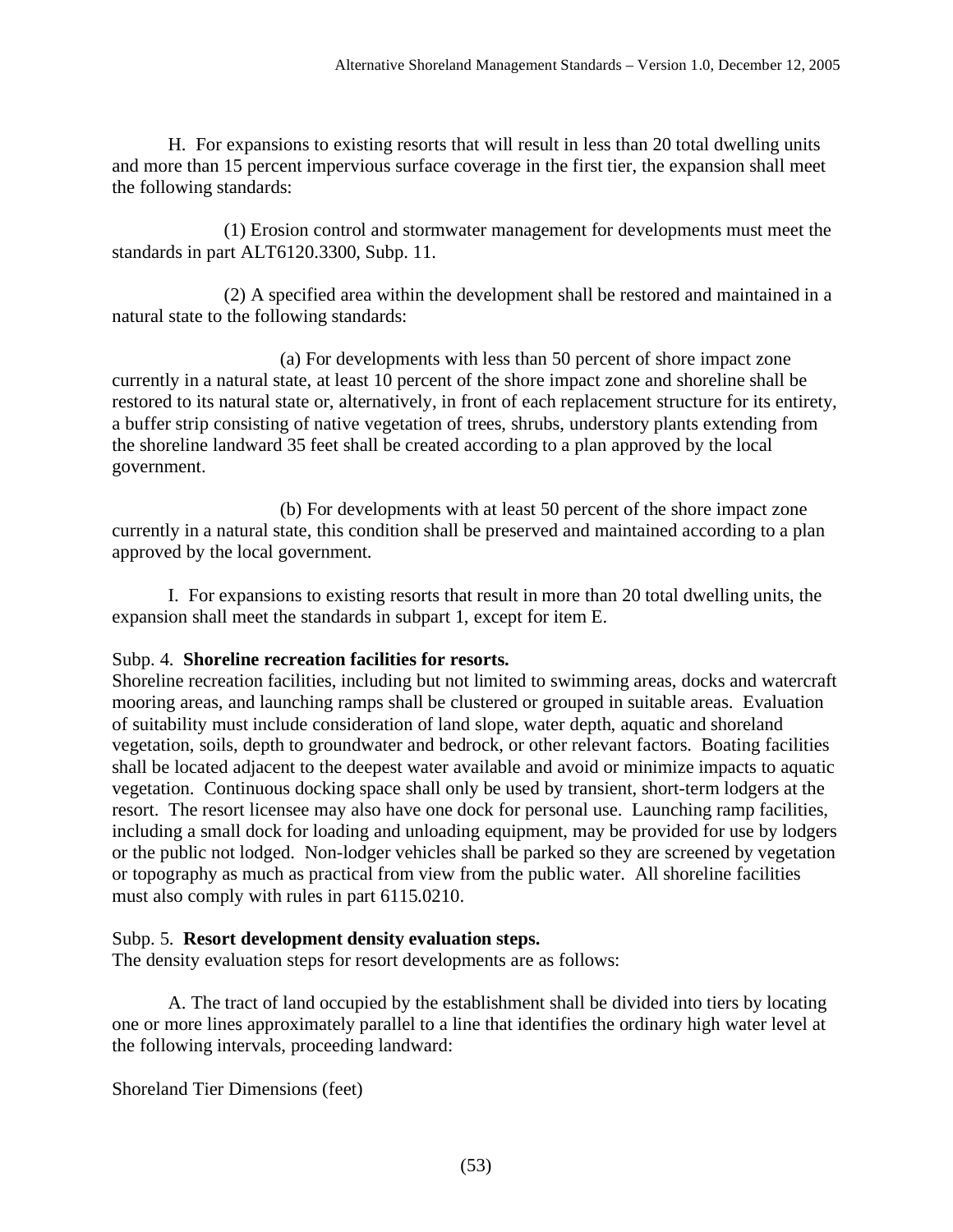| General development lakes - first tier (Nearshore Area)      | <b>200</b>             |
|--------------------------------------------------------------|------------------------|
| General development lakes - second tier (Lakeview Area)      | 267                    |
| Recreational development lakes - first tier (Nearshore Area) | 267                    |
| Recreational development lakes - second tier (Lakeview Area) | 267                    |
| GD and RD - third tier (Forestview Area)                     | all remaining lot area |
| Natural environment lakes - all tiers                        | 400                    |
| All river classes                                            | 300                    |

B. Select the appropriate ratio to determine the land surface area that can be covered by structures from the following table:

Public waters classes

| General development lakes - first tier (Nearshore Area)      | 0.125 |
|--------------------------------------------------------------|-------|
| General development lakes - second tier (Lakeview Area)      | 0.075 |
| Recreational development lakes - first tier (Nearshore Area) | 0.075 |
| Recreational development lakes - second tier (Lakeview Area) | 0.075 |
| GD and RD - third tier (Forestview Area)                     | 0.075 |
| Natural environment lakes - all tiers                        | 0.038 |
| All river classes                                            | 0.038 |

C. Multiply the area within each tier, excluding all wetlands, bluffs, and land below the ordinary high water level of public waters, by the ratio to yield the total land surface area that can be covered by structures in each tier. For recreational campgrounds, each site shall be minimally assessed 400 square feet as the land surface area covered.

D. Determine whether the project is eligible for higher densities. For general and recreational development lakes, higher densities allowed in the second and third tiers shall be set based on exceeding design criteria in part ALT6120.3800, Subp. 5, item A or on lakes where over 50 percent of the shore impact zone is permanently protected in its natural state. The local government may decide how much, if any, higher density to allow for each tier, but must not exceed those permitted using the following alternative table:

Public waters classes

| General development lakes - all tiers                        | 0.125 |
|--------------------------------------------------------------|-------|
| Recreational development lakes - first tier (Nearshore Area) | 0.075 |
| Recreational development lakes - second and third tier       | 0.100 |

E. Allowable densities may be transferred from any tier to any other tier further from the shoreline of the lake or river, but must not be transferred to any other tier closer to the shoreline.

## Subp. 6. **Conversions.**

Local governments may allow existing resorts to be converted to a planned unit or residential development if all of the following standards are met: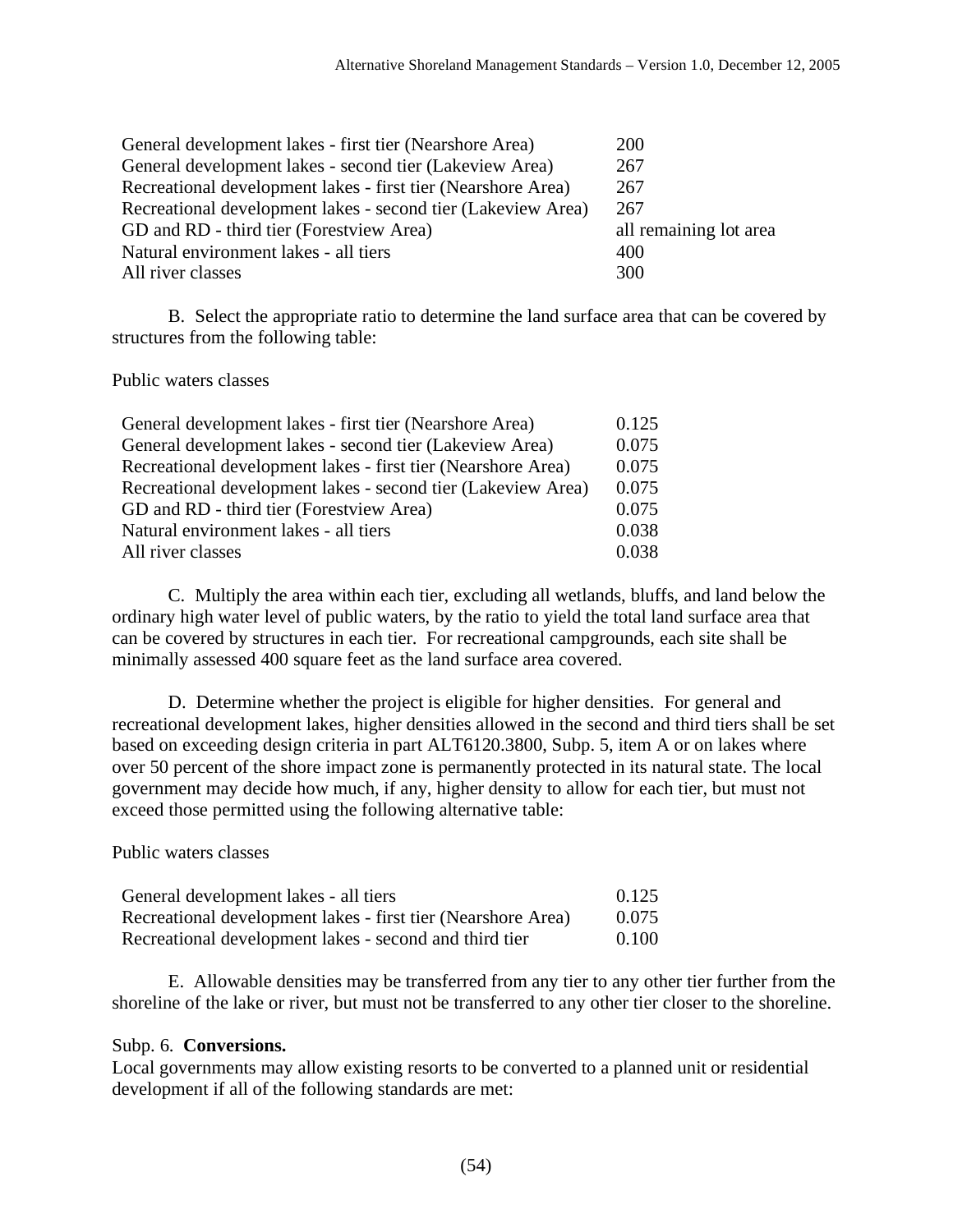A. Conversions to planned unit developments shall be evaluated using the same procedures and standards in part ALT6120.3800. All inconsistencies between existing features of the development and these standards shall be identified and corrected. For conversions to residential lots, all inconsistencies between existing features of the development and the standards in ALT6120.3300 must be identified and corrected, except the local government may allow deficiencies in suitable area to be addressed using mitigating measures.

B. Dwelling units or dwelling site densities shall meet the standards in part ALT6120.3800 for conversion to planned unit developments and the standards in part ALT6120.3300 for conversions to residential lots.

C. Deficiencies involving water supply and sewage treatment, impervious coverage, common open space, and shore recreation facilities shall be corrected as part of the conversion.

D. Shore and bluff impact zone deficiencies shall be corrected as part of the conversion. Where applicable, these improvements must include the following:

(1) removal of extraneous buildings, docks, boat launching areas and ramps, or other facilities located in shore or bluff impact zones to comply with all the standards for a new residential or planned unit development including but not limited to setbacks and shoreland alterations and restorations;

(2) remedial measures to correct erosion sites and improve vegetative cover and screening of buildings and other facilities as viewed from the water to meet shoreland vegetation buffer standards in part ALT6120.3300, Subp. 4.

## Subp. 7. **Administration and maintenance requirements.**

Shoreland vegetation shall be preserved, restored and maintained according to the approved shoreland vegetation plan. The loss of vegetation in restoration sites shall be replaced.

Provisions for determination of the development as a resort shall be adopted in local controls. Control provisions may include requirements for filing annual reports detailing the use of the facility and all dwelling units; by separately breaking out personal use and rental use on a dwelling unit basis, and including restrictions on personal use within the establishment as an informational requirement.

No covenants or deed restrictions shall be created or modified without the local government's determination that such instruments or proposed changes to such instruments fully comply with the definition of a resort in part ALT6120.2500 and the requirements of part ALT6120.3700.

Provisions that require resorts to inform investors of potential risks shall be adopted in local controls. Such notice shall be deed recorded on the parcel that the resort is located that dwelling units may be required to be moved or removed in compliance with subpart 6 should the resort cease to exist.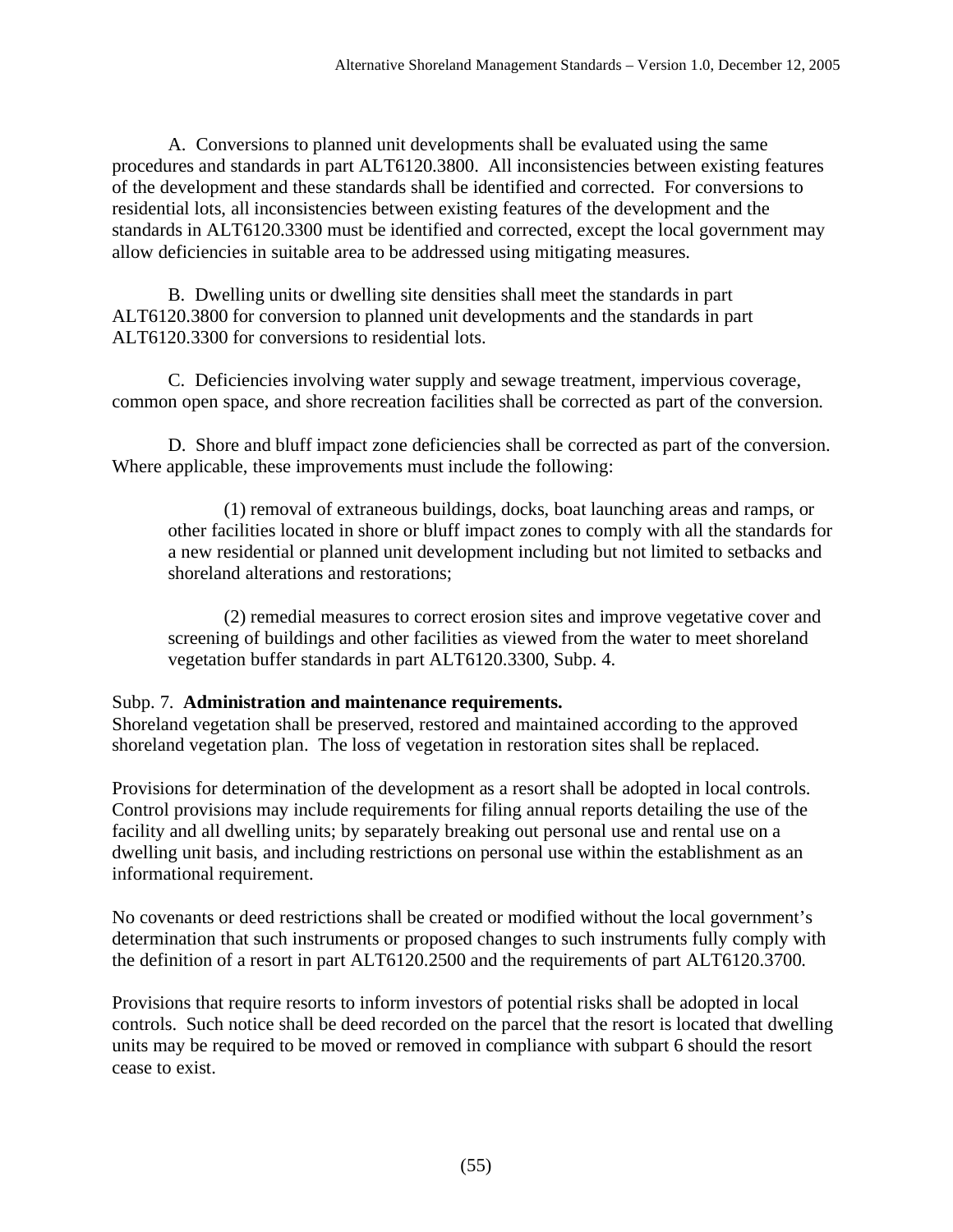## Subp. 8. **Technical Review.**

For all new resort developments and resort expansions under subpart 3, item I, a shoreland technical review shall be conducted by the Department of Natural Resources. The local government shall initiate the process by forwarding all necessary supporting documents and technical data, including any hearing meetings minutes and local government comments on the development, to the Department of Natural Resources. The local government shall notify the applicant that the 60-day deadline for response may be extended pursuant to Minnesota Statutes, section 15.99.

Department of Natural Resource staff knowledgeable and trained to evaluate runoff water quantity and quality and the functions of aquatic, riparian, and transitional upland habitats shall conduct the review. The technical review process may also include invitations to outside experts to help in the review. The panel shall make no findings or recommendations without an on-site inspection. The review process shall make technical findings and recommendations regarding runoff quantity and quality, and the functions of aquatic, riparian, and transitional upland habitats.

Within 30 days of county initiation, the review process shall provide written recommendations and advice to the local government on the project's compliance to the standards in this part. The local government shall consider the advice of the technical review in its approval or denial of a plan or determination.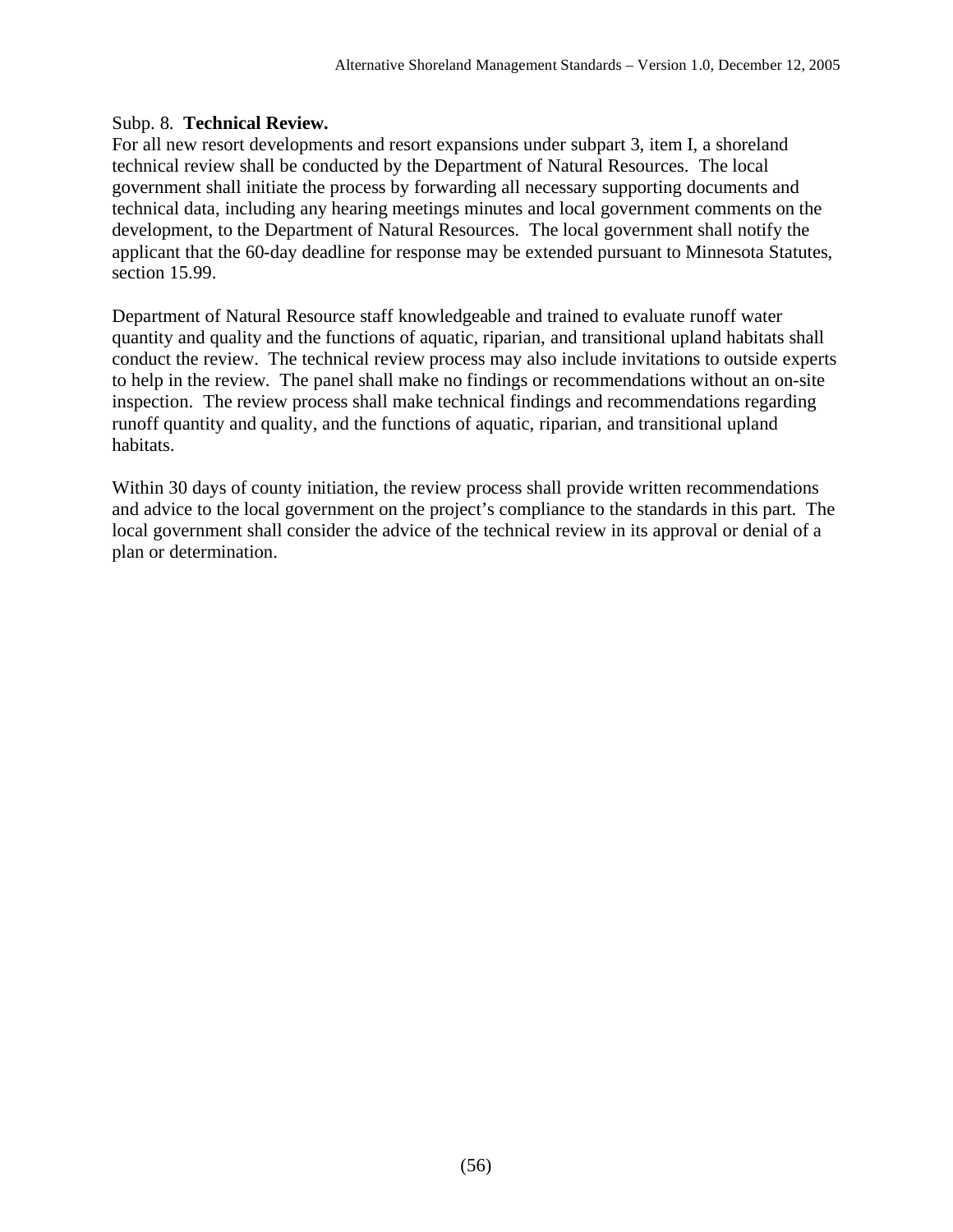## **ALT6120.3800 CONSERVATION SUBDIVISION AND PLANNED UNIT DEVELOPMENTS.**

#### Subpart 1. **Scope of provisions.**

Local governments shall, with approval of the commissioner, adopt provisions into shoreland management controls to allow conservation subdivision and planned unit developments. The provisions may allow developments for new projects on undeveloped land, redevelopment of previously built sites, or conversions of existing buildings and land. The provisions must be consistent with standards in this part. Each lot or dwelling site created through subdivision must be suitable in its natural state for the proposed use with minimal alteration.

#### Subp. 2. **Information requirements.**

Local governments and developers may hold discussions prior to addressing these information requirements, so that developers have an opportunity to understand the review process and community interests. Provisions for submission of adequate information by project proponents must be included in official controls. The provisions must include at least the following:

 A*.* topographic contours at ten-foot intervals or less from United States Geological Survey maps or more accurate sources, showing limiting site characteristics such as bluffs and slopes greater than 25 percent;

 B*.* the surface water features required in Minnesota Statutes, section 505.02, subdivision 1, to be shown on plats, obtained from United States Geological Survey quadrangle topographic maps or more accurate sources;

 C. adequate soils information to determine suitability for building and 2 standard on-site sewage treatment system capabilities for every lot from the most current existing sources or from field investigations such as soil borings, percolation tests, or other methods;

D. information regarding adequacy of domestic water supply; extent of anticipated vegetation and topographic alterations; near-shore aquatic conditions, including depths out to 15 feet, type of bottom sediments, and aquatic vegetation; and proposed methods for controlling stormwater runoff and erosion, both during and after construction activities;

E. a site plan for the project showing property boundaries, surface water features, existing and proposed structures, sewage treatment systems, topographic contours at ten-foot intervals or less, trees, unusual geological features, vernal pools, wetlands, swimming beaches, docks and continuous mooring sites and other lake related implements, including rafts and buoys, markers delineating swimming and bathing areas, beaches, and other facilities;.

F. documents that explain how the project is designed and will function. These shall include all covenants, operating rules and procedures of any property owners association, all easements associated with the development, a concept statement describing the project, all structures, and various other drawings or plans as required by the local government;

G. a context map showing the natural features on both the proposed development site and on adjacent properties; and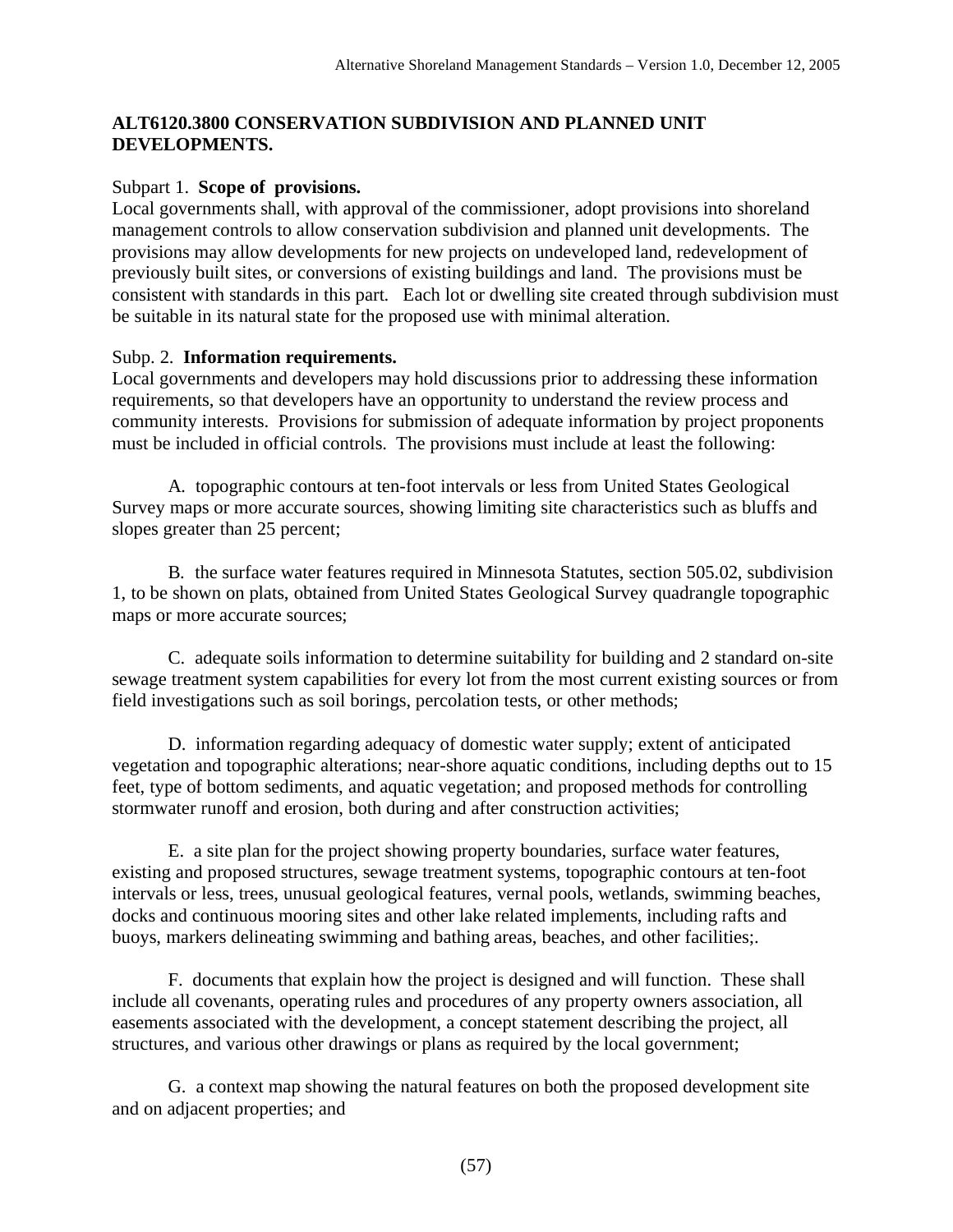H. for conservation easements, a statement of preliminary acceptance from a qualified holder as defined in Minnesota Statutes, section 84C.01-02.

#### Subp. 3. **Dwelling unit or site density evaluation.**

Proposed new or expansions to existing developments must be evaluated using the following procedures and standards:

A. The project parcel must be divided into tiers by locating lines approximately parallel to a line that identifies the ordinary high water level at the following intervals, proceeding landward:

Shoreland Tier Dimensions (feet)

| General development lakes - first tier       | 200                    |
|----------------------------------------------|------------------------|
| General development lakes - second tier      | 267                    |
| Recreational development lakes - first tier  | 267                    |
| Recreational development lakes - second tier | 267                    |
| GD and RD lakes - third tier                 | all remaining lot area |
| Natural environment lakes - all tiers        | 400                    |
| Sensitive Area Districts (lake) - all tiers  | 400                    |
| Special protection lakes - all tiers         | 400                    |
| All river classes                            | 300                    |

B. The suitable area within each tier is next calculated. This area is then subjected to the development density evaluation steps to arrive at an allowable number of dwelling units/sites. In areas with overlapping tiers due to close proximity of public waters to each other, topographic divides shall be used to determine which shoreland standard would apply, and in those areas where the topographic divide can not be determined, the more restrictive rules for the area shall be used.

C. Minimum structure setbacks must be at least:

| <b>Shoreland Class</b>          | Ordinary high water level structure setback (feet) |
|---------------------------------|----------------------------------------------------|
| <b>Special Protection</b>       | <b>200</b>                                         |
| <b>Natural Environment</b>      | <b>200</b>                                         |
| <b>Recreational Development</b> | 150                                                |
| <b>General Development</b>      | 120                                                |
| Agricultural, urban, and        |                                                    |
| tributary river                 | 100                                                |
| Forested and transition river   | 150                                                |
| Remote river                    | <b>200</b>                                         |
|                                 |                                                    |
| <b>District</b>                 |                                                    |
| <b>Sensitive Area District</b>  | 200                                                |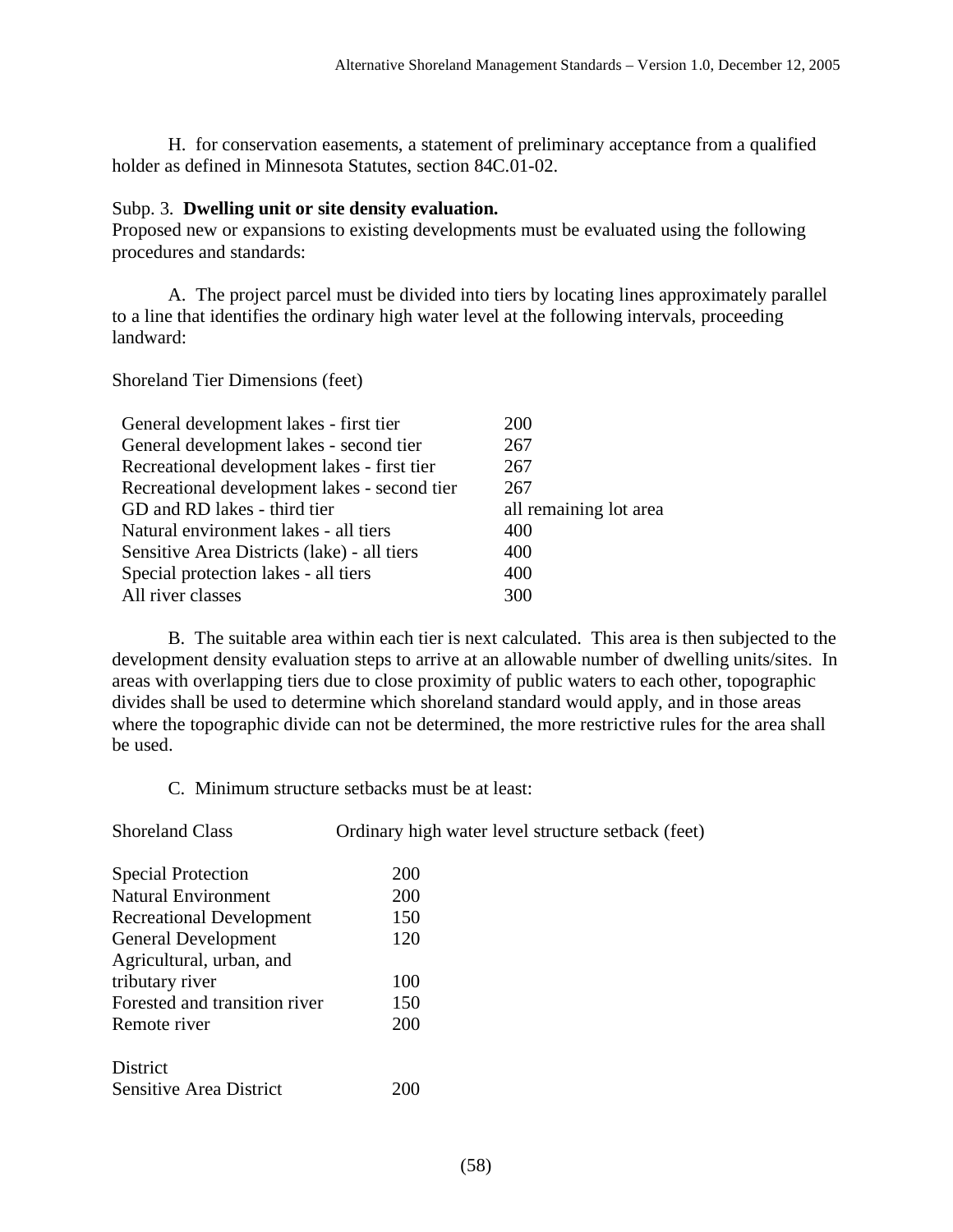Subp. 4. **Conservation subdivision and planned unit development density calculation.**  The density calculation for developments is as follows:

 A. The suitable area within each tier is divided by the single residential lot size standard for the shoreland class in part ALT6120.3300, Subps. 2a and 2b. This calculation determines the maximum number of dwelling units or sites authorized for each tier. Allowable densities may be transferred from any tier to any other tier further from the shoreland water body or watercourse, but must not be transferred to any other tier closer. Structures that straddle tiers shall be rated as part of the tier closer to the ordinary high water level.

## Subp. 5. **Development criteria.**

Developments shall conform to all of the following criteria:

 A. The design of all developments within the shoreland shall incorporate all of the following:

 (1) All developments must contain at least 3 contiguous acres of buildable area with a lot width of 400 feet.

(2) Developments shall contain open space meeting all of the following criteria:

 (a) At least 50 percent of the total project area must be permanently preserved as common open space. Common open space must include areas with physical characteristics unsuitable for development in their natural state, and areas containing significant historic sites or unplatted cemeteries, and at least 75 percent of the common open space must be upland area. At least 33 percent of the common open space shall be retained in a contiguous area.

 (b) The land area of all dwelling units/sites and accessory structures, the space between buildings in a cluster, an area of 25 feet around each structure, all road rights-ofway, and all land covered by impervious surfaces, road surfaces, parking areas, or structures, shall not be included in the computation of common open space.

 (c) A shoreland vegetation buffer plan designed and implemented meeting the standards in part ALT6120.3300, Subp. 4.

 (d) Open space may include outdoor recreational facilities for use by owners of the dwelling units/sites, or the public.

 (e) The shore and bluff impact zones, based on structure setbacks in Subp 3, Item C, shall be included as common open space. New developments, and redevelopments of existing developments shall meet vegetation standards in part ALT6120.3300, Subp. 4. No impervious surfaces shall be allowed within the shore impact zone, except for boat launches, stairways, lifts or landings. For conservation subdivisions, there must be at least one access corridor to the shore impact zone common open space for use by all members of the owners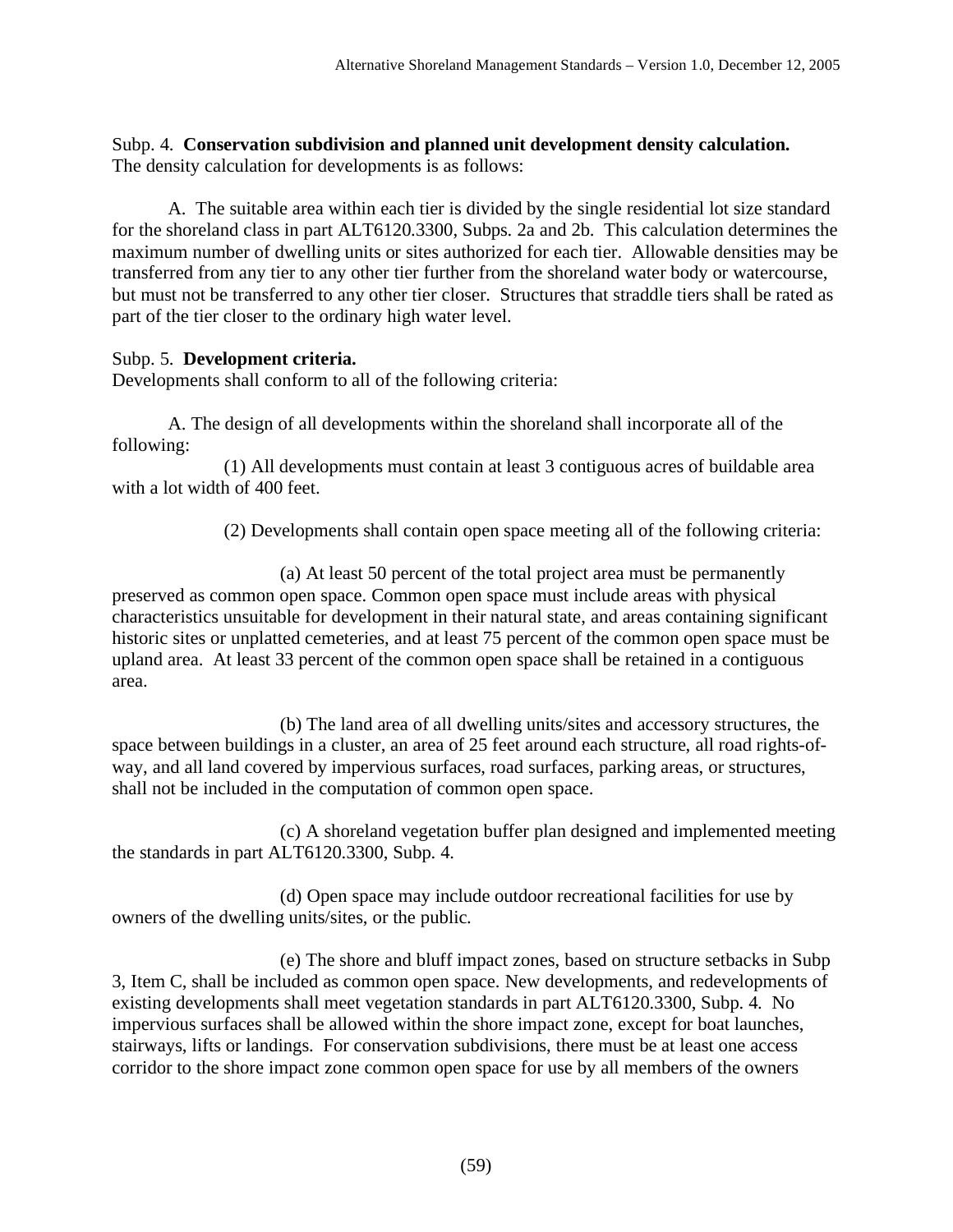association. The minimum width of an access corridor shall be 50 feet, and access corridors shall be in upland areas.

(f) Common open space shall not include commercial facilities.

 (g) The appearance of common open space areas, including topography, vegetation, and allowable uses, shall be preserved by use of permanent easements, public dedication and acceptance, or other equally effective and permanent means. For permanent easements, a willing party for receiving easements must be declared, otherwise a party may be assigned pursuant to Minnesota Statutes 375.18, Subp. 12.

 (h) Common open space may include subsurface sewage treatment systems if the use of the space is restricted to avoid adverse impacts on the systems.

 (3) Centralization and design of facilities and structures must be done according to the following standards:

 (a) Planned unit developments shall be connected to publicly owned water supply and sewer systems, if available. On-site water supply and sewage treatment systems must be centralized and designed and installed to meet or exceed applicable standards or rules of the Minnesota Department of Health and the Minnesota Pollution Control Agency. On-site sewage treatment systems must be located on the most suitable areas of the development, and sufficient area free of limiting factors must be provided for a replacement standard soil treatment system for each sewage system.

 (b) Conservation subdivisions shall be connected to publicly owned water supply and sewer systems, if available. Where publicly owned water supply and sewer systems are not available, conservation subdivisions shall either establish dedicated areas for individual sewage treatment systems or establish centralized water supply and sewage treatment systems to serve the entire subdivision.

 (c) Dwelling units/sites must be clustered into one or more groups and located on suitable areas of the development. They must be designed and located to meet or exceed the following dimensional standards for the relevant shoreland classification: elevation above the surface water features, and maximum height. The site design must incorporate the use narrower rights-of-way than conventional subdivisions, some single-loading streets, looped roadways versus cul-de-sacs, use of pervious surfaces, maximum road setbacks for house-fronts, and preservation of trees, unique resources, and scenic vistas.

 (d) For conservation subdivisions, riparian lot standards shall meet the minimums in part ALT6120.3300, Subps. 2a and 2b, and lots shall not extend into the shore impact zone. For conservation subdivisions, the nonriparian lot standards that apply are the lot size and lot width standards in part ALT6120.3300, Subps. 2a and 2b, however these are maximum lot size and lot width standards for these developments, not minimum lot size and lot width standards.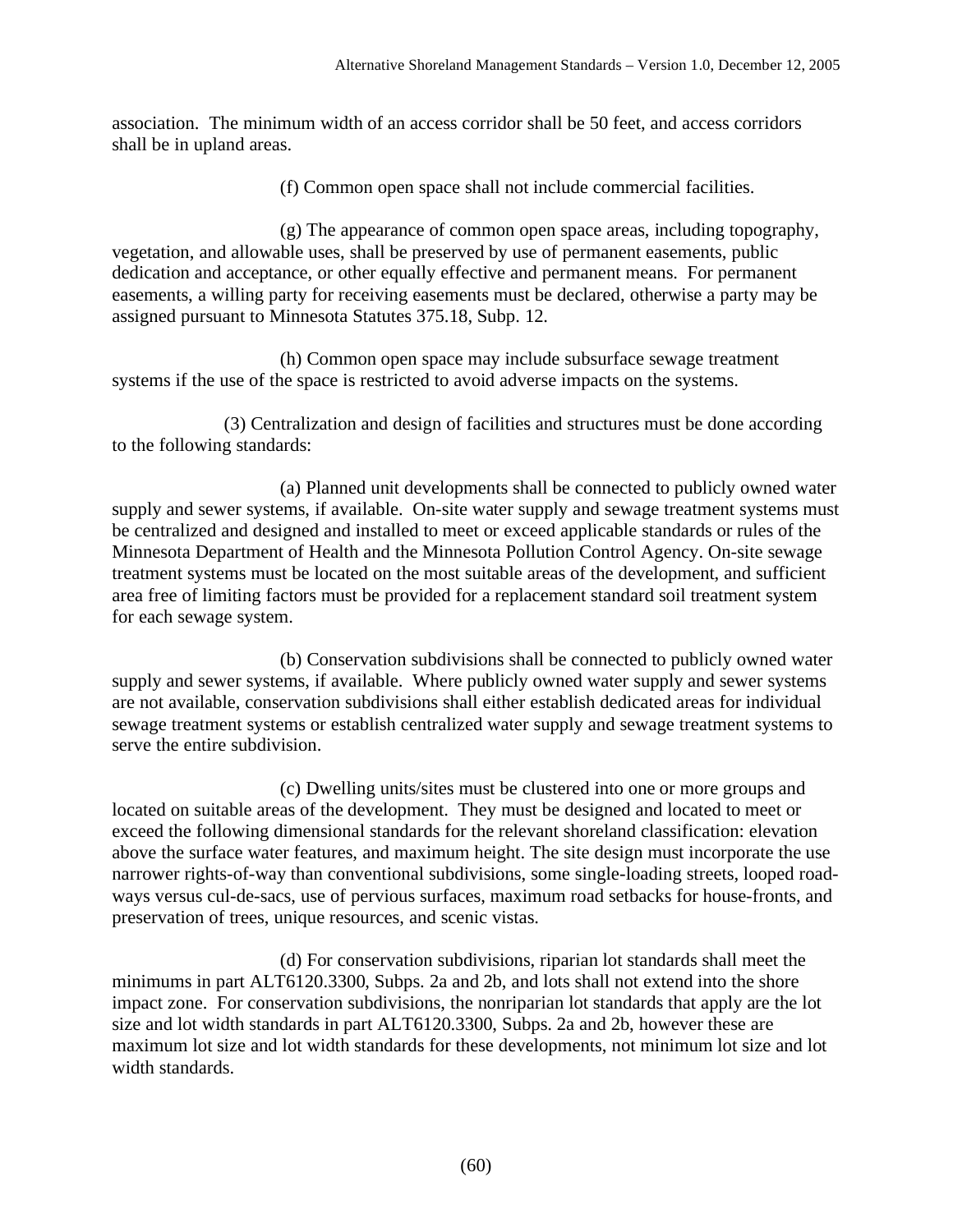(e) Shore recreation facilities, including but not limited to swimming areas, docks, and watercraft mooring areas and launching ramps must be clustered or grouped in suitable areas. Evaluation of suitability must include consideration of land slope, water depth, aquatic and shoreland vegetation, soils, depth to groundwater and bedrock, or other relevant factors. Boating facilities shall be located adjacent to the deepest water available. The number of spaces provided for continuous mooring, or docking of watercraft shall not exceed one for each authorized dwelling unit or site in the first tier. Individual docks shall not be allowed. If the waterbody does not have a public access boat launching facility, launching ramp facilities, including a small dock for loading and unloading equipment, may be provided for use by occupants of dwelling units/ sites located in other tiers, and their watercraft shall be stored outside the shore impact zone such that they are not visible from the public water.

 (f) Structures, parking areas, and other facilities must meet or exceed structure setbacks in subpart 3, item C, and must be treated to reduce visibility as viewed from public waters and adjacent shorelands by vegetation, topography, increased setbacks, color, or other means acceptable to the local unit of government, assuming summer, leaf-on conditions.

 (g) Water-oriented accessory structures and facilities may be allowed if they meet or exceed design standards contained in part ALT6120.3300, Subp. 3, item H, and are centralized.

 (h) Accessory structures and facilities may be allowed if they meet or exceed standards in part ALT6120.3300, Subp. 3, item H, and are centralized.

 (4) Erosion control and stormwater management for developments must meet the standards in part ALT6120.3300, Subp. 11. For planned unit developments, the impervious surface coverage shall not exceed 15 percent in either the total project area or the first tier. For conservation subdivisions, the impervious surface coverage for lots must meet the standards in part ALT6120.3300, Subp. 11. Erosion control and stormwater management shall be designed by certified personnel in erosion and sediment control using the best management practices found in the latest Pollution Control Agency's stormwater best management practices manual, approved by the local government, and effectively implemented.

 B. Administration and maintenance requirements. Before final approval of all developments, local governments must ensure adequate provisions have been developed for preservation and maintenance in perpetuity of common open spaces and for the continued existence and functioning of the development as a community. Local governments may assess a one-time fee for purposes of monitoring and enforcing terms and conditions of any common open space governing instruments.

 (1) Common open space preservation. Deed restrictions, permanent conservation easements, public dedication and acceptance, or other equally effective and permanent means must be provided to ensure perpetual preservation and maintenance of common open space. For areas greater or equal to 10 acres, easements shall be held by a qualified unit of government, conservation organization, land trust or similar organization authorized to hold interest in real property pursuant to Minnesota Statutes, section 84C.01-05, as approved by the local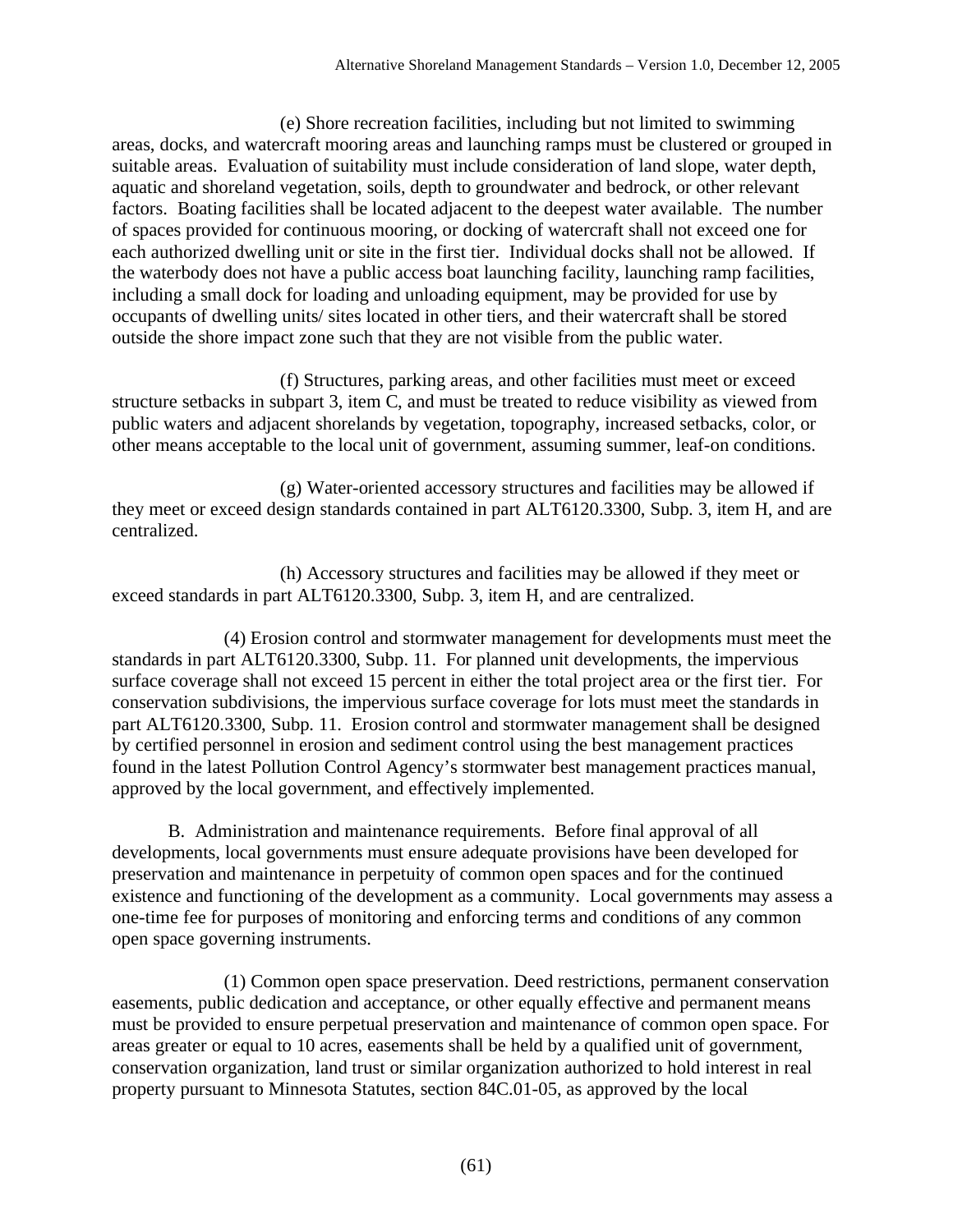government. Local units of government may also hold or co-hold an easement. The instruments of the easement must include all of the following protections:

(a) commercial uses shall be prohibited for noncommercial developments;

 (b) vegetation and topographic alterations other than to prevent personal injury or property damage and for restoration efforts based on an approved shoreland vegetation buffer plan shall be prohibited;

 (c) construction of additional buildings, impervious surfaces, or storage of vehicles and other materials shall be prohibited;

(d) beaching of motorized watercraft shall be prohibited; and

 (e) dumping, storage, processing, burning, burying or landfill of solid or other wastes shall be prohibited.

 (2) Shoreland vegetation shall be preserved, restored and maintained according to the approved shoreland vegetation buffer plan. The loss of vegetation shall be replaced in kind.

 (3) Development organization and functioning. Unless an equally effective alternative community framework is established, when applicable, all residential developments shall use an owners association with the following features:

 (a) Membership shall be mandatory for each dwelling unit or site purchaser and any successive purchasers.

 (b) Each member must pay a pro rata share of the association's expenses, and unpaid assessments can become liens on units or sites.

(c) Assessments must be adjustable to accommodate changing conditions.

 (d) The association shall be responsible for insurance, taxes, and maintenance of all commonly owned property and facilities, and it must enforce covenants, deed restrictions, and easements. The association must have a land stewardship plan for common open space areas greater or equal to 10 acres specifically focusing on the long-term management of these open space lands.

 (4) Amendments or revisions to covenants or deed restrictions. Before establishing or recording any common interest community, the developer shall submit documents, including all covenants, conditions, restrictions, easements, and operating rules and procedures associated with the development, for review and approval by the local government unit pursuant to Minnesota Statutes, section 515B.1-106. Under no circumstances shall covenants or deed restrictions be modified without the local government unit's determination that the proposed changes fully comply with the requirements of part ALT6120.3800.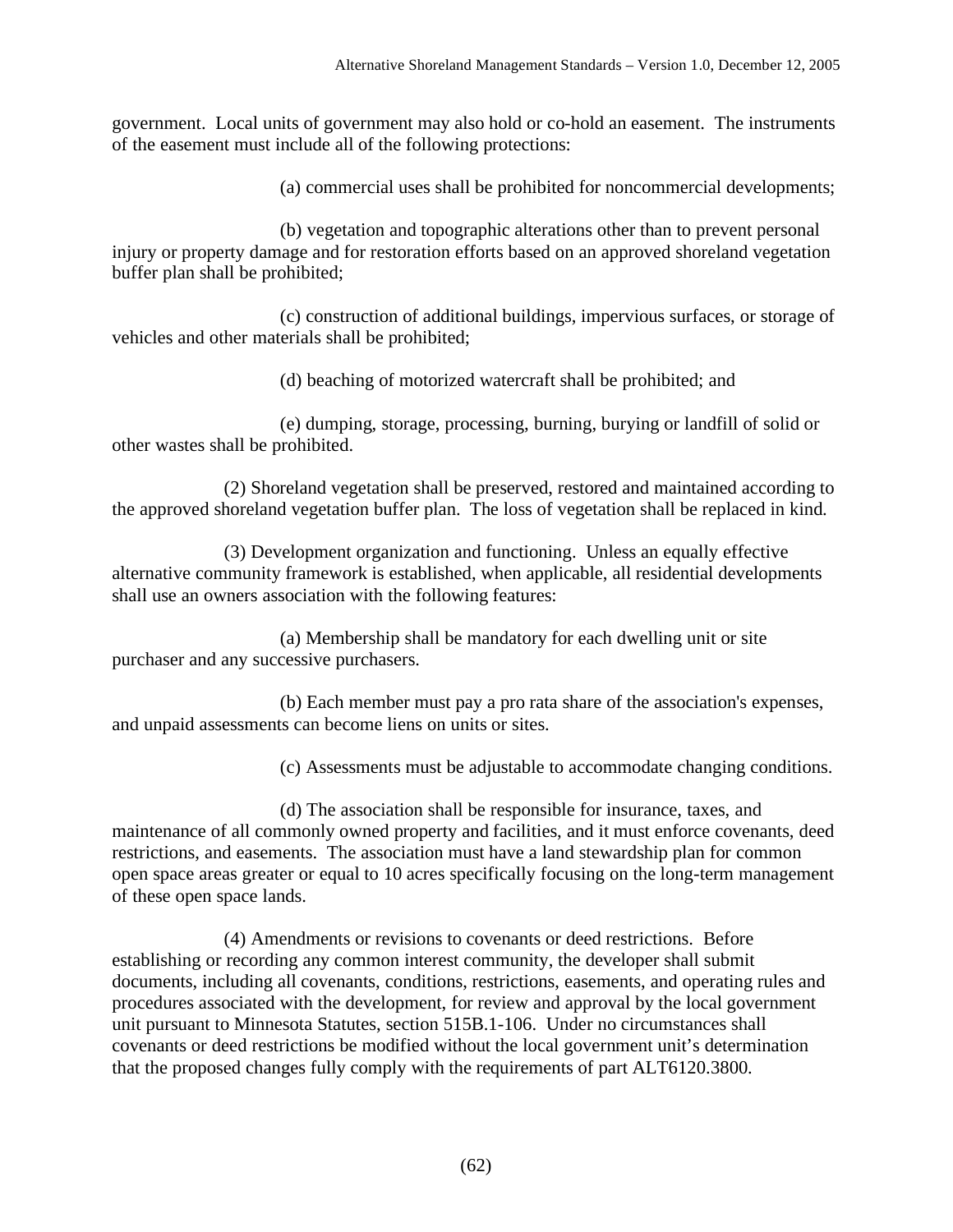C. Conversions. Local governments may allow existing commercial planned unit developments other land uses and facilities to be converted to residential developments if all of the following standards are met:

 (1) Proposed conversions must be evaluated using the same procedures and standards presented in this part for planned unit developments involving all new construction. Inconsistencies between existing features of the development and these standards shall be identified and corrected. For conversions to residential lots, all inconsistencies between existing features of the development and the standards in ALT6120.3300 must be identified and corrected.

 (2) Deficiencies involving water supply and sewage treatment, impervious coverage, common open space, and shore recreation facilities must be corrected as part of the conversion or as specified in the conditional use permit.

 (3) Shore and bluff impact zone deficiencies must be corrected as part of the conversion. These improvements must include, where applicable, the following:

 (a) removal of extraneous buildings, docks, mooring sites, boat launching areas, and ramps, or other facilities located in shore or bluff impact zones;

 (b) remedial measures to correct erosion sites and improve vegetative cover and screening of buildings and other facilities as viewed from the water to meet shoreland vegetation buffer standards in part ALT6120.3300, Subp. 4.

 (4) Dwelling units or dwelling site densities shall meet the standards in this part for conversion to planned unit developments and the standards in part ALT6120.3300 for conversions to residential lots.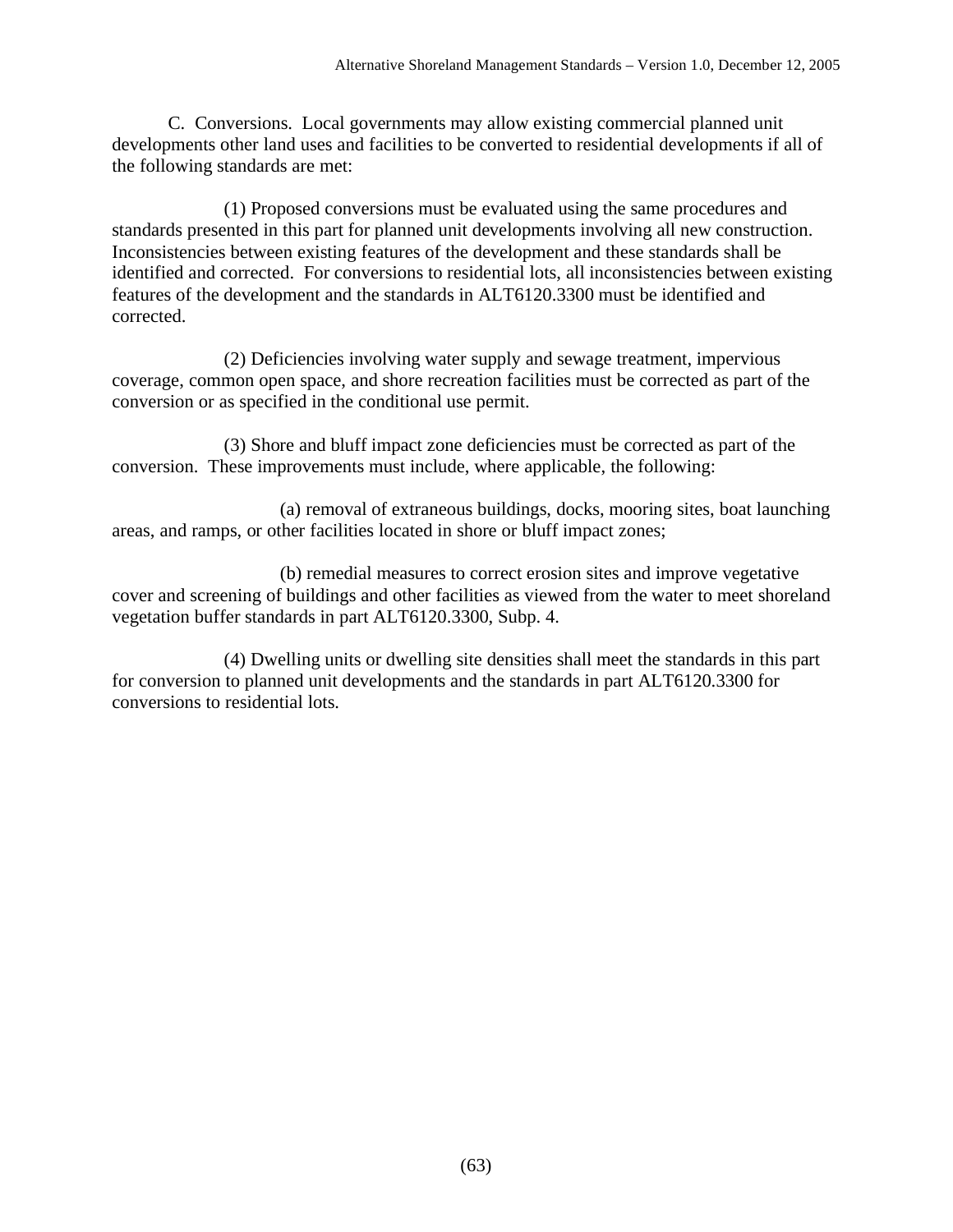## **ALT6120.3900 ADMINISTRATION.**

#### Subpart 1. **Administration and enforcement.**

Local governments must provide for the administration and enforcement of their shoreland management controls by establishing permit procedures for lot creation, building construction, installation of sewage treatment systems, and grading and filling.

#### Subp. 2. **Variances.**

Variances may only be granted in accordance with Minnesota Statutes, chapters 394 or 462, as applicable. They may not circumvent the general purposes and intent of the official controls.

A. Variances shall not be granted for the following:

 (1) to allow any use that is prohibited in the zoning district in which the subject property is located.

 (2) for lots created after the enactment of these standards that do not meet the minimum lot dimension standards in part ALT6120.3300, Subps. 2a and 2b, except variances for lots of record may be granted provided that the standards in part ALT6120.3300, Subp. 2, item D, are met.

 (3) to exceed the impervious surface coverage standards on lots that meet the minimum lot dimension standards in part ALT6120.3300, Subps. 2a and 2b without mitigation using best management practices that may include filter strips, infiltration basins, rain gardens, and other conservation designs found in the latest Pollution Control Agency's stormwater best management practices manual.

 B. Granting of variances is dependent on determination, by reason of exceptional circumstances, of undue hardship. Undue hardship, as defined in Minnesota Statute, chapter 394, means:

 (1) The property cannot be put to a reasonable use if used under the conditions allowed by the official controls.

 (2) The plight of the landowner is due to circumstances unique to the property not created by the landowner.

(3) The variance, if granted, will not alter the essential character of the locality.

 (4) Economic considerations alone shall not constitute a hardship if a reasonable use for the property exists under the terms of the ordinance.

Variances can only be granted when they are in harmony with the intent of the ordinance and they are consistent with the local government's comprehensive plan.

C. A condition of issuance of any variance shall include the following: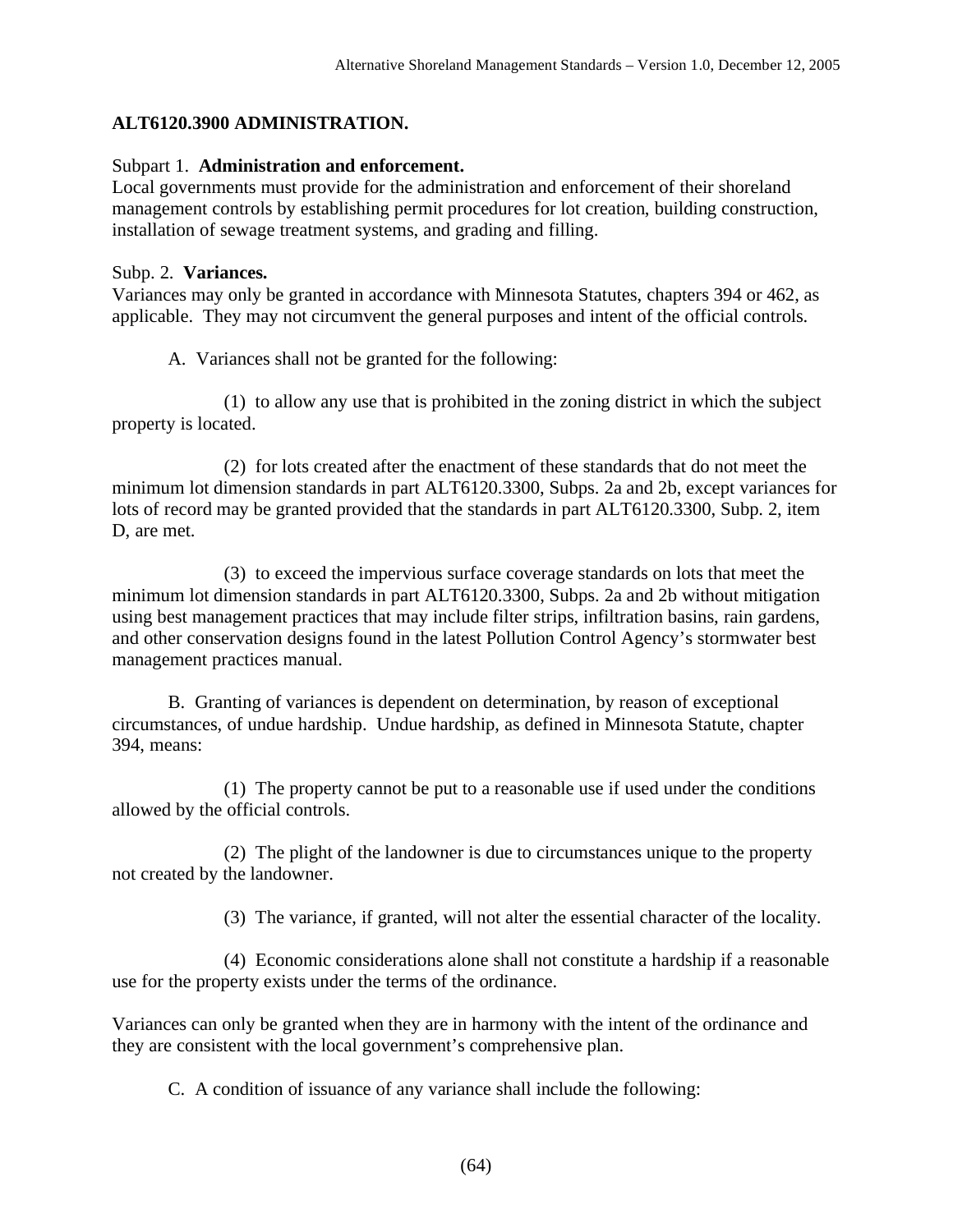(1) A certificate of compliance for the septic system. The septic system must be inspected and upgraded, if necessary, to meet or exceed the standards or rules of the Minnesota Department of Health, the Minnesota Pollution Control Agency, specifically those in chapter 7080, and those in part ALT6120.3400, exclusive of the setback from the ordinary high water level in item C of that part.

 (2) The shore impact zone or restoration of the shore impact zone shall meet the standards in part ALT6120.3300, Subp. 4.

 (3) Where issuance of the variance will likely alter the hydrology of the parcel or the land surface covered by structures exceeds or will exceed 5,000 square feet, erosion control and stormwater management plans for the parcel shall be approved by the local government and effectively implemented.

 (4) The impervious surface coverage shall be brought into compliance, or if not possible, to the maximum extent practicable with the impervious surface coverage requirements of part ALT6120.3300, Subp. 11. For residential properties that will exceed 20 percent impervious surface coverage, a properly designed stormwater pollution prevention plan shall be approved by the local government and effectively implemented.

Other conditions may be imposed in the granting of variances to ensure compliance and to protect adjacent properties and the public interest.

## Subp. 3. **Conditional uses.**

In addition to any existing standards local governments may have for reviewing conditional uses, the following standards must be incorporated into local controls and used for reviewing conditional uses located in shoreland areas:

 A. a thorough evaluation of the topographic, vegetation, and soils conditions on the site to ensure:

 (1) prevention of soil erosion or other possible pollution of public waters, both during and after construction;

 (2) limiting visibility of structures and other facilities as viewed from public waters; and

(3) adequacy of the site for water supply and on-site sewage treatment; and

 B. an assessment of the types, uses, and numbers of watercraft that the project will generate in relation to the suitability of public waters to safely accommodate these watercraft.

C. a condition of issuance of any conditional use permit shall include the following: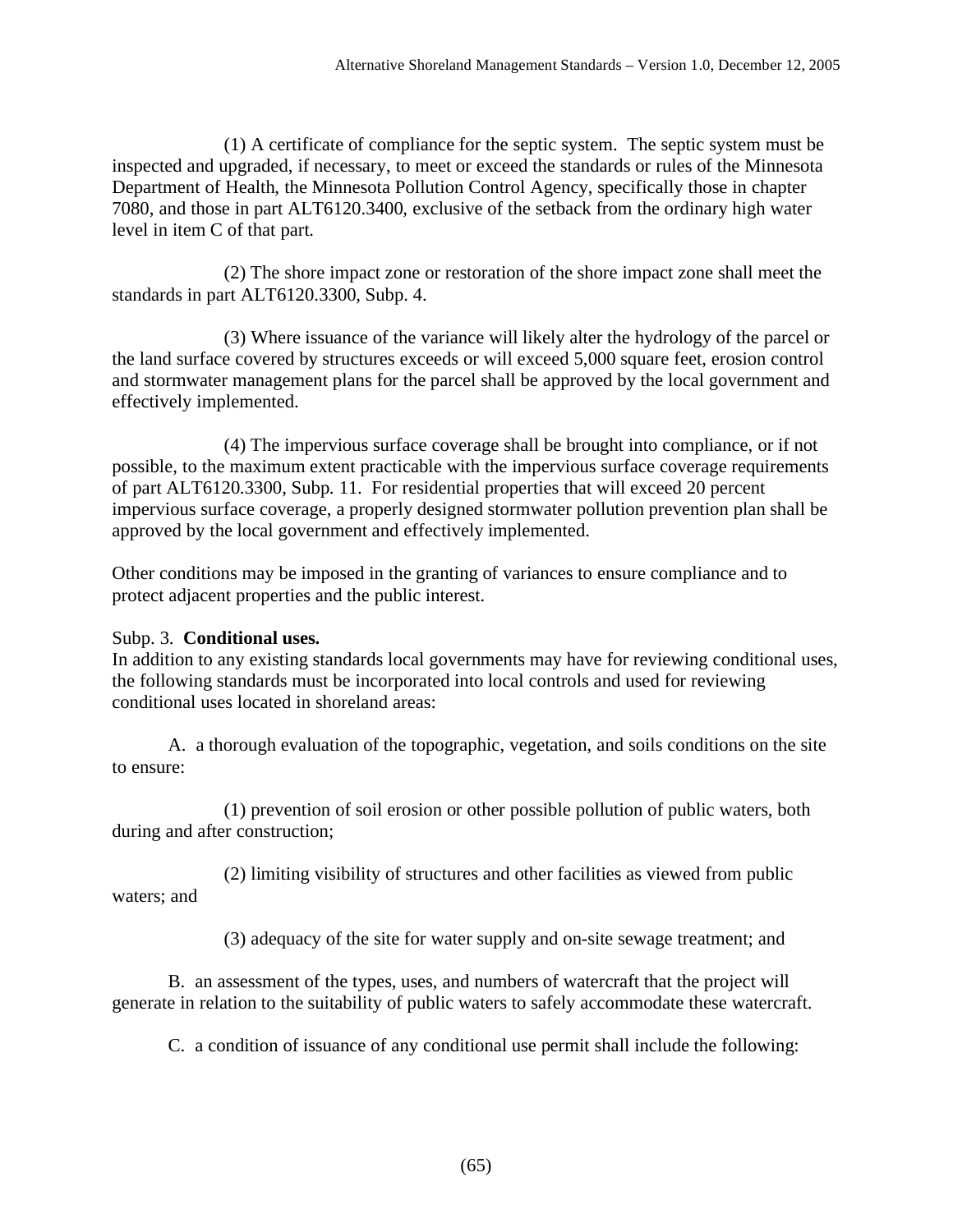(1) The septic system must be inspected and upgraded, if necessary, to meet or exceed the standards or rules of the Minnesota Department of Health, the Minnesota Pollution Control Agency, specifically those in chapter 7080, and those in part ALT6120.3400, exclusive of the setback from the ordinary high water level in item C of that part.

 (2) The shore impact zone or restoration of the shore impact zone shall meet the standards in part ALT6120.3300, Subp. 4.

 (3) Where issuance of the conditional use permit will alter the hydrology of the parcel, erosion control and stormwater management plans for the parcel shall be approved by the local government and effectively implemented.

 (4) The impervious surface coverage shall be brought into compliance, or if not possible, to the maximum extent practicable with the impervious surface coverage requirements of part ALT6120.3300, Subp. 11. For residential properties that will exceed 20 percent impervious surface coverage, a properly designed stormwater pollution prevention plan shall be approved by the local government and effectively implemented.

Local governments may impose other conditions when granting conditional use permits that specify: increased setbacks from public waters; location, design, and use requirements for watercraft launching or docking, and for vehicular parking; structure or other facility design, use, and location; phasing of construction; and other conditions considered necessary by the local unit of government.

## Subp. 4. **Nonconformities.**

 A. Local governments must require upgrading or replacement of any existing, on-site sewage treatment system identified as a nonconformity under a program established under part ALT6120.3400. Systems installed according to all applicable local shoreland management standards adopted under Minnesota Statutes, sections 103F.201 to 103F.221, in effect at the time of installation may be considered as conforming unless they are determined to be failing, except that systems using cesspools, leaching pits, seepage pits, or other deep disposal methods, or systems with less soil treatment area separation above groundwater than required by chapter 7080, shall be considered nonconforming.

 B. All nonconformities other than on-site sewage treatment systems must be managed according to applicable state statutes and local government official controls.

 C. An increase in nonconformity of a structure is any change in a structure or property which causes further deviation from the standards creating the nonconformity such as, but not limited to, reduction in setback distance, addition of structure into the shore impact or secondary shoreline buffer zones, increase in impervious surface coverage, or increase in height of a structure. Property changes or structure expansions which either meet the dimensional standard or which cause no further increase in the extent of nonconformance of the existing structure shall not be considered an increase nonconformity. For the purpose of these standards, there is no increase in nonconformity with the setback and shoreline buffer requirements if the expansion of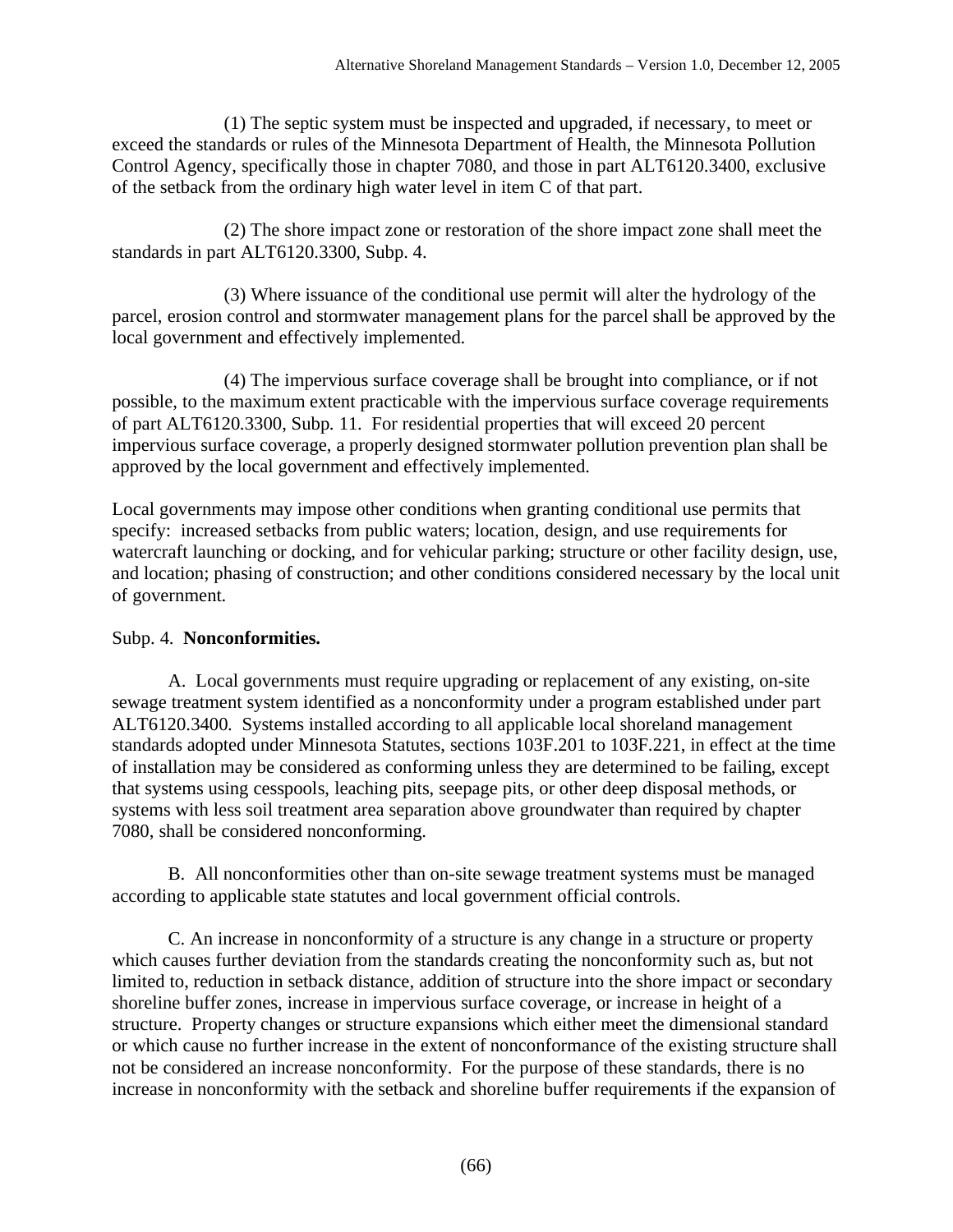a structure in the secondary shoreline buffer zone extends landward; however, there would be an increase in nonconformity if the structure expanded in width as measured parallel to the shoreline.

#### Subp. 5. **Shoreland management by townships.**

Townships may adopt shoreland management controls under authority of Minnesota Statutes, section 394.33, subdivision 1, if the controls are not inconsistent with or less restrictive than the controls adopted by the county in which the township is located.

 A. For the purposes of parts ALT6120.2500 to ALT6120.3900, shoreland management controls adopted by townships will only be considered to be consistent with county controls if they cover the same full range of shoreland management provisions covered by the county controls, contain dimensional standards at least as restrictive as those in the county controls, and do not allow land uses in particular areas that are not allowed under the county's official controls.

 B. The township must demonstrate to the county board that their proposed ordinance and administration is at least as restrictive as the county's prior to final adoption by the township. Townships must provide for administration and enforcement of shoreland management controls at least as effective as county implementation. Townships that adopt adequate shoreland controls must follow all of the notification procedures in subpart 7. After adequate shoreland management controls are adopted by a township, property owners must only obtain necessary permits and approvals as required in the township shoreland management controls. Property owners do not have to obtain similar permits or approvals under the county's shoreland controls.

#### Subp. 6. **Joint exercise of powers.**

To facilitate more logical, consistent, and efficient administration of shoreland management controls, local governments are encouraged to enter into joint powers agreements with adjacent or otherwise similarly situated local units of government to jointly administer shoreland management controls pursuant to the procedures and authority of Minnesota Statutes, sections 394.32 and 471.59.

#### Subp. 7. **Notification.**

 A. Copies of all notices of any public hearings to consider variances, amendments, or conditional uses under local shoreland management controls must be sent to the commissioner or the commissioner's designated representative and postmarked at least ten days before the hearings. Notices of hearings to consider proposed plats must include copies of the plats.

 B. A copy of approved amendments and plats, and final decisions granting variances or conditional uses under local shoreland management controls must be sent to the commissioner or the commissioner's designated representative and postmarked within ten days of final action.

 C. Townships with shoreland management controls adopted under subpart 4a must also provide these materials to the zoning official of the county.

#### Subp. 8. **Shoreline steward program.**